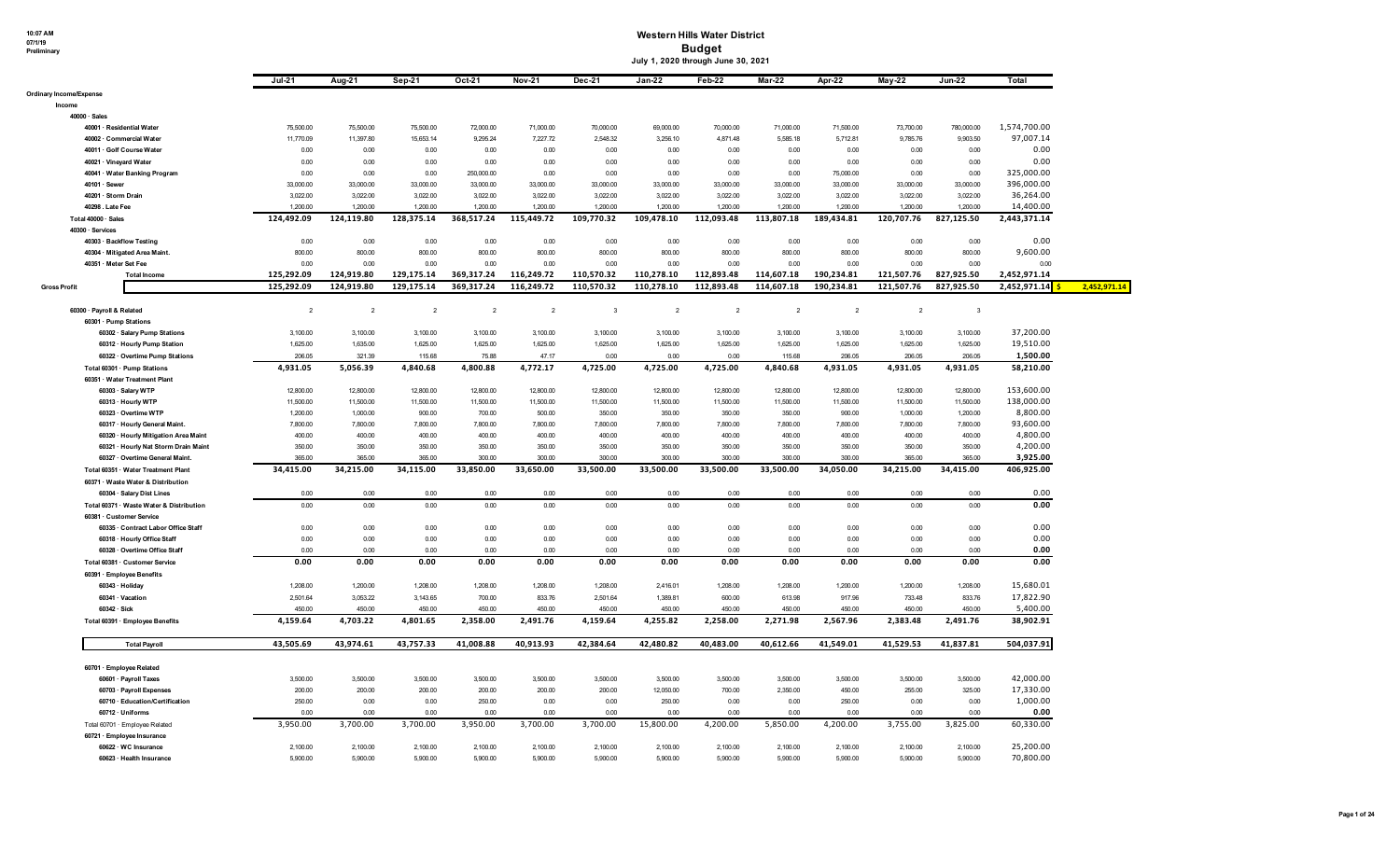#### **Western Hills Water District Budget July 1, 2020 through June 30, 2021**

|                                                                     | Jul-21                | Aug-21                | Sep-21                | Oct 21                | <b>Nov-21</b>         | Dec-21                  | <b>Jan-22</b>         | Feb-22                | Mar 22                | Apr-22                | $May-22$              | <b>Jun-22</b>           | Total                     |              |
|---------------------------------------------------------------------|-----------------------|-----------------------|-----------------------|-----------------------|-----------------------|-------------------------|-----------------------|-----------------------|-----------------------|-----------------------|-----------------------|-------------------------|---------------------------|--------------|
| Total 60721 · Employee Insurance<br>Total 60300 · Payroll & Related | 8,000.00<br>55,455.69 | 8,000.00<br>55,674.61 | 8,000.00<br>55,457.33 | 8,000.00<br>52,958.88 | 8,000.00<br>52,613.93 | 8,000.00<br>54,084.64   | 8,000.00<br>66,280.82 | 8,000.00<br>52,683.00 | 8,000.00<br>54,462.66 | 8,000.00<br>53,749.01 | 8,000.00<br>53,284.53 | 8,000.00<br>53,662.81   | 96,000.00<br>660,367.91   | 660,367.91   |
|                                                                     |                       |                       |                       |                       |                       |                         |                       |                       |                       |                       |                       |                         |                           |              |
| 61000 · Operating Expenses                                          |                       |                       |                       |                       |                       |                         |                       |                       |                       |                       |                       |                         |                           |              |
| 61050 · Source of Supply                                            |                       |                       |                       |                       |                       |                         |                       |                       |                       |                       |                       |                         |                           |              |
| 61052 · Purchased Water for Treated Use                             | 0.00                  | 0.00                  | 0.00                  | 0.00                  | 0.00                  | 198,400.51              | 0.00                  | 0.00                  | 0.00                  | 0.00                  | 0.00                  | 297,600.77              | 496,001.28                |              |
| 61051 · Purchased Water for Raw Use                                 | 0.00                  | 0.00                  | 0.00                  | 0.00                  | 0.00                  | 364,715.62              | 0.00                  | 0.00                  | 0.00                  | 0.00                  | 0.00                  | 547,073.42              | 911,789.04                |              |
| 61053 · Pioneer/Cross Valley Admin Costs                            | 0.00<br>0.00          | 0.00<br>0.00          | 0.00<br>0.00          | 0.00<br>0.00          | 0.00<br>0.00          | 30,000.00<br>593,116.13 | 0.00<br>0.00          | 0.00<br>0.00          | 0.00<br>0.00          | 0.00<br>0.00          | 0.00<br>0.00          | 30,000.00<br>874,674.19 | 60,000.00<br>1,467,790.32 | 1,467,790.32 |
| Total 61050 · Source of Supply                                      |                       |                       |                       |                       |                       |                         |                       |                       |                       |                       |                       |                         |                           |              |
| 62001 · Pump Stations                                               |                       |                       |                       |                       |                       |                         |                       |                       |                       |                       |                       |                         |                           |              |
| 62002 · Repairs & Maint.                                            | 3,000.00              | 3,000.00              | 3,000.00              | 3,000.00              | 3,000.00              | 3,000.00                | 3,000.00              | 3,000.00              | 3,000.00              | 3,000.00              | 3,000.00              | 3,000.00                | 36,000.00                 |              |
| 62004 · Generator Miantenance                                       | 9,340.00              | 0.00                  | 0.00                  | 0.00                  | 0.00                  | 0.00                    | 0.00                  | 0.00                  | 0.00                  | 0.00                  | 0.00                  | 0.00                    | 9,340.00                  |              |
| 62049 · Permits & Fees                                              | 0.00                  | 0.00                  | 0.00                  | 0.00                  | 0.00                  | 0.00                    | 0.00                  | 0.00                  | 0.00                  | 0.00                  | 0.00                  | 820.00                  | 820.00                    |              |
| 62101 · Utilities                                                   |                       |                       |                       |                       |                       |                         |                       |                       |                       |                       |                       |                         |                           |              |
| 62102 · Electricity                                                 | 28,000.00             | 25,000.00             | 22,000.00             | 18,000.00             | 16,000.00             | 9,500.00                | 10,500.00             | 11,500.00             | 10,000.00             | 12,500.00             | 18,000.00             | 21,000.00               | 202,000.00                |              |
| Total 62101 · Utilities                                             | 28,000.00             | 25,000.00             | 22,000.00             | 18,000.00             | 16,000.00             | 9,500.00                | 10,500.00             | 11,500.00             | 10,000.00             | 12,500.00             | 18,000.00             | 21,000.00               | 202,000.00                |              |
| Total 62001 · Pump Stations                                         | 40,340.00             | 28,000.00             | 25,000.00             | 21,000.00             | 19,000.00             | 12,500.00               | 13,500.00             | 14,500.00             | 13,000.00             | 15,500.00             | 21,000.00             | 24,820.00               | 248,160.00                | 248,160.00   |
| 63001 · Water Treatment                                             |                       |                       |                       |                       |                       |                         |                       |                       |                       |                       |                       |                         |                           |              |
| 63002 · Repairs & Maintenance                                       | 16,000.00             | 5,000.00              | 5,000.00              | 3,500.00              | 7,500.00              | 2,500.00                | 2,000.00              | 2,000.00              | 2,000.00              | 2,000.00              | 2,000.00              | 2,000.00                | 51,500.00                 |              |
| 63003 · Small Equipment                                             | 500.00                | 0.00                  | 0.00                  | 0.00                  | 500.00                | 0.00                    | 0.00                  | 0.00                  | 0.00                  | 0.00                  | 500.00                | 0.00                    | 1,500.00                  |              |
| 63004 · Generator Maintenance                                       | 2,335.00              | 0.00                  | 0.00                  | 0.00                  | 0.00                  | 0.00                    | 0.00                  | 0.00                  | 0.00                  | 0.00                  | 0.00                  | 0.00                    | 2,335.00                  |              |
| 63006 · Pump Repair                                                 | 0.00                  | 0.00                  | 0.00                  | 1,500.00              | 0.00                  | 0.00                    | 0.00                  | 0.00                  | 0.00                  | 0.00                  | 1,500.00              | 0.00                    | 3,000.00                  |              |
| 63010 · WTP Supplies                                                | 2,500.00              | 2,500.00              | 2,500.00              | 2,500.00              | 2,500.00              | 2,500.00                | 2,500.00              | 2,500.00              | 2,500.00              | 2,500.00              | 2,500.00              | 2,500.00                | 30,000.00                 |              |
| 63011 · Chemicals                                                   | 5,200.00              | 5,200.00              | 5,200.00              | 5,200.00              | 5,200.00              | 5,200.00                | 5,200.00              | 5,200.00              | 5,200.00              | 5,200.00              | 5,200.00              | 5,200.00                | 62,400.00                 |              |
| 63012 · Water Filtration Media                                      | 0.00                  | 0.00                  | 0.00                  | 0.00                  | 0.00                  | 1,000.00                | 0.00                  | 0.00                  | 0.00                  | 0.00                  | 0.00                  | 1,000.00                | 2,000.00                  |              |
| 63013 · Tank Cleaning                                               | 0.00                  | 0.00                  | 0.00                  | 0.00                  | 5,000.00              | 0.00                    | 5,000.00              | 0.00                  | 0.00                  | 0.00                  | 0.00                  | 0.00                    | 10,000.00                 |              |
| 63015 Back Flow Testing                                             | 200.00                | 200.00                | 200.00                | 200.00                | 200.00                | 200.00                  | 200.00                | 200.00                | 200.00                | 200.00                | 200.00                | 200.00                  | 2,400.00                  |              |
| 63048 · H2O Sampling/Testing                                        | 8,500.00              | 8,500.00              | 8,500.00              | 8,500.00              | 8,500.00              | 8,500.00                | 8,500.00              | 8,500.00              | 8,500.00              | 8,500.00              | 8,500.00              | 8,500.00                | 102,000.00                |              |
| 63049 · Permits & Fees                                              | 0.00                  | 0.00                  | 500.00                | 12,000.00             | 0.00                  | 2,088.00                | 0.00                  | 0.00                  | 0.00                  | 0.00                  | 0.00                  | 0.00                    | 14,588.00                 |              |
| 63061 · Lab Trailer Rent                                            | 0.00                  | 0.00                  | 0.00                  | 0.00                  | 0.00                  | 0.00                    | 0.00                  | 0.00                  | 0.00                  | 0.00                  | 0.00                  | 0.00                    | 0.00                      |              |
| 63062 · Water Truck Lease                                           | 0.00                  | 0.00                  | 0.00                  | 0.00                  | 0.00                  | 0.00                    | 0.00                  | 0.00                  | 0.00                  | 0.00                  | 0.00                  | 0.00                    | 0.00                      |              |
| 63063 · Water Truck Repair                                          | 0.00                  | 0.00                  | 0.00                  | 0.00                  | 0.00                  | 0.00                    | 0.00                  | 0.00                  | 0.00                  | 0.00                  | 0.00                  | 0.00                    | 0.00                      |              |
| 63064 · Water Truck Rental                                          | 0.00                  | 0.00                  | 0.00                  | 0.00                  | 0.00                  | 0.00                    | 0.00                  | 0.00                  | 0.00                  | 0.00                  | 0.00                  | 0.00                    | 0.00                      |              |
| 63101 · Utilities                                                   |                       |                       |                       |                       |                       |                         |                       |                       |                       |                       |                       |                         |                           |              |
| 63102 · Electricity                                                 | 7,152.66              | 7,501.71              | 7,152.66              | 8.640.13              | 7,892.76              | 7,152.66                | 5,841.59              | 5.841.59              | 5,550.76              | 4.905.32              | 4.905.32              | 5.462.84                | 78,000.00                 |              |
| Total 63101 · Utilities                                             | 7,152.66              | 7,501.71              | 7,152.66              | 8,640.13              | 7,892.76              | 7,152.66                | 5,841.59              | 5,841.59              | 5,550.76              | 4,905.32              | 4,905.32              | 5,462.84                | 78,000.00                 |              |
| 63201 · Computer/SCADA Support                                      | 0.00                  | 0.00                  | 0.00                  | 0.00                  | 0.00                  | 0.00                    | 0.00                  | 0.00                  | 0.00                  | 0.00                  | 0.00                  | 0.00                    | 0.00                      |              |
| Total 63001 · Water Treatment                                       | 42,387.66             | 28,901.71             | 29,052.66             | 42,040.13             | 37,292.76             | 29,140.66               | 29,241.59             | 24,241.59             | 23,950.76             | 23,305.32             | 25,305.32             | 24,862.84               | 359,723.00                | 359,723.00   |
|                                                                     |                       |                       |                       |                       |                       |                         |                       |                       |                       |                       |                       |                         |                           |              |
| 64001 · Transmission, Dist. & Lines                                 |                       |                       |                       |                       |                       |                         |                       |                       |                       |                       |                       |                         |                           |              |
| 64002 · Repairs & Maint.                                            | 0.00                  | 0.00                  | 250.00                | 0.00                  | 0.00                  | 250.00                  | 0.00                  | 0.00                  | 250.00                | 0.00                  | 0.00                  | 250.00                  | 1,000.00                  |              |
| 64004 · Pumps<br>Total 64001 · Transmission, Dist. & Lines          | 0.00<br>0.00          | 5,000,00<br>5,000.00  | 0.00<br>5,250.00      | 0.00<br>0.00          | 0.00<br>0.00          | 0.00<br>250.00          | 0.00<br>0.00          | 0.00<br>0.00          | 0.00<br>250.00        | 0.00<br>0.00          | 0.00<br>0.00          | 0.00<br>250.00          | 5.000.00<br>6,000.00 \$   | 6,000.00     |
|                                                                     |                       |                       |                       |                       |                       |                         |                       |                       |                       |                       |                       |                         |                           |              |
| 66001 · Waste Water                                                 |                       |                       |                       |                       |                       |                         |                       |                       |                       |                       |                       |                         |                           |              |
| 66002 · Repairs & Maintenance                                       | 1,000.00              | 1,000.00              | 1,000.00              | 1,000.00              | 1,000.00              | 1,000.00                | 1,000.00              | 1,000.00              | 1,000.00              | 1,000.00              | 1,000.00              | 1,000.00                | 12,000.00                 |              |
| 66010 · Waste Water Disposal                                        | 47,500.00             | 47,500.00             | 47,500.00             | 47,500.00             | 47,500.00             | 47,500.00               | 47,500.00             | 47,500.00             | 47,500.00             | 47,500.00             | 47,500.00             | 47,500.00               | 570,000.00                |              |
| 66011 · Waste Water Testing                                         | 0.00                  | 0.00                  | 0.00                  | 0.00                  | 0.00                  | 0.00                    | 0.00                  | 0.00                  | 0.00                  | 0.00                  | 0.00                  | 1,700.00                | 1,700.00                  |              |
| 66101 · Utilities                                                   |                       |                       |                       |                       |                       |                         |                       |                       |                       |                       |                       |                         |                           |              |
| 66102 · Electricity                                                 | 25.00                 | 25.00                 | 25.00                 | 25.00                 | 25.00                 | 25.00                   | 25.00                 | 25.00                 | 25.00                 | 25.00                 | 25.00                 | 25.00                   | 300.00                    |              |
| Total 66101 · Utilities                                             | 25.00                 | 25.00                 | 25.00                 | 25.00                 | 25.00                 | 25.00                   | 25.00                 | 25.00                 | 25.00                 | 25.00                 | 25.00                 | 25.00                   | 300.00                    |              |
| Total 66001 · Waste Water                                           | 48.525.00             | 48,525.00             | 48,525,00             | 48,525.00             | 48.525.00             | 48.525.00               | 48,525.00             | 48,525.00             | 48,525.00             | 48,525.00             | 48,525.00             | 50,225.00               | 584.000.00                | 584,000.00   |
| 68001 · General & Administrative                                    |                       |                       |                       |                       |                       |                         |                       |                       |                       |                       |                       |                         |                           |              |
| 68002 · Repairs and Maintenance                                     | 416.67                | 416.67                | 416.67                | 416.67                | 416.67                | 416.67                  | 416.67                | 416.67                | 416.67                | 416.67                | 416.67                | 416.63                  | 5,000.00                  |              |
|                                                                     |                       |                       |                       |                       |                       |                         |                       |                       |                       |                       |                       |                         |                           |              |
| 68003 · Mitigated Areas Maint.                                      | 250.00                | 250.00                | 250.00                | 250.00                | 250.00                | 250.00                  | 250.00                | 250.00                | 250.00                | 250.00                | 250.00                | 250.00                  | 3,000.00                  |              |
| 68010 · Office Supplies                                             | 550.00                | 550.00                | 550.00                | 550.00                | 550.00                | 550.00                  | 550.00                | 550.00                | 550.00                | 550.00                | 550.00                | 550.00                  | 6,600.00                  |              |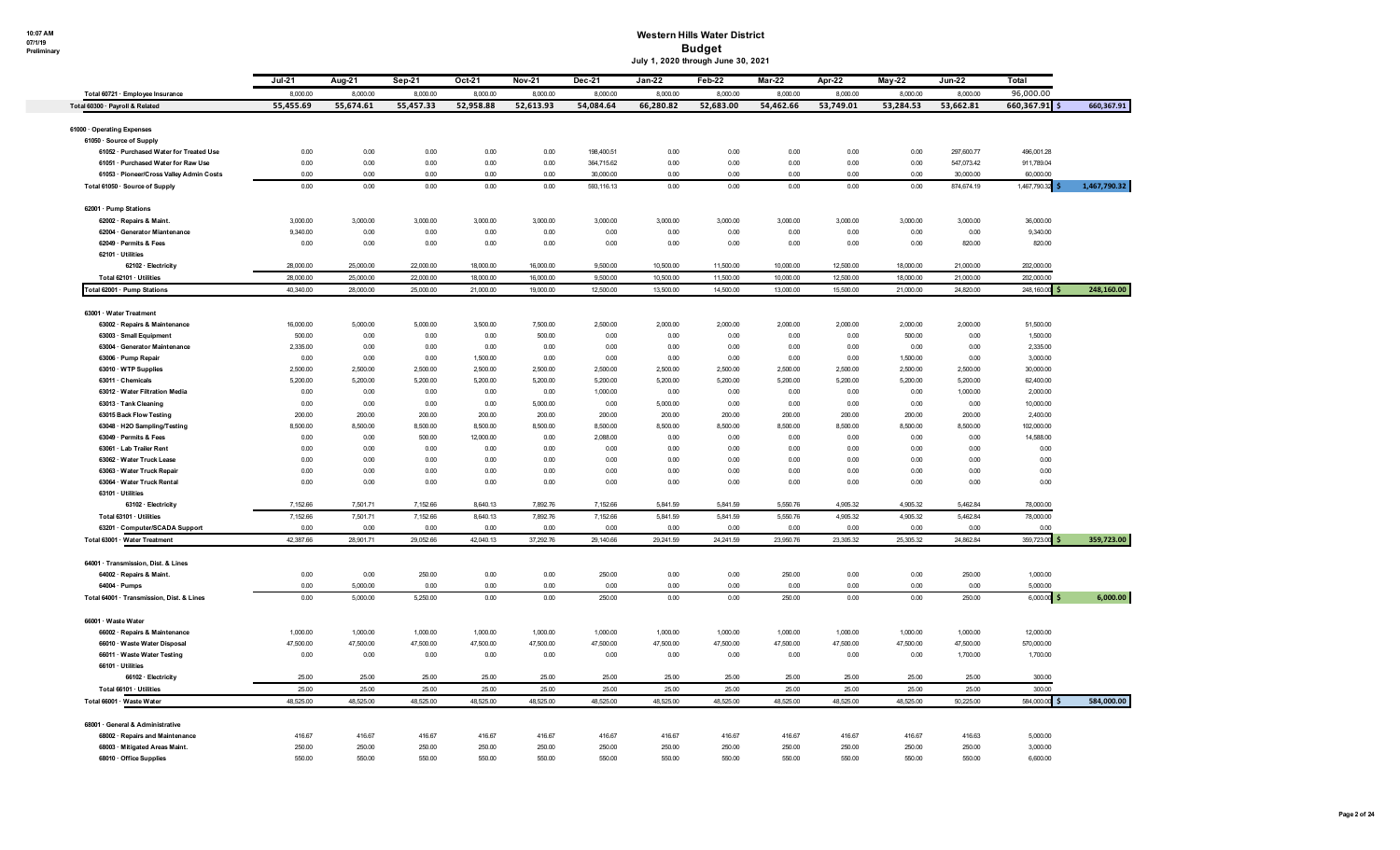#### **Western Hills Water District Budget July 1, 2020 through June 30, 2021**

|                                        | Jul.21       | Aug-21       | Sep-21       | Oct-21     | <b>Nov-21</b> | Dec-21        | $Jan-22$     | $Feb-22$      | Mar-22       | Apr-22     | $May-22$     | $Jun-22$      | Total              |                  |
|----------------------------------------|--------------|--------------|--------------|------------|---------------|---------------|--------------|---------------|--------------|------------|--------------|---------------|--------------------|------------------|
| 68011 Operating Supplies               | 150.00       | 150.00       | 150.00       | 150.00     | 150.00        | 150.00        | 150.00       | 150.00        | 150.00       | 150.00     | 150.00       | 150.00        | 1,800.00           |                  |
| 68015 · Pest Control                   | 225.00       | 225.00       | 225.00       | 225.00     | 225.00        | 225.00        | 225.00       | 225.00        | 225.00       | 225.00     | 225.00       | 225.00        | 2,700.00           |                  |
| 68020 · Advertising                    | 0.00         | 0.00         | 0.00         | 156.00     | 0.00          | 156.00        | 0.00         | 0.00          | 0.00         | 0.00       | 156.00       | 0.00          | 468.00             |                  |
| 68021 · Auto Repairs                   | 650.00       | 650.00       | 650.00       | 650.00     | 650.00        | 650.00        | 650.00       | 650.00        | 650.00       | 650.00     | 650.00       | 650.00        | 7,800.00           |                  |
| 68022 · Bulk Fuel                      | 1,200.00     | 1,200.00     | 1,200.00     | 1,200.00   | 1,200.00      | 1,200.00      | 1,200.00     | 1,200.00      | 1,200.00     | 1,200.00   | 1,200.00     | 1,200.00      | 14,400.00          |                  |
| 68023 · Card Lock Fuel                 | 1,541.67     | 1,541.67     | 1,541.67     | 1,541.67   | 1.541.67      | 1.541.67      | 1,541.67     | 1,541.67      | 1,541.67     | 1,541.67   | 1,541.67     | 1,541.63      | 18,500.00          |                  |
| 68025 · Uniform Service                | 800.00       | 800.00       | 800.00       | 800.00     | 800.00        | 800.00        | 800.00       | 800.00        | 800.00       | 800.00     | 800.00       | 800.00        | 9,600.00           |                  |
| 68060 · Equipment Lease                | 833.34       | 833.34       | 833.34       | 833.34     | 833.34        | 833.34        | 833.34       | 833.34        | 833.34       | 833.34     | 833.34       | 833.26        | 10,000.00          |                  |
| 68061 · Rent Expense                   | 1,200.00     | 1.200.00     | 1,200.00     | 1,200.00   | 1,200.00      | 0.00          | 0.00         | 0.00          | 0.00         | 0.00       | 0.00         | 0.00          | 6,000.00           |                  |
| 68063 · Postage                        | 350.00       | 350.00       | 350.00       | 350.00     | 350.00        | 350.00        | 350.00       | 350.00        | 350.00       | 350.00     | 350.00       | 350.00        | 4,200.00           |                  |
| 68064 · Express Mail                   | 50.00        | 50.00        | 50.00        | 50.00      | 50.00         | 50.00         | 50.00        | 50.00         | 50.00        | 50.00      | 50.00        | 50.00         | 600.00             |                  |
| 68065 · Printing                       | 125.00       | 125.00       | 125.00       | 125.00     | 125.00        | 125.00        | 125.00       | 125.00        | 125.00       | 125.00     | 125.00       | 125.00        | 1,500.00           |                  |
| 68071 · Computer and Internet Expenses | 625.00       | 1,500.00     | 5,000.00     | 625.00     | 625.00        | 625.00        | 625.00       | 625.00        | 1,625.00     | 1,500.00   | 625.00       | 625.00        | 14,625.00          |                  |
| 68072 · Software Maint. Agreement      | 42.07        | 42.07        | 42.07        | 42.07      | 42.07         | 42.07         | 42.07        | 42.07         | 1,037.23     | 42.07      | 42.07        | 42.07         | 1,500.00           |                  |
| 68090 · Bank Service Charges           | 200.00       | 200.00       | 200.00       | 200.00     | 200.00        | 200.00        | 200.00       | 200.00        | 200.00       | 200.00     | 200.00       | 200.00        | 2,400.00           |                  |
| 68091 · Credit Card Fees               | 1.400.00     | 1,400.00     | 1.400.00     | 1.400.00   | 1.400.00      | 1.400.00      | 1,400.00     | 1,400.00      | 1,400.00     | 1,400.00   | 1,400.00     | 1,400.00      | 16,800.00          |                  |
| 68095 · Collections                    | 0.00         | 0.00         | 200.00       | 0.00       | 0.00          | 0.00          | 0.00         | 0.00          | 0.00         | 200.00     | 0.00         | 0.00          | 400.00             |                  |
| 68100 · Telephone Expense              | 3.333.33     | 3.333.33     | 3.333.33     | 3.333.33   | 3.333.33      | 400.00        | 400.00       | 400.00        | 400.00       | 400.00     | 400.00       | 400.00        | 19,466.65          |                  |
| 68101 · Utilities                      |              |              |              |            |               |               |              |               |              |            |              |               |                    |                  |
| 68102 · Electricity                    | 75.00        | 75.00        | 75.00        | 75.00      | 75.00         | 75.00         | 75.00        | 75.00         | 75.00        | 75.00      | 75.00        | 75.00         | 900.00             |                  |
| 68104 · Propane                        | 0.00         | 0.00         | 100.00       | 0.00       | 0.00          | 100.00        | 0.00         | 0.00          | 100.00       | 0.00       | 0.00         | 0.00          | 300.00             |                  |
| Total 68101 · Utilities                | 75.00        | 75.00        | 175.00       | 75.00      | 75.00         | 175.00        | 75.00        | 75.00         | 175.00       | 75.00      | 75.00        | 75.00         | 1.200.00           |                  |
| 68300 · Property & Liability Insurance | 0.00         | 0.00         | 0.00         | 0.00       | 0.00          | 0.00          | 0.00         | 43,200.00     | 0.00         | 0.00       |              | 0.00          | 43,200.00          |                  |
| 68301 · D & O Ins.                     | 2,219.23     | 2,219.23     | 2,219.23     | 2,219.23   | 2,219.23      | 2,219.23      | 2,219.23     | 0.00          | 4,415.39     | 2,350.00   | 2,350.00     | 2,350.00      | 27,000.00          |                  |
| 68400 · Interest Expense               | 5,500.00     | 5,400.00     | 5,300.00     | 5,200.00   | 5.100.00      | 5.000.00      | 4,900.00     | 4,800.00      | 4,700.00     | 4,600.00   | 4,500.00     | 4,400.00      | 59,400.00          |                  |
| 68700 · Professional Fees              |              |              |              |            |               |               |              |               |              |            |              |               |                    |                  |
| 68701 · Attorney Fees                  | 8,000.00     | 8,000.00     | 8,000.00     | 8,000.00   | 8,000.00      | 8.000.00      | 8,000.00     | 8,000.00      | 8,000.00     | 8,000.00   | 8,000.00     | 8,000.00      | 96,000.00          |                  |
| 68702 · Engineering Fees               | 500.00       | 500.00       | 500.00       | 500.00     | 1,000.00      | 1,000.00      | 1,000.00     | 1,000.00      | 1,000.00     | 1,000.00   | 1,000.00     | 1,000.00      | 10,000.00          |                  |
| 68703 · Accounting Fees                | 0.00         | 10,000.00    | 250.00       | 6,000.00   | 0.00          | 0.00          | 250.00       | 0.00          | 0.00         | 0.00       | 0.00         | 0.00          | 16,500.00          |                  |
| 68704 · Rate Study Consultant          | 0.00         | 0.00         | 0.00         | 0.00       | 0.00          | 0.00          | 0.00         | 0.00          | 0.00         | 0.00       | 0.00         | 0.00          | 0.00               |                  |
| Total 68700 · Professional Fees        | 8,500.00     | 18,500.00    | 8,750.00     | 14,500.00  | 9.000.00      | 9.000.00      | 9,250.00     | 9,000.00      | 9,000.00     | 9,000.00   | 9,000.00     | 9,000.00      | 122,500.00         |                  |
| 68750 · Depreciation/Amortization      |              |              |              |            |               |               |              |               |              |            |              |               |                    |                  |
| Total 68001 · General & Administrative | 30,236.31    | 41,011.31    | 34,961.31    | 36,092.31  | 30,336.31     | 26,358.98     | 26,252.98    | 66,883.75     | 30,094.30    | 26,908.75  | 25,889.75    | 25,633.59     | 400,659.65 \$      |                  |
| Total 61000 · Operating Expenses       | 216,944.66   | 202,112.63   | 192.996.30   | 200.616.32 | 187,768.00    | 763,725.41    | 183,800.39   | 206.833.34    | 170,032.72   | 167,988.08 | 174.004.60   | 1,053,878.43  | 3,720,700.88       |                  |
| 69000 - Capital Repairs                | 8.333.34     | 8,333.34     | 8,333.34     | 8,333.34   | 8.333.34      | 8.333.34      | 8,333.34     | 8.333.34      | 8,333.34     | 8,333.34   | 8.333.30     | 8,333.30      | 100,000,00 \$      |                  |
| <b>Total Expense</b>                   | 225,278.00   | 210,445.97   | 201,329.64   | 208,949.66 | 196, 101.34   | 772,058.75    | 192, 133.73  | 215,166.68    | 178,366.06   | 176,321.42 | 182,337.90   | 1,062,211.73  | 3,820,700.88       |                  |
| Net Ordinary Income                    | $-99.985.91$ | $-85.526.17$ | $-72.154.50$ | 160.367.58 | $-79.851.62$  | $-661.488.43$ | $-81.855.63$ | $-102.273.20$ | $-63.758.88$ | 13.913.39  | $-60.830.14$ | $-234,286.23$ | $-1.367.729.74$ \$ | (1, 367, 729.74) |

**Cash Flow Needed From Angels Crossing 113,977.48 113,977.48 113,977.48 113,977.48 113,977.48 113,977.48 113,977.48 113,977.48 113,977.48 113,977.48 113,977.48 113,977.48 113,977.48** \$ 1,367,729.76

| Subsidy | 2020/21 |              |
|---------|---------|--------------|
| Subsidy | 2019/20 | 70,225.01    |
| Subsidy | 2018/19 | 932,000.00   |
| Subsidy | 2017/18 | 1,305,000.00 |
| Subsidy | 2016/17 | 1,504,167.25 |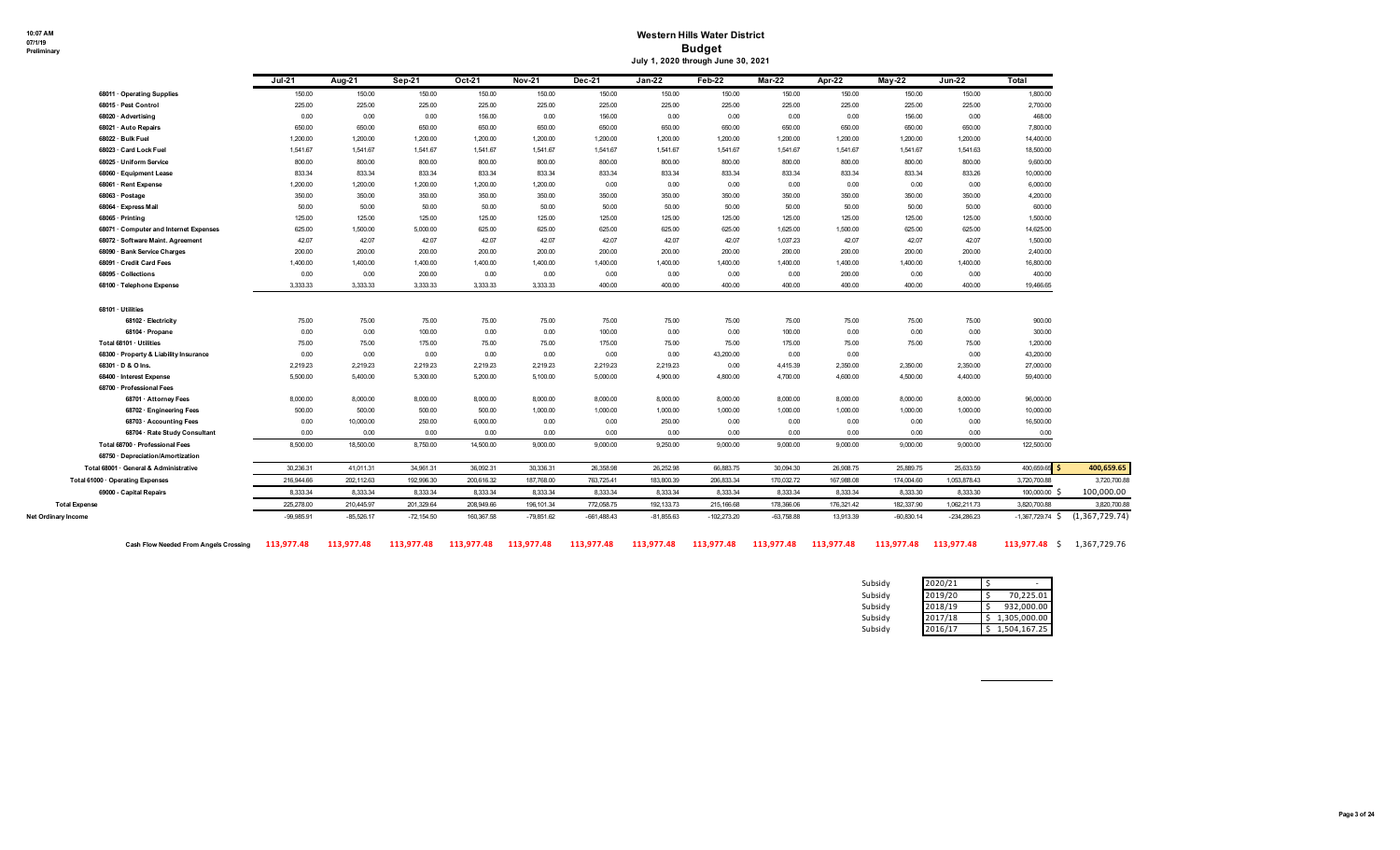# Capital improvement items for 2022/23 **\$** Spent

| <b>EQ Tank Cleanout</b>                                                                                       | \$100,000.00 |                        |  |  |  |  |
|---------------------------------------------------------------------------------------------------------------|--------------|------------------------|--|--|--|--|
| <b>VFD</b><br>VFD Drive LS #2-Will complete lift station upgrade<br><b>VFD Drive LS #4-VFD to Water Plant</b> | Ś.           | 61,500.00<br>52,000.00 |  |  |  |  |
| New Office Scada Computer/Operations Laptop                                                                   | Š.           | 15,000.00              |  |  |  |  |
| <b>Vibra Plate Compactor</b>                                                                                  | Ś            | 2,000.00               |  |  |  |  |
| <b>Traffic Control Safety Equipment</b>                                                                       | Ś            | 8,500.00               |  |  |  |  |

**\$ 239,000.00** \$ -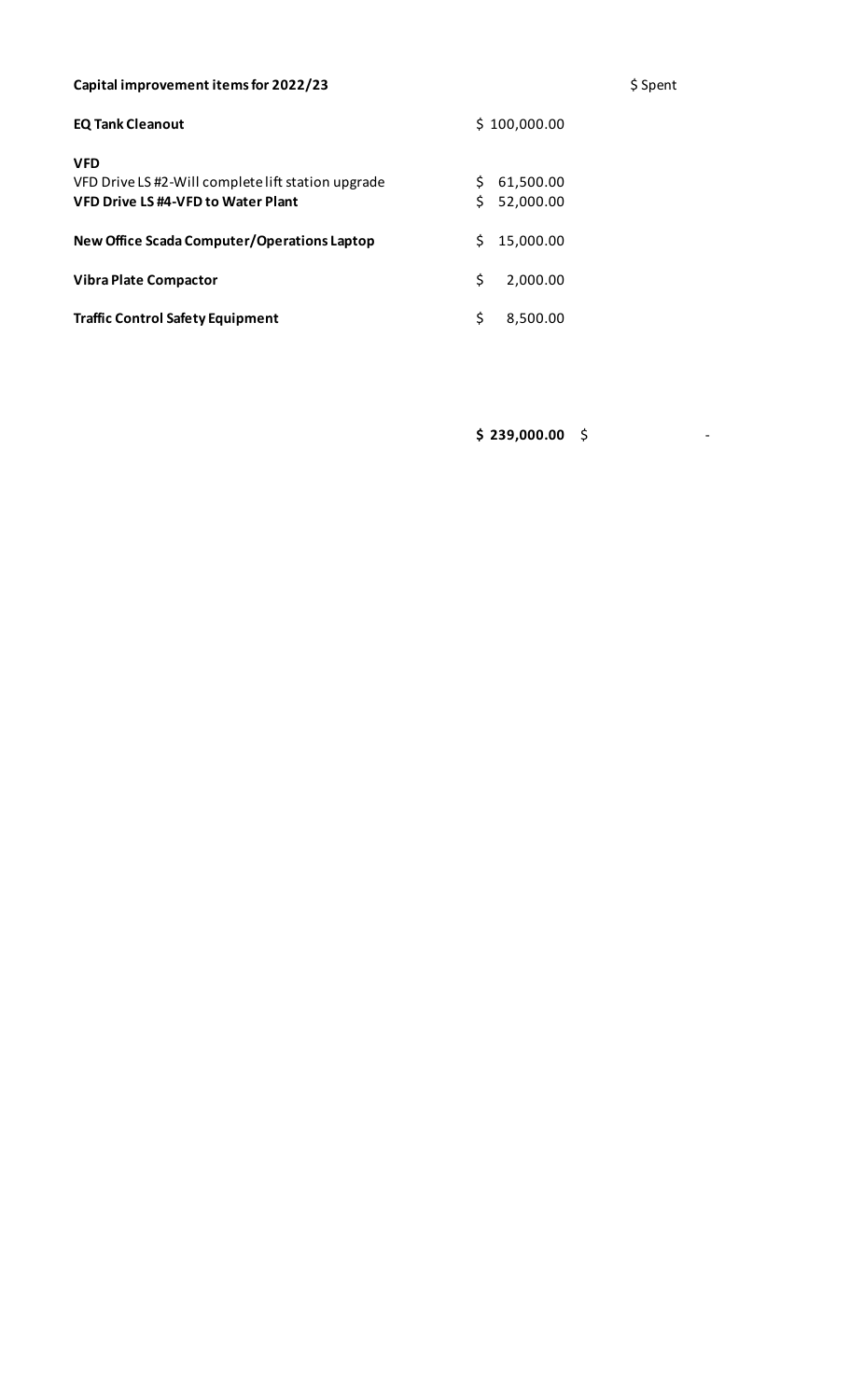|                                |                           |                                          |                                     | <b>BUDGET</b> |                    | Actual        |     |               |               |     | <b>BUDGET</b>   |              | <b>DIFF</b>  |
|--------------------------------|---------------------------|------------------------------------------|-------------------------------------|---------------|--------------------|---------------|-----|---------------|---------------|-----|-----------------|--------------|--------------|
|                                |                           |                                          |                                     | 2019-2020     |                    | 2019-2020     |     |               |               |     | 2020-2021       |              | 19-20        |
| <b>Ordinary Income/Expense</b> |                           |                                          |                                     |               |                    |               |     |               |               |     |                 |              |              |
| Income                         |                           |                                          |                                     |               |                    |               |     |               |               |     |                 |              |              |
|                                | $40000 \cdot Sales$       |                                          |                                     |               |                    |               |     |               |               |     |                 |              |              |
|                                |                           | 40001 · Residential Water                | \$                                  | 842,853.43    | \$                 | 858,564.41    | s   | 15,710.98     | $1.86\%$ \$   |     | 878,435.91      | -\$          | (35, 582.48) |
|                                |                           | 40002 · Commercial Water                 | \$                                  | 69,819.19     | \$                 | 97,254.89     | -\$ | 27,435.70     | 39.30%        | -\$ | 97,007.14       | \$           | (27, 187.95) |
|                                |                           | 40011 · Golf Course Water                | \$                                  | 700,000.00    | \$                 | 605,763.55    |     | (94, 236.45)  | $-13.46%$     | -\$ | 600,000.00      | \$           | 100,000.00   |
|                                |                           |                                          | Ś                                   |               |                    |               | \$  |               |               |     | 8,400.00        |              |              |
|                                |                           | 40021 · Vineyard Water                   | Ś                                   | 8,400.00      | \$                 | 5,195.51      |     | (3, 204.49)   | $-38.15%$     | -\$ |                 | \$           |              |
|                                |                           | 40031 · Construction Water               |                                     | 175.00        | \$                 |               | s   | (175.00)      | $-100.00\%$   | -\$ |                 | \$           | 175.00       |
|                                | 40035 · Well Water        |                                          |                                     |               |                    |               |     |               |               |     |                 |              |              |
|                                |                           | 40041 · Water Banking Program            | \$                                  | 500,000.00    | \$                 | 384,611.00    | s   | (115, 389.00) | $-23.08%$     | -\$ | 325,000.00      | s            | 175,000.00   |
|                                | 40101 · Sewer             |                                          | \$                                  | 390,000.00    | \$                 | 396,894.29    |     | 6,894.29      | 1.77%         | -\$ | 396,000.00      | Ś            | (6,000.00)   |
|                                | 40201 · Storm Drain       |                                          | \$                                  | 36,034.80     | \$                 | 36,254.70     |     | 219.90        | 0.61%         | -S  | 36,264.00       | \$           | (229.20)     |
|                                | 40298. Late Fee           |                                          | \$                                  | 13,200.00     | \$                 | 14,820.00     |     | 1,620.00      | <b>12.27%</b> | -\$ | 14,400.00       | \$           | (1, 200.00)  |
|                                | Total 40000 · Sales       |                                          | Ś.                                  | 2,560,482.42  | Ŝ.                 | 2,399,358.35  |     | (161, 124.07) | $-6.29%$      | -S  | 2,355,507.05    |              | 204,975.37   |
|                                |                           |                                          |                                     |               |                    |               |     |               |               |     |                 |              |              |
|                                | 40300 · Services          |                                          |                                     |               |                    |               |     |               |               |     |                 |              |              |
|                                | 40301 · Pool Fee          |                                          |                                     |               |                    |               |     |               |               |     |                 |              |              |
|                                |                           | 40303 · Backflow Testing                 | \$                                  | 2,000.00      | \$                 |               |     | (2,000.00)    | $-100.00\%$   | -\$ |                 |              | 2,000.00     |
|                                |                           | 40304 · Mitigated Area Maint.            | \$                                  | 9,600.00      | \$                 | 9,500.00      | \$  | (100.00)      | $-1.04%$      | -\$ | 9,600.00        | S            |              |
|                                |                           | 40311 · Water Truck Rental               |                                     |               | \$                 | 250.00        | \$  | 250.00        |               |     |                 |              |              |
|                                |                           | 40312 · Equipment Operator               |                                     |               |                    |               |     |               |               |     |                 |              |              |
|                                | 40351 · Meter Set Fee     |                                          |                                     |               | Ş                  |               |     |               |               |     |                 |              |              |
|                                |                           |                                          |                                     |               | \$                 | 68.29         | \$  |               | 0.00%         |     |                 |              |              |
|                                |                           |                                          |                                     |               |                    |               |     |               |               |     |                 |              |              |
|                                |                           | <b>Total Income</b>                      |                                     |               |                    |               |     |               |               |     |                 | \$           |              |
| <b>Gross Profit</b>            |                           |                                          | \$                                  | 2,572,082.42  | <b>S</b>           | 2,409,176.64  | \$  | (162, 905.78) | $-6.33%$      | -\$ | 2,365,107.05    | $\mathsf{S}$ | 206,975.37   |
|                                |                           |                                          |                                     |               |                    |               |     |               |               |     |                 | \$           |              |
|                                | 60300 · Payroll & Related |                                          |                                     |               |                    |               |     |               |               |     |                 | \$           |              |
|                                | 60301 · Pump Stations     |                                          |                                     |               |                    |               | \$  |               |               |     |                 | \$           |              |
|                                |                           |                                          |                                     |               |                    |               |     |               |               |     |                 |              |              |
|                                |                           | 60302 · Salary Pump Stations             | \$                                  | 33,303.00     | \$                 | 34,462.86     | \$  | 1,159.86      | $3.48\%$ \$   |     | 36,645.00       | \$           | (3,342.00)   |
|                                |                           | 60312 · Hourly Pump Station              | \$                                  | 20,654.40     | \$                 | 18,426.99     | \$  | (2, 227.41)   | $-10.78\%$ \$ |     | 21,455.20       | \$           | (800.80)     |
|                                |                           |                                          | \$                                  |               | \$                 |               |     |               |               |     |                 | \$           |              |
|                                |                           | 60322 · Overtime Pump Station            |                                     | 5,106.00      |                    | 1,092.67      | \$  | (4,013.33)    | $-78.60\%$ \$ |     | 1,500.00        |              | 3,606.00     |
|                                |                           | Total 60301 · Pump Stations              | \$                                  | 59,063.40     | \$                 | 53,982.52     | \$  | (5,080.88)    | $-8.60%$      | -\$ | 59,600.20       | \$           | (536.80)     |
|                                |                           | 60351 · Water Treatment Plant            |                                     |               |                    |               |     |               |               |     |                 | \$           |              |
|                                |                           | 60303 · Salary WTP                       | \$                                  | 124,649.16    | \$                 | 125,809.33    | \$  | 1,160.17      | $0.93%$ \$    |     | 136,395.00      | \$           | (11, 745.84) |
|                                |                           | 60313 · Hourly WTP                       | \$                                  | 110,574.48    | \$                 | 104,126.54    | \$  | (6, 447.94)   | $-5.83\%$ \$  |     | 119,589.60      | \$           | (9,015.12)   |
|                                |                           | 60323 · Overtime WTP                     | \$                                  | 15, 161.35    | \$                 | 8,127.45      | \$  | (7,033.90)    | $-46.39%$     | -\$ | 8,800.00        | \$           | 6,361.35     |
|                                |                           | 60317 · Hourly General Maint.            | \$                                  | 87,752.88     | \$                 | 93,597.19     | \$  | 5,844.31      | 6.66%         | \$  | 92,486.40       | \$           | (4, 733.52)  |
|                                |                           |                                          |                                     |               |                    |               | Ś   |               |               | Ś   |                 |              |              |
|                                |                           | 60320 · Hourly Mitigation Area           | \$                                  | 4,906.56      | \$                 | 4,138.52      |     | (768.04)      |               |     | 4,906.56        |              |              |
|                                |                           | 60321 · Hourly Nat Storm Drai            | \$.                                 | 5,128.56      | \$                 | 4,138.52      | \$  | (990.04)      |               | \$  | 4,693.44        | \$           | 435.12       |
|                                |                           | 60327 · Overtime General Mai             |                                     | 2,335.19      |                    | 2,634.28      |     | 299.09        | 12.81%        |     | 2,609.19        |              | (274.00)     |
|                                |                           | 60333 - WTP Manager                      |                                     |               | \$                 |               |     |               |               |     |                 |              |              |
|                                |                           | Total 60351 · Water Treatment Plan \$    |                                     | 350,508.18    | \$                 | 342,571.83    | \$  | (7,936.35)    | $-2.26\%$ \$  |     | 369,480.19      | \$           | (18,972.01)  |
|                                |                           | 60371 · Waste Water & Distribution       |                                     |               |                    |               |     |               |               |     |                 |              |              |
|                                |                           | $60304 \cdot$ Salary Dist Lines          | $\mathsf{S}$                        |               | \$                 |               | S   |               |               | \$  |                 | Ś            |              |
|                                |                           | Total 60371 · Waste Water & Distribution |                                     |               | \$                 |               |     |               | 0.00%         |     |                 |              |              |
|                                |                           |                                          |                                     |               |                    |               |     |               |               |     |                 |              |              |
|                                |                           | 60381 · Customer Service                 |                                     |               |                    |               |     |               |               |     |                 |              |              |
|                                |                           | $60335 \cdot$ Contract Labor Office S    | -\$                                 |               | \$                 |               |     |               | $0.00\%$ \$   |     |                 |              |              |
|                                |                           | 60318 · Hourly Office Staff              | \$                                  | 48,000.00     | \$                 | 42,700.90     | \$  | (5, 299.10)   | $-11.04\%$    | -\$ | 50,000.04       | \$           | (2,000.04)   |
|                                |                           | 60328 · Overtime Office Staff            | \$                                  | 712.52        | \$                 | 393.95        | .s  | (318.57)      | $-44.71\%$ \$ |     | 954.36          | \$           | (241.84)     |
|                                |                           | Total 60381 · Customer Service           | $\overline{\boldsymbol{\varsigma}}$ | 48,712.52     | \$                 | 43,094.85     | \$  | (5,617.67)    | $-11.53\%$ \$ |     | 50,954.40       | \$           | (2, 241.88)  |
|                                |                           | 60391 · Employee Benefits                |                                     |               |                    |               |     |               |               |     |                 |              |              |
|                                |                           | $60343 \cdot$ Holiday                    | \$                                  | 9,128.56      | \$                 | 10,770.53     | \$  | 1,641.97      | 17.99% \$     |     | 12,080.01       | \$           | (2,951.45)   |
|                                |                           | 60341 · Vacation                         | \$                                  | 16,515.53     | \$                 | 16,772.13     | -\$ | 256.60        | 1.55%         | -\$ | 17,481.79       | \$           | (966.26)     |
|                                | $60342 \cdot Sick$        |                                          | \$                                  | 6,344.28      | \$                 | 7,959.15      | -S  | 1,614.87      | 25.45% \$     |     | 8,200.00        | \$           | (1,855.72)   |
|                                |                           |                                          |                                     |               |                    |               |     |               |               |     |                 |              |              |
|                                |                           | 60344- Bereavment                        |                                     |               | Ś                  | 904.16        | \$  | 904.16        | 0.00%         |     |                 |              |              |
|                                |                           | Total 60391 · Employee Benefits          | \$                                  | 31,988.37     | \$                 | 36,405.97     | \$  | 4,417.60      | $13.81\%$ \$  |     | 37,761.80       | \$           | (5, 773.43)  |
|                                |                           |                                          |                                     |               |                    |               |     |               |               |     |                 |              |              |
|                                |                           | <b>Total Payroll</b>                     | \$                                  | 490,272.47    | \$.                | 476,055.17    | \$  | (14, 217.30)  | $-2.90%$ \$   |     | 490,272.47      | \$           |              |
|                                |                           |                                          |                                     |               |                    |               |     |               |               |     |                 |              |              |
|                                |                           | 60701 · Employee Related                 |                                     |               |                    |               |     |               |               |     |                 |              |              |
|                                |                           | 60601 · Payroll Taxes                    | \$                                  | 32,440.04     | \$                 | 35,591.86     | \$  | 3,151.82      | $9.72\%$ \$   |     | 36,194.26       |              | (3,754.22)   |
|                                |                           | 60703 · Payroll Expenses                 | \$                                  | 3,900.00      | \$                 | 5,889.07      | \$  | 1,989.07      | 51.00%        | -\$ | 6,000.00        | \$           | (2, 100.00)  |
|                                |                           |                                          |                                     |               |                    |               |     |               |               |     |                 |              |              |
|                                |                           | $60716 \cdot 401$ K Administration       | \$                                  |               | \$                 |               |     |               | 0.00%         | \$, |                 |              |              |
|                                | $60702 \cdot Meals$       |                                          | \$                                  |               |                    |               |     |               |               | S   |                 |              |              |
|                                |                           | 60710 · Education/Certification          | \$                                  | 1,000.00      | \$                 | 328.00        | \$  | (672.00)      |               |     | 1,000.00        |              |              |
|                                |                           | 60712 · Uniforms                         | \$                                  |               |                    |               |     |               | $0.00\%$ \$   |     |                 |              |              |
|                                |                           | Total 60701 · Employee Related           | \$                                  | 37,340.04     | $\dot{\mathsf{s}}$ | 41,808.93     | \$  | 4,468.89      | 11.97% \$     |     | 43,194.26       | \$           | (5,854.22)   |
|                                |                           | 60721 · Employee Insurance               |                                     |               |                    |               |     |               |               |     |                 |              |              |
|                                |                           | $60622 \cdot WC$ Insurance               | \$                                  | 26,400.00     | \$                 | 15,930.73     | \$  | (10, 469.27)  | $-39.66\%$ \$ |     | 21,760.75       | \$           | 4,639.25     |
|                                |                           | 60623 · Health Insurance                 | \$                                  | 62,699.04     | \$                 | 66,364.27     | \$  | 3,665.23      | 5.85%         | -\$ | 67,138.22       |              | (4,439.18)   |
|                                |                           | 60715 · HSA ER Contribution              | \$                                  |               | S                  |               | \$  |               | $0.00\%$ \$   |     |                 |              |              |
|                                |                           |                                          |                                     |               |                    |               |     |               |               |     |                 |              |              |
|                                |                           | Total 60721 · Employee Insurance         | \$                                  | 89,099.04     | $\mathsf{s}$       | 82,295.00     | \$  | (6,804.04)    | $-7.64\%$ \$  |     | 88,898.97       | \$           | 200.07       |
|                                |                           | Total 60300 · Payroll & Related          | \$                                  | 616,711.55    | \$                 | 600,159.10    | \$  | (16, 552.45)  | $-2.68\%$ \$  |     | 649,889.82      | \$           | (33, 178.27) |
|                                |                           | 61000 · Operating Expenses               |                                     |               |                    |               |     |               |               |     |                 | \$           |              |
|                                |                           | 61050 · Source of Supply                 |                                     |               |                    |               |     |               |               |     |                 |              |              |
|                                |                           | 61052 · Purchased Water for T \$         |                                     | 450,910.20 \$ |                    | 436,395.36    | \$  | (14, 514.84)  | $-3.22\%$ \$  |     | 496,001.28 \$   |              | (45,091.08)  |
|                                |                           | 61051 · Purchased Water for R \$         |                                     | 828,899.16    | \$                 | 1,018,255.68  | \$  |               | 22.84% \$     |     | 911,789.04      | -\$          |              |
|                                |                           |                                          |                                     |               |                    |               |     | 189,356.52    |               |     |                 |              | (82, 889.88) |
|                                |                           | 61053 · Pioneer/Cross Valley A \$        |                                     | 242,000.04    | <b>S</b>           | 208,404.00 \$ |     | (33, 596.04)  | $-13.88\%$ \$ |     | 60,000.00 \$    |              | 182,000.04   |
|                                |                           | Total $61050 \cdot$ Source of Supply     | \$.                                 | 1,521,809.40  | -\$                | 1,663,055.04  | -Ś  | 141,245.64    | $9.28\%$ \$   |     | 1,467,790.32 \$ |              | 54,019.08    |
|                                | 62001 · Pump Stations     |                                          |                                     |               |                    |               |     |               |               |     |                 |              |              |
|                                |                           | 62002 · Repairs & Maint.                 | ς                                   | 30,000.00     | \$                 | 41,116.41     | ¢   | 11,116.41     | 37.05% \$     |     | 36,000.00       | Ś            | (6,000.00)   |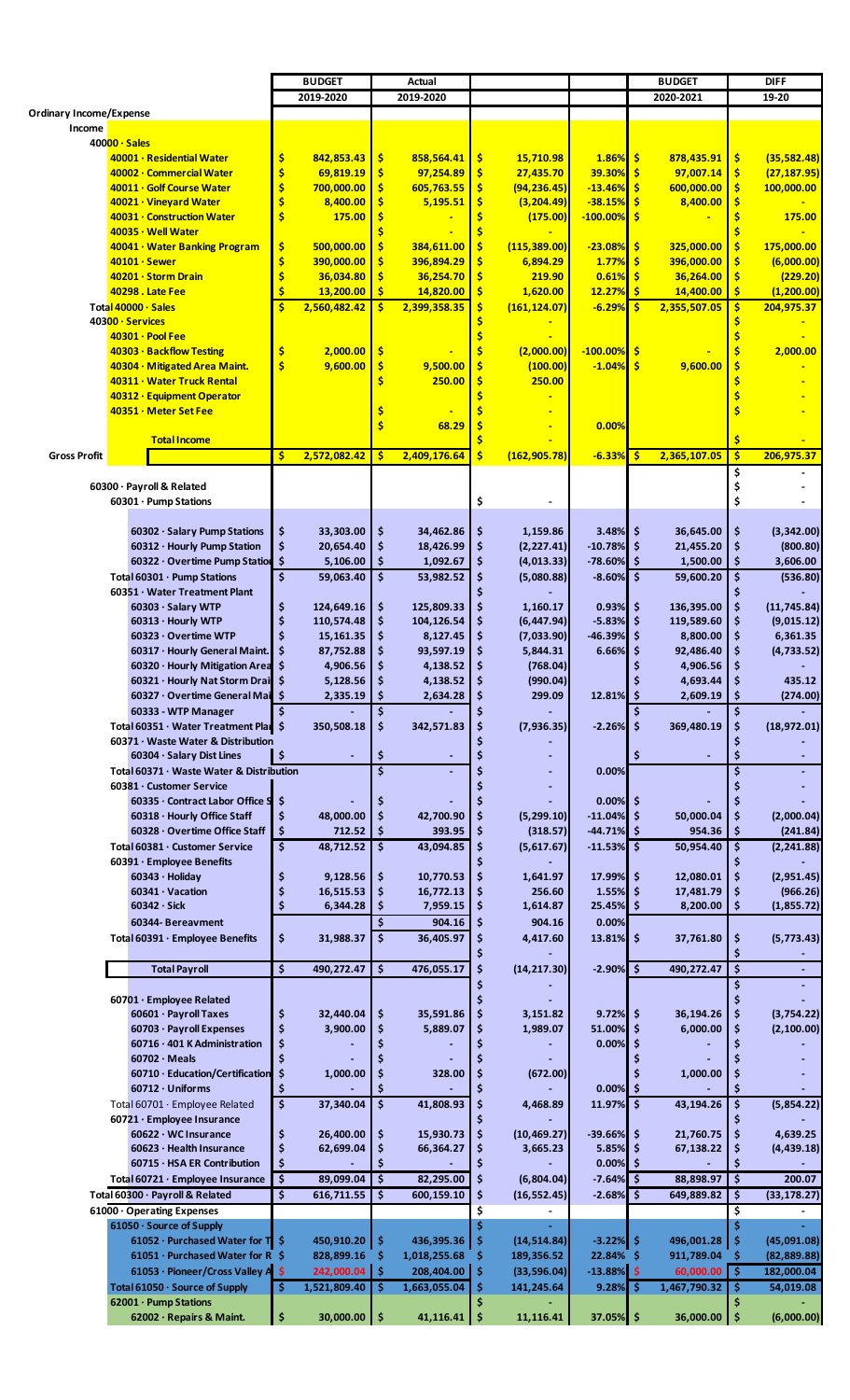|                                       | 62004 · Generator Miantenand<br>-\$ |              |    |            |    |               | 0.00%         | \$  | 9,340.00     | \$ | (9,340.00)  |
|---------------------------------------|-------------------------------------|--------------|----|------------|----|---------------|---------------|-----|--------------|----|-------------|
| 62049 · Permits & Fees                | \$                                  | 820.00       | Ś  | 7,005.00   | \$ | 6,185.00      | 754.27%       | \$  | 820.00       | \$ |             |
| $62101 \cdot$ Utilities               |                                     |              |    |            |    |               |               |     |              | \$ |             |
| 62102 · Electricity                   | \$                                  | 202,000.00   | \$ | 187,302.82 | \$ | (14, 697.18)  | $-7.28%$      | \$  | 202,000.00   | \$ |             |
|                                       |                                     |              |    |            |    |               |               |     |              |    |             |
| Total $62101 \cdot$ Utilities         | \$                                  | 202,000.00   | \$ | 187,302.82 | \$ | (14, 697.18)  | $-7.28%$      | \$, | 202,000.00   | \$ |             |
| Total 62001 · Pump Stations           | \$                                  | 232,820.00   | Ś  | 235,494.33 | \$ | 2,674.33      | $1.15\%$ \$   |     | 232,820.00   | \$ |             |
| 63001 · Water Treatment               |                                     |              |    |            |    |               |               |     |              | \$ |             |
| <b>63020- New Meters Installation</b> |                                     |              |    |            |    | 37,164.00     |               |     |              |    |             |
| 63002 · Repairs & Maintenance         | \$                                  | 51,500.00    | Ś  | 53,680.14  | Ś  | 2,180.14      | 4.23%         | \$  | 51,500.00    | \$ |             |
| 63003 · Small Equipment               | \$                                  | 1,500.00     | \$ | 1,781.28   | \$ | 281.28        | 18.75%        | \$  | 1,500.00     | \$ |             |
| 63004 · Generator Maintenand          | \$                                  | 18,000.00    | \$ | 4,777.50   | \$ | (13, 222.50)  |               | Ś   | 2,335.00     | \$ | 15,665.00   |
| 63006 · Pump Repair                   | Ş                                   | 3,000.00     | \$ |            | \$ | (3,000.00)    |               |     | 3,000.00     | \$ |             |
|                                       |                                     |              |    |            |    |               |               |     |              |    |             |
| $63010 \cdot WTP$ Supplies            |                                     | 42,000.00    | \$ | 16,369.56  | \$ | (25, 630.44)  | $-61.02%$     | \$  | 30,000.00    | \$ | 12.000.00   |
| $63011 \cdot$ Chemicals               |                                     | 66,000.00    | \$ | 54,524.05  | Ś  | (11, 475.95)  | $-17.39%$     | \$  | 62,400.00    | \$ | 3,600.00    |
| 63012 · Water Filtration Media        | \$                                  | 2,000.00     | \$ | 1,411.16   |    | (588.84)      | $-29.44%$     | \$  | 2,000.00     | \$ |             |
| $63013 \cdot$ Tank Cleaning           | \$                                  | 20,000.00    | \$ |            | Ś  | (20,000.00)   | $-100.00\%$   | \$  | 10,000.00    | \$ | 10,000.00   |
| 63015 - Back Flow Testing             |                                     |              |    | 1,635.00   |    |               |               |     | 2,400.00     |    |             |
| 63048 · H2O Sampling/Testing          | \$                                  | 144,000.00   | \$ | 76,947.85  | \$ | (67,052.15)   | $-46.56%$     | \$  | 102,000.00   | \$ | 42,000.00   |
| 63049 · Permits & Fees                | \$                                  | 14,588.00    | \$ | 13,132.60  | \$ | (1, 455.40)   | $-9.98%$      | \$  | 14,588.00    | \$ |             |
| 63060-Membership fees                 | \$                                  |              | ¢  | 612.00     | \$ | 612.00        | 0.00%         | \$  |              |    |             |
| 63061 · Lab Trailer Rent              | \$                                  | 8,400.00     | \$ | 2.354.98   | \$ | (6,045.02)    | $-71.96%$     | \$  |              |    | 8.400.00    |
| 63062 · Water Truck Lease             | \$                                  |              |    |            |    |               |               |     |              |    |             |
|                                       |                                     |              |    |            |    |               |               |     |              |    |             |
| 63063 · Water Truck Repair            | \$                                  |              |    |            |    |               | 0.00%         | \$  |              |    |             |
| 63064 · Water Truck Rental            | \$                                  | 10,000.00    | Ś  | 33,809.53  | Ś  | 23,809.53     | 238.10%       | \$  |              |    | 10,000.00   |
| $63101 \cdot$ Utilities               |                                     |              |    |            |    |               |               |     |              |    |             |
| $63102 \cdot$ Electricity             | Ś                                   | 66,000.00    | \$ | 73,470.55  | \$ | 7,470.55      | 11.32%        | \$  | 78,000.00    | \$ | (12,000.00) |
| Total $63101 \cdot$ Utilities         |                                     | 66,000.00    | \$ | 73,470.55  | \$ | 7,470.55      |               | \$  | 78,000.00    | Ś  | (12,000.00) |
| 63201 · Computer/SCADA Support        |                                     |              |    |            | \$ |               |               |     |              |    |             |
| Total 63001 · Water Treatment         | Ś                                   | 446,988.00   | \$ | 334,506.20 | Ś  | (112, 481.80) | $-25.16\%$ \$ |     | 359,723.00   | Ś  | 87,265.00   |
|                                       |                                     |              |    |            |    |               |               |     |              |    |             |
| 64001 · Transmission, Dist. & Lines   |                                     |              |    |            |    |               |               |     |              |    |             |
| 64002 · Repairs & Maint.              | \$                                  | 1,000.00     | \$ | 689.16     | \$ | (310.84)      |               |     | 1,000.00     | S  |             |
| 64003 · Distribution Inspection       | \$                                  |              |    |            | \$ |               | 0.00%         | \$  |              |    |             |
| 64005 · New Flow Meter                | \$                                  | 14,000.00    | \$ |            | Ś  | (14,000.00)   |               |     |              | Ś  | 14,000.00   |
| $64003 \cdot$ Pumps                   |                                     | 10,000.00    | \$ |            | \$ | (10,000.00)   |               |     | 5,000.00     | \$ | 5,000.00    |
| Total 64001 · Transmission, Dist. &   | \$                                  | 25,000.00    | \$ | 689.16     | \$ | (24, 310.84)  | $-97.24%$     | Ś   | 6,000.00     | \$ | 19,000.00   |
| 65001 · Marshal Davis Well            |                                     |              |    |            | \$ |               |               |     |              | Ś  |             |
| $65101 \cdot$ Utilities               |                                     |              |    |            |    |               |               |     |              | \$ |             |
| $65102 \cdot$ Electricity             | \$                                  |              | \$ |            | \$ |               |               | \$  |              |    |             |
|                                       |                                     |              |    |            |    |               |               |     |              |    |             |
| Total $65101 \cdot$ Utilities         |                                     |              | \$ |            | \$ |               |               |     |              | Ś  |             |
| Total 65001 · Marshal Davis Well      | \$                                  |              | \$ |            | Ś  |               |               | \$  |              | \$ |             |
| 66001 · Waste Water                   |                                     |              |    |            | Ś  |               |               |     |              | \$ |             |
| 66002 · Repairs & Maintenanc          |                                     | 12,000.00    |    | 5,121.51   |    | (6, 878.49)   | -57.32%       | -Ş  | 12,000.00    | Ş  |             |
| 66010 · Waste Water Disposal          | \$                                  | 540,000.00   | \$ | 537,674.72 | \$ | (2, 325.28)   | $-0.43%$      | \$  | 570,000.00   | \$ | (30,000.00) |
| 66011 · Waste Water Testing           | \$                                  | 1,700.00     | \$ | 1,107.71   | \$ | (592.29)      | $-34.84%$     | \$  | 1,700.00     | \$ |             |
| 66101 · Utilities                     |                                     |              |    |            |    |               |               |     |              | \$ |             |
| 66102 · Electricity                   | \$                                  | 300.00       | \$ | 245.94     | \$ | (54.06)       | $-18.02\%$ \$ |     | 300.00       | \$ |             |
| Total 66101 · Utilities               |                                     |              |    |            | \$ |               |               |     |              | \$ |             |
|                                       |                                     |              |    |            |    |               |               |     |              |    |             |
| Total 66001 · Waste Water             | \$                                  | 554,000.00   | \$ | 544,172.82 | \$ | (9,827.18)    | $-1.77\%$ \$  |     | 584,000.00   | \$ | (30,000.00) |
| 68001 · General & Administrative      |                                     |              |    |            | Ś  |               |               |     |              | \$ |             |
| 68002 · Repairs and Maintenar         |                                     | 10,000.00    | \$ | 2,047.39   |    |               |               |     |              |    | 5,000.00    |
|                                       | \$                                  |              |    |            | \$ | (7,952.61)    | $-79.53%$     | \$  | 5,000.00     | \$ |             |
| 68003 · Mitigated Areas Maint         | \$.                                 | 3,000.00     | \$ | 2,568.61   | \$ | (431.39)      |               | \$  | 3,000.00     | \$ |             |
| 68010 · Office Supplies               | \$                                  | 6,600.00     | \$ | 4,987.54   | \$ | (1,612.46)    | $-24.43%$     | Ŝ   | 6,600.00     | \$ |             |
| 68011 Operating Supplies              | \$                                  | 1,800.00     | \$ | (870.17)   | \$ |               | $-148.34%$    | Ŝ   |              | \$ |             |
|                                       |                                     |              |    |            |    | (2,670.17)    |               |     | 1,800.00     |    |             |
| 68015 · Pest Control                  | \$                                  | 3,060.00     | \$ | 2,445.00   | \$ | (615.00)      | $-20.10%$     | Ŝ   | 2,700.00     | \$ | 360.00      |
| 68018 · Security                      |                                     |              |    |            |    |               | 0.00%         | \$  |              |    |             |
| $68020 \cdot$ Advertising             | \$                                  | 468.00       | \$ | 104.50     | \$ | (363.50)      | $-77.67%$     | Ś   | 468.00       | \$ |             |
| 68021 · Auto Repairs                  |                                     | 7,800.00     | \$ | 11,838.91  | \$ | 4,038.91      | 51.78%        | \$  | 7,800.00     | \$ |             |
| 68022 · Bulk Fuel                     |                                     | 10,500.00    | Ś  | 13,896.68  | \$ | 3,396.68      | 32.35%        | Ś   | 14,400.00    | \$ | (3,900.00)  |
| 68023 · Card Lock Fuel                |                                     | 18,500.00    | \$ | 15,122.66  | \$ | (3, 377.34)   | $-18.26%$     | Ŝ   | 18,500.00    | \$ |             |
| 68025 - Uniform Service               | \$                                  | 9,600.00     | Ś  | 10,552.45  | \$ | 952.45        | 9.92%         | \$  | 9,600.00     | \$ |             |
| 68059 · Vehicle Rent (F-150)          | \$                                  |              |    |            |    |               |               |     |              |    |             |
| 68060 · Equipment Lease               | \$                                  | 10,000.00    |    | 8,394.09   | \$ | (1,605.91)    | $-16.06%$     | \$  | 10,000.00    |    |             |
| 68061 · Rent Expense                  | \$                                  | 7,200.00     | \$ | 1,800.00   | \$ | (5,400.00)    | $-75.00%$     | Ŝ   | 7,200.00     | \$ |             |
|                                       |                                     |              |    |            |    |               | $-30.74%$     | Ŝ   |              |    |             |
| 68063 · Postage                       |                                     | 4,200.00     | \$ | 2,908.88   | \$ | (1, 291.12)   |               |     | 4,200.00     | \$ |             |
| 68064 · Express Mail                  | \$                                  | 600.00       | \$ | 515.19     | \$ | (84.81)       | $-14.14%$     | Ŝ   | 600.00       | \$ |             |
| $68065 \cdot$ Printing                |                                     | 1,500.00     | \$ | 1,295.17   | \$ | (204.83)      | $-13.66%$     | \$  | 1,500.00     | \$ |             |
| 68071 · Computer and Internet         |                                     | 12,250.00    | Ś  | 13,827.91  | \$ | 1,577.91      | 12.88%        | Ŝ   | 14,625.00    | \$ | (2, 375.00) |
| 68072 · Software Maint. Agree         | -\$                                 | 348.00       | \$ | 1,048.40   | \$ | 700.40        | 201.26%       | Ŝ   | 1,500.00     | \$ | (1, 152.00) |
| 68090 · Bank Service Charges          | \$                                  | 2,400.00     | Ś  | 1,707.37   | \$ | (692.63)      | $-28.86%$     | \$  | 2,400.00     | \$ |             |
| 68091 · Credit Card Fees              | Ş                                   | 15,000.00    | \$ | 16,295.87  | \$ | 1,295.87      | 8.64%         | \$  | 16,800.00    | \$ | (1,800.00)  |
| 68095 · Collections                   |                                     | 400.00       |    | 252.00     | \$ | (148.00)      | $-37.00%$     | Ŝ   | 400.00       | Ś  |             |
| 68100 · Telephone Expense             | Ś                                   | 42,000.00    | Ś  | 36,002.04  | \$ | (5,997.96)    | $-14.28%$     | - Ś | 40,000.00    | Ś  | 2,000.00    |
| 68101 · Utilities                     |                                     |              |    |            |    |               |               |     |              | Ś  |             |
|                                       |                                     |              |    |            | \$ |               |               |     |              |    |             |
| 68102 · Electricity                   | \$                                  | 900.00       | \$ | 4,737.79   | \$ | 3,837.79      | 426.42%       | \$  | 900.00       | \$ |             |
| 68104 · Propane                       |                                     | 300.00       | \$ | 332.30     | \$ | 32.30         | 10.77%        | Ŝ   | 300.00       | \$ |             |
| 68105 · Water/Sewer/Storm             |                                     |              | Ś  |            | \$ |               |               |     |              |    |             |
| Total 68101 · Utilities               | \$                                  | 1,200.00     | \$ | 5,070.09   | \$ | 3,870.09      | 322.51% \$    |     | 1,200.00     | \$ |             |
| 68300 · Property & Liability Ins      | -\$                                 | 40,000.00    | \$ | 40,436.00  | \$ | 436.00        | 1.09%         | \$  | 43,200.00    | \$ | (3, 200.00) |
| 68301 · D & O Ins.                    | Ş                                   | 24,375.00    | \$ | 24,465.12  | \$ | 90.12         | 0.37%         | Ś   | 27,000.00    | \$ | (2,625.00)  |
| 68400 · Interest Expense              | \$                                  | 84,600.00    | \$ | 73,981.54  | \$ | (10, 618.46)  | $-12.55%$     | Ŝ   | 59,400.00    | \$ | 25,200.00   |
| 68450 - Travel Exp                    |                                     |              |    |            |    |               | 0.00%         |     |              |    |             |
| 68700 · Professional Fees             |                                     |              |    |            |    |               | 0.00%         |     |              |    |             |
| 68701 · Attorney Fees                 | \$                                  | 72,000.00 \$ |    | 78,800.20  |    | 6,800.20      | $9.44\%$ \$   |     | 96,000.00 \$ |    | (24,000.00) |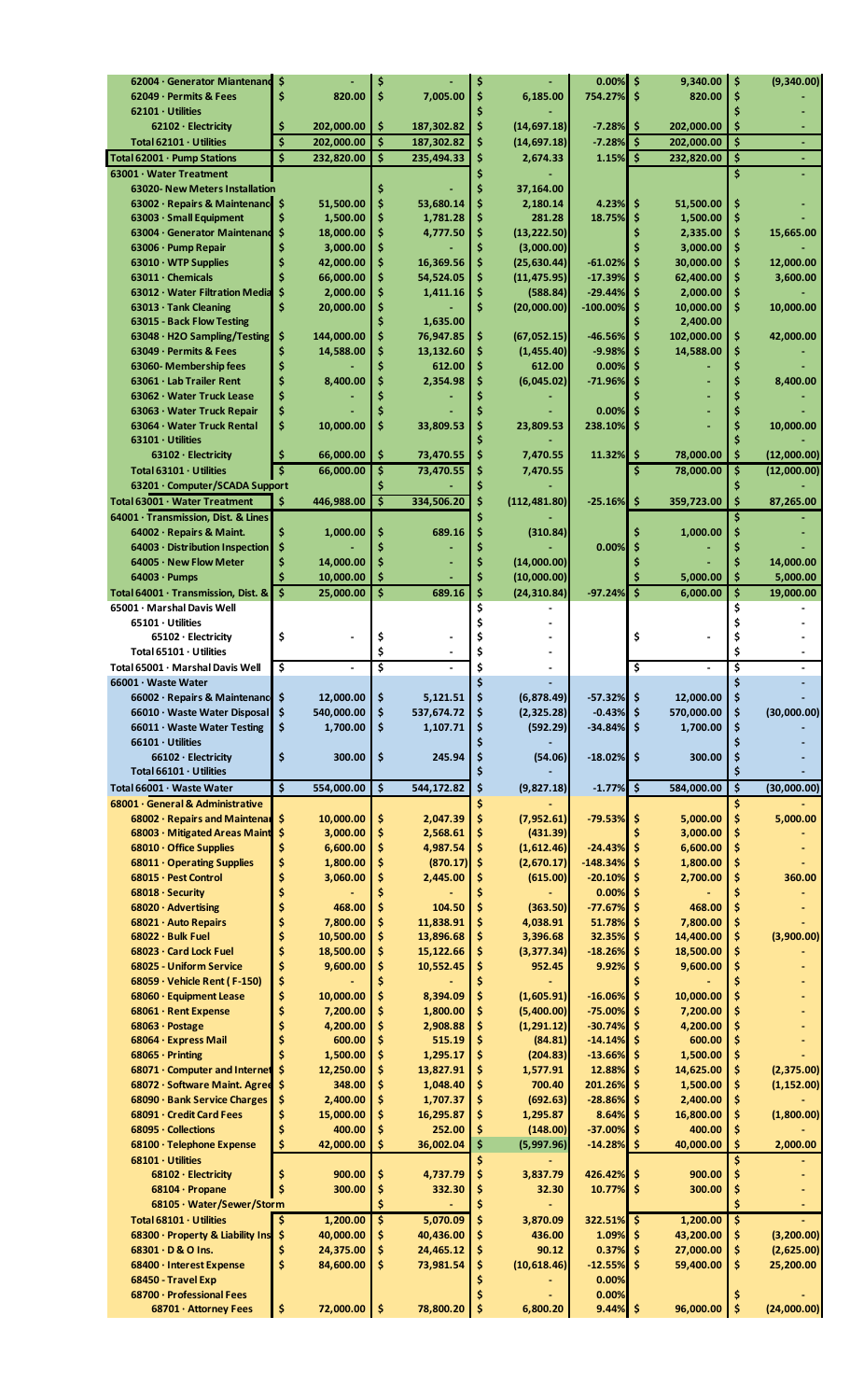|                            | 68702 · Engineering Fees $\vert$ \$ |    | 20,000.00        | -\$ | $3,398.49$ \$    |      | (16,601.51)   | $-83.01\%$ \$ |     | $12,000.00$ \$ |     | 8,000.00     |
|----------------------------|-------------------------------------|----|------------------|-----|------------------|------|---------------|---------------|-----|----------------|-----|--------------|
|                            | 68703 · Accounting Fees             | S  | 18,500.00        | \$  | 18,024.00        |      | (476.00)      | $-2.57%$      | -S  | 16,500.00      |     | 2,000.00     |
|                            | 68704 · Rate Study Consult \$       |    |                  |     | 30,864.23        | s    | 30,864.23     |               |     |                |     |              |
|                            | <b>68731 - Misc Fees</b>            |    |                  |     | 205.00           | s    | 205.00        |               |     |                |     |              |
|                            | Total 68700 · Professional Fees \$  |    | 130,500.00       | \$  | 131,291.92       | s    | 791.92        | $0.61\%$ \$   |     | 124,500.00     | \$. | 6,000.00     |
|                            | Total 68001 · General & Administral |    | 452,701.00       | \$  | 422,085.16       | s    | (30, 615.84)  | $-6.76%$      | -S  | 424,393.00     |     | 28,308.00    |
|                            | 69000 - Capital Repairs             |    | 100,000.00       | s   | 25,007.42        | -\$  | (74, 992.58)  | 0.00%         | -S  | 100,000.00     | -S  |              |
|                            |                                     |    |                  |     |                  |      |               |               |     |                |     |              |
|                            | <b>Total - Gen &amp; Amin</b>       |    | 447,901.00       | \$  | 422,085.16       | Ŝ.   | (25, 815.84)  | $-9.64%$      | -S  | 424,393.00     | \$  | 23,508.00    |
|                            | <b>Total - Payroll</b>              |    | 616,711.55       | \$  | 600,159.10       | -S   | (16, 552.45)  | $-2.68%$      | -S  | 649,889.82     | S   | (33, 178.27) |
|                            | <b>Total - Water</b>                |    | 1,521,809.40     | \$  | 1,663,055.04     | -S   | 141,245.64    | 9.28%         | -\$ | 1,467,790.32   | \$  | 54,019.08    |
|                            | <b>Total - Wastewater</b>           |    | 554,000.00       | s   | 544,172.82       | -S   | (9,827.18)    | $-1.77%$      | -S  | 584,000.00     | -S  | (30,000.00)  |
|                            | <b>Total - Operating Expenses</b>   |    | 704,808.00       | s   | 570,689.69       | s    | (134, 118.31) | $-19.03\%$ \$ |     | 613,883.00     |     | 90,925.00    |
|                            | <b>Total - Capital Repairs</b>      |    | 100,000.00       | s   | $25,007.42$   \$ |      |               | $0.00\%$ \$   |     | 100,000.00     |     |              |
|                            | Total 61000 · Operating Expenses    | \$ | 3,945,229.95     | \$  | 3,825,169.23     |      |               |               | \$  | 3,839,956.14   |     |              |
| <b>Net Ordinary Income</b> |                                     |    | (2,682,538.72)   | s   | (2,409,176.64)   | l \$ | 273,362.08    | $-10.19%$     | -\$ | (2,355,507.05) |     |              |
|                            |                                     |    |                  |     |                  |      |               |               |     |                |     |              |
|                            | <b>Operating Loss</b>               | \$ | (1, 262, 691.23) | \$  | (1,415,992.59)   |      |               |               | \$  | (1,479,849.09) |     |              |
|                            | <b>Loans Received</b>               |    |                  |     |                  | \$   |               |               |     |                |     |              |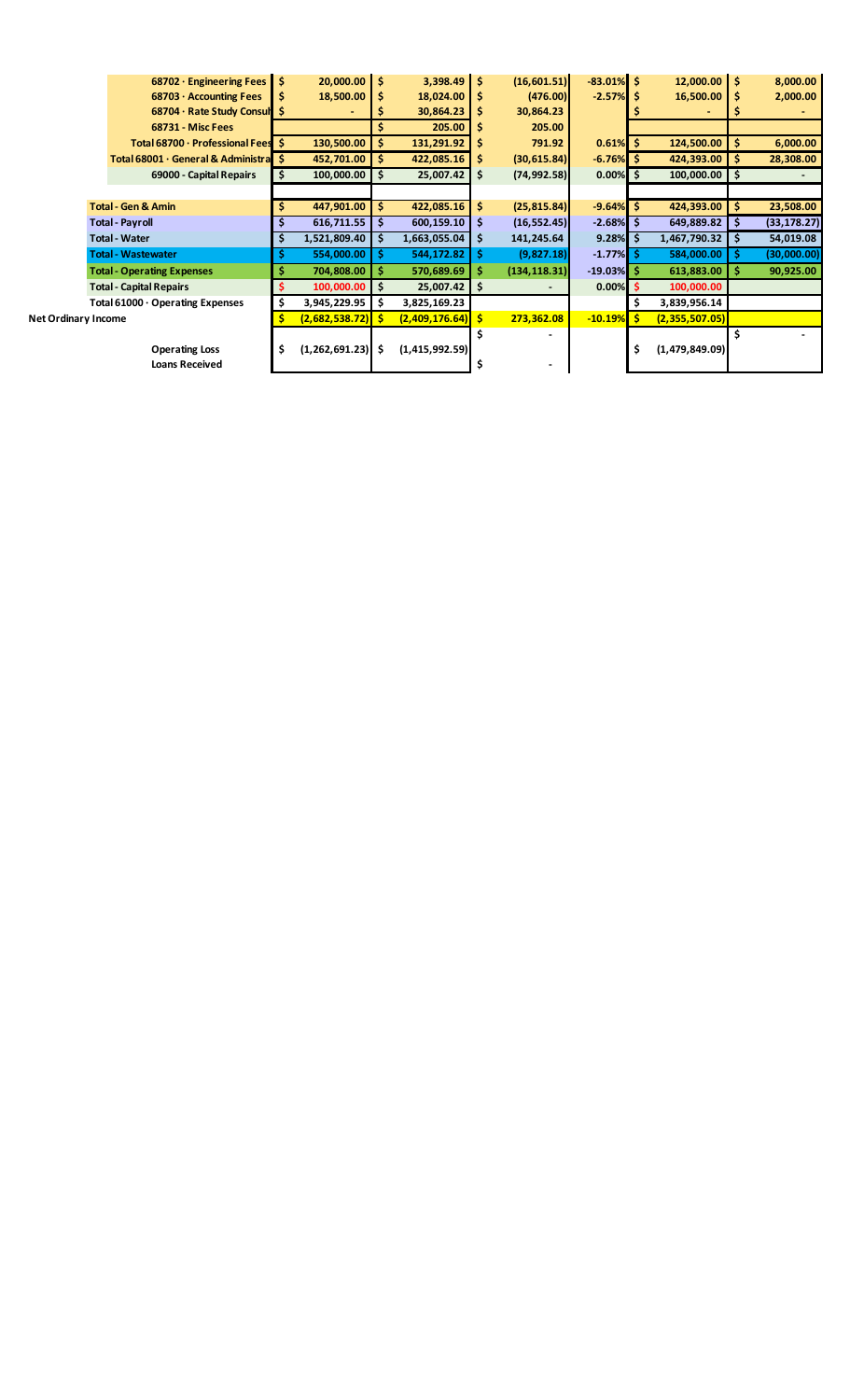| Employee             | 2018-19         |    | 2019-20                  |    | 2020-21   | 2021-2022    |  |  |
|----------------------|-----------------|----|--------------------------|----|-----------|--------------|--|--|
| Darren Johnson       | 17.80           | \$ | 18.69                    | \$ | 19.86     | \$21.75      |  |  |
| Jaime Arevelo        | \$<br>18.91     | Ŝ  | 19.86                    | Ŝ  | 20.63     | \$22.00      |  |  |
| Liset Arevelo        | \$<br>15.00     | Ŝ  | 15.75                    | Ŝ  | 16.77     | \$19.00      |  |  |
| Maint-Open           | \$<br>14.48     | \$ | 15.21                    | Ŝ  | 14.00     | \$17.00      |  |  |
| <b>Ron Demmors</b>   | \$<br>95,000.00 | Ś  | 95,000.00                | Ś  | 96,000.00 | \$130,000.00 |  |  |
| Deepak Saini         | -               |    | $\overline{\phantom{a}}$ |    |           | \$22.00      |  |  |
| <b>Hector Chavez</b> | 14.00           | Ŝ  | 14.70                    | Ś  | 15.44     | \$18.00      |  |  |
| Ashley Wilkens       |                 |    |                          |    | 48,000.00 | \$55,000.00  |  |  |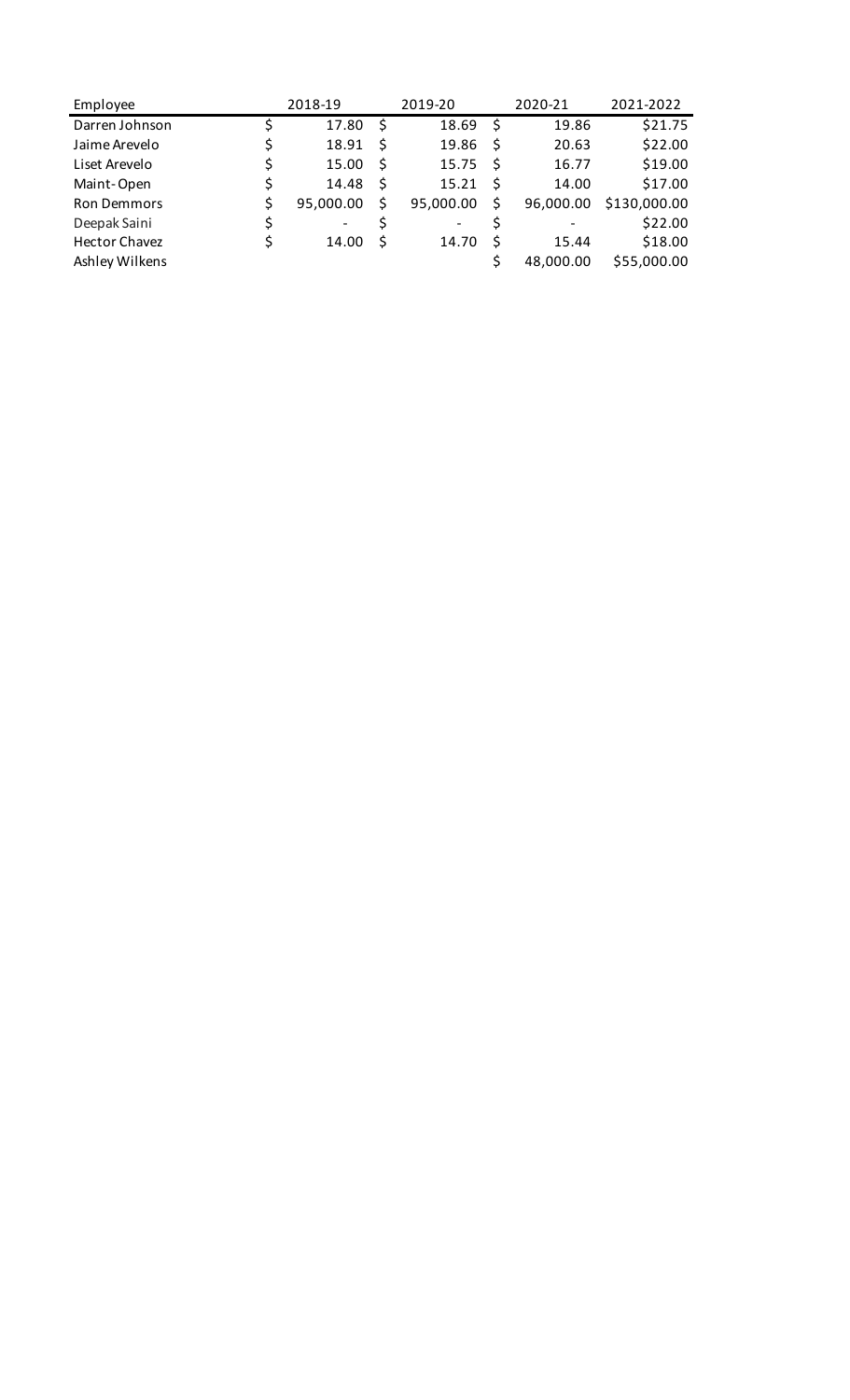|                                      | <b>Jul 19</b> | Aug 19     | Sep 19     | Oct 19     | Nov <sub>19</sub> | Dec 19     | <b>Jan 20</b> | Feb 20     | <b>Mar 20</b> | Apr 20     | May 20     | <b>Jun 20</b> | Jul '19 - Jun 20 | <b>Budget</b> | \$ Over Budget |
|--------------------------------------|---------------|------------|------------|------------|-------------------|------------|---------------|------------|---------------|------------|------------|---------------|------------------|---------------|----------------|
| <b>Ordinary Income/Expense</b>       |               |            |            |            |                   |            |               |            |               |            |            |               |                  |               |                |
| Income                               |               |            |            |            |                   |            |               |            |               |            |            |               |                  |               |                |
| $40000 \cdot$ Sales                  |               |            |            |            |                   |            |               |            |               |            |            |               |                  |               |                |
| 40001 · Residential Water            | 76,769.88     | 75,683.31  | 75,612.26  | 73,061.32  | 70,272.82         | 66,406.71  | 65,404.05     | 68,523.56  | 68,784.61     | 69,062.83  | 71,714.39  | 77,268.67     | 858,564.41       | 842,853.43    | 15,710.98      |
| 40002 · Commercial Water             | 10,578.18     | 11,638.84  | 15,653.14  | 9,405.19   | 7,227.72          | 1,250.77   | 527.02        | 7,871.48   | 5,585.18      | 4,393.43   | 9,266.30   | 13,857.64     | 97,254.89        | 66,819.19     | 30,435.70      |
| 40011 · Golf Course Water            | 155, 175.57   | 137,349.84 | 94,041.81  | 57,085.02  | 28,868.07         | 0.00       | 0.00          | 0.00       | 0.00          | 0.00       | 47,380.75  | 85,862.49     | 605,763.55       | 700,000.00    | $-94,236.45$   |
| 40021 · Vineyard Water               | 2,294.64      | 1,693.44   | 0.00       | 101.61     | 0.00              | 0.00       | 0.00          | 0.00       | 0.00          | 0.00       | 452.15     | 653.67        | 5,195.51         | 8,400.00      | $-3,204.49$    |
| 40031 · Construction Water           | 0.00          | 0.00       | 0.00       | 0.00       | 0.00              | 0.00       | 0.00          | 0.00       | 0.00          | 0.00       | 0.00       | 0.00          | 0.00             | 175.00        | $-175.00$      |
| 40035 · Well Water                   | 0.00          | 0.00       | 0.00       | 0.00       | 0.00              | 0.00       | 0.00          | 0.00       | 0.00          | 0.00       | 0.00       | 0.00          | 0.00             | 0.00          | 0.00           |
| 40041 · Water Banking Program        | 0.00          | 0.00       | 0.00       | 211.472.00 | 0.00              | 0.00       | 0.00          | 0.00       | 0.00          | 44,991.99  | 0.00       | 128, 147.01   | 384,611.00       | 500,000.00    | -115.389.00    |
| 40101 · Sewer                        | 32,992.53     | 32.989.69  | 33, 144.85 | 33,130.60  | 33,166.47         | 32,966.42  | 33,006.15     | 33,067.84  | 33,008.33     | 33,137.96  | 33,040.47  | 33,242.98     | 396,894.29       | 390,000.00    | 6,894.29       |
| 40201 · Storm Drain                  | 3,011.24      | 3,013.76   | 3,018.01   | 3,022.09   | 3,029.00          | 3,011.13   | 3,014.69      | 3,022.09   | 3,018.74      | 3,030.35   | 3,022.76   | 3,040.84      | 36,254.70        | 36,034.80     | 219.90         |
| 40298 · Late Fee                     | 1,160.00      | 1,500.00   | 1,230.00   | 1,300.00   | 1,540.00          | 1,230.00   | 1,250.00      | 1,250.00   | 950.00        | 1,170.00   | 1,340.00   | 900.00        | 14,820.00        | 13,200.00     | 1,620.00       |
| 40299 · Reconnect Fee                | 0.00          | 0.00       | 0.00       | 0.00       | 0.00              | 0.00       | 0.00          | 0.00       | 0.00          | 0.00       | 0.00       | 0.00          | 0.00             | 0.00          | 0.00           |
| Total 40000 · Sales                  | 281,982.04    | 263,868.88 | 222,700.07 | 388,577.83 | 144,104.08        | 104,865.03 | 103,201.91    | 113,734.97 | 111,346.86    | 155,786.56 | 166,216.82 | 342,973.30    | 2,399,358.35     | 2,557,482.42  | $-158, 124.07$ |
| 40300 · Services                     |               |            |            |            |                   |            |               |            |               |            |            |               |                  |               |                |
| 40301 · Pool Fee                     | 0.00          | 0.00       | 0.00       | 0.00       | 0.00              | 0.00       | 0.00          | 0.00       | 0.00          | 0.00       | 0.00       | 0.00          | 0.00             | 0.00          | 0.00           |
| 40302 · Grease Trap Clean out        | 0.00          | 0.00       | 0.00       | 0.00       | 0.00              | 0.00       | 0.00          | 0.00       | 0.00          | 0.00       | 0.00       | 0.00          | 0.00             | 0.00          | 0.00           |
| 40303 · Backflow Testing             | 0.00          | 0.00       | 0.00       | 0.00       | 0.00              | 0.00       | 0.00          | 0.00       | 0.00          | 0.00       | 0.00       | 0.00          | 0.00             | 2,000.00      | $-2,000.00$    |
| 40304 · Mitigated Area Maint.        | 800.00        | 800.00     | 800.00     | 800.00     | 800.00            | 800.00     | 800.00        | 800.00     | 700.00        | 800.00     | 800.00     | 800.00        | 9,500.00         | 9,600.00      | $-100.00$      |
| 40311 · Water Truck Rental           | 0.00          | 0.00       | 0.00       | 0.00       | 0.00              | 0.00       | 0.00          | 250.00     | 0.00          | 0.00       | 0.00       | 0.00          | 250.00           | 0.00          | 250.00         |
| 40312 · Equipment Operator           | 0.00          | 0.00       | 0.00       | 0.00       | 0.00              | 0.00       | 0.00          | 0.00       | 0.00          | 0.00       | 0.00       | 0.00          | 0.00             | 0.00          | 0.00           |
| 40351 · Meter Set Fee                | 0.00          | 0.00       | 0.00       | 0.00       | 0.00              | 0.00       | 0.00          | 0.00       | 0.00          | 0.00       | 0.00       | 0.00          | 0.00             | 0.00          | 0.00           |
| Total 40300 · Services               | 800.00        | 800.00     | 800.00     | 800.00     | 800.00            | 800.00     | 800.00        | 1,050.00   | 700.00        | 800.00     | 800.00     | 800.00        | 9,750.00         | 11,600.00     | $-1,850.00$    |
| 40500 · Interest Income              | 20.38         | 7.55       | 0.25       | 0.27       | 0.28              | 0.35       | 14.67         | 15.25      | 0.08          | 0.04       | 4.18       | 4.99          | 68.29            | 0.00          | 68.29          |
| <b>Total Income</b>                  | 282,802.42    | 264,676.43 | 223,500.32 | 389,378.10 | 144,904.36        | 105,665.38 | 104,016.58    | 114,800.22 | 112,046.94    | 156,586.60 | 167,021.00 | 343,778.29    | 2,409,176.64     | 2,569,082.42  | $-159,905.78$  |
| <b>Cost of Goods Sold</b>            |               |            |            |            |                   |            |               |            |               |            |            |               |                  |               |                |
| 50000 · Cost of Goods Sold           | 0.00          | 0.00       | 0.00       | 0.00       | 0.00              | 0.00       | 0.00          | 0.00       | 0.00          | 0.00       | 0.00       | 0.00          | 0.00             | 0.00          | 0.00           |
| 60000 · Cost of Goods Sold Meters    | 0.00          | 0.00       | 0.00       | 0.00       | 0.00              | 0.00       | 0.00          | 0.00       | 0.00          | 0.00       | 0.00       | 0.00          | 0.00             | 0.00          | 0.00           |
| <b>Total COGS</b>                    | 0.00          | 0.00       | 0.00       | 0.00       | 0.00              | 0.00       | 0.00          | 0.00       | 0.00          | 0.00       | 0.00       | 0.00          | 0.00             | 0.00          | 0.00           |
| <b>Gross Profit</b>                  | 282,802.42    | 264,676.43 | 223,500.32 | 389,378.10 | 144,904.36        | 105,665.38 | 104,016.58    | 114,800.22 | 112,046.94    | 156,586.60 | 167,021.00 | 343,778.29    | 2,409,176.64     | 2,569,082.42  | $-159,905.78$  |
| Expense                              |               |            |            |            |                   |            |               |            |               |            |            |               |                  |               |                |
| 66900 · Reconciliation Discrepancies | 0.00          | 0.00       | 0.00       | 0.00       | 0.00              | 0.00       | 0.00          | 0.00       | 0.00          | 0.00       | 0.00       | 0.00          | 0.00             | 0.00          | 0.00           |
| 69800 · Uncategorized Expenses       | 0.00          | 0.00       | 0.00       | 0.00       | 0.00              | 0.00       | 0.00          | 0.00       | 0.00          | 0.00       | 0.00       | 0.00          | 0.00             | 0.00          | 0.00           |
| 60300 · Payroll & Related            |               |            |            |            |                   |            |               |            |               |            |            |               |                  |               |                |
| 60301 · Pump Stations                |               |            |            |            |                   |            |               |            |               |            |            |               |                  |               |                |
| 60302 · Salary Pump Stations         | 2,625.42      | 2,664.22   | 2,664.22   | 2,664.22   | 3,996.33          | 2,664.22   | 2,664.22      | 2,531.02   | 2,664.22      | 2,664.22   | 3,996.33   | 2,664.22      | 34,462.86        | 33,303.00     | 1,159.86       |
| 60312 · Hourly Pump Station          | 1,407.84      | 1,560.47   | 1,469.64   | 1,489.50   | 2,204.46          | 1,490.49   | 885.42        | 1,489.50   | 1,433.23      | 1,449.78   | 2,235.90   | 1,310.76      | 18,426.99        | 20,654.40     | $-2,227.41$    |
| 60322 Overtime Pump Stations         | 143.70        | 321.39     | 59.58      | 47.17      | 90.86             | 18.87      | 0.00          | 115.68     | 0.00          | 0.00       | 206.05     | 89.37         | 1.092.67         | 5,106.00      | $-4,013.33$    |
| Total 60301 · Pump Stations          | 4,176.96      | 4,546.08   | 4,193.44   | 4,200.89   | 6,291.65          | 4,173.58   | 3.549.64      | 4,136.20   | 4,097.45      | 4,114.00   | 6,438.28   | 4,064.35      | 53.982.52        | 59,063.40     | $-5,080.88$    |
| 60351 · Water Treatment Plant        |               |            |            |            |                   |            |               |            |               |            |            |               |                  |               |                |
| 60321 · Hourly Nat Storm Drain Maint | 414.30        | 333.40     | 293.37     | 339.00     | 511.80            | 170.60     | 265.15        | 341.20     | 341.20        | 341.20     | 469.70     | 317.60        | 4,138.52         | 4,693.44      | $-554.92$      |
| 60320 · Hourly Mitigation Maint.     | 414.30        | 333.40     | 293.37     | 339.00     | 511.80            | 170.60     | 265.15        | 341.20     | 341.20        | 341.20     | 469.70     | 317.60        | 4,138.52         | 4,906.56      | $-768.04$      |
| 60303 · Salary WTP                   | 9,567.75      | 7,779.62   | 9,971.94   | 9,971.94   | 13,861.75         | 9,971.94   | 9,971.94      | 9,838.72   | 9,971.94      | 9,971.94   | 14,957.91  | 9,971.94      | 125,809.33       | 124,649.16    | 1,160.17       |
| 60313 · Hourly WTP                   | 8,194.23      | 8,478.66   | 8,297.76   | 8,449.26   | 11,800.16         | 7,389.85   | 6,728.99      | 7,989.98   | 7,872.11      | 7,665.20   | 12,814.80  | 8,445.54      | 104,126.54       | 110,574.48    | $-6,447.94$    |
| 60323 · Overtime WTP                 | 966.75        | 1,500.69   | 442.00     | 563.04     | 847.04            | 190.27     | 76.60         | 217.57     | 293.88        | 177.00     | 1,096.35   | 1,756.26      | 8,127.45         | 15, 161.35    | $-7,033.90$    |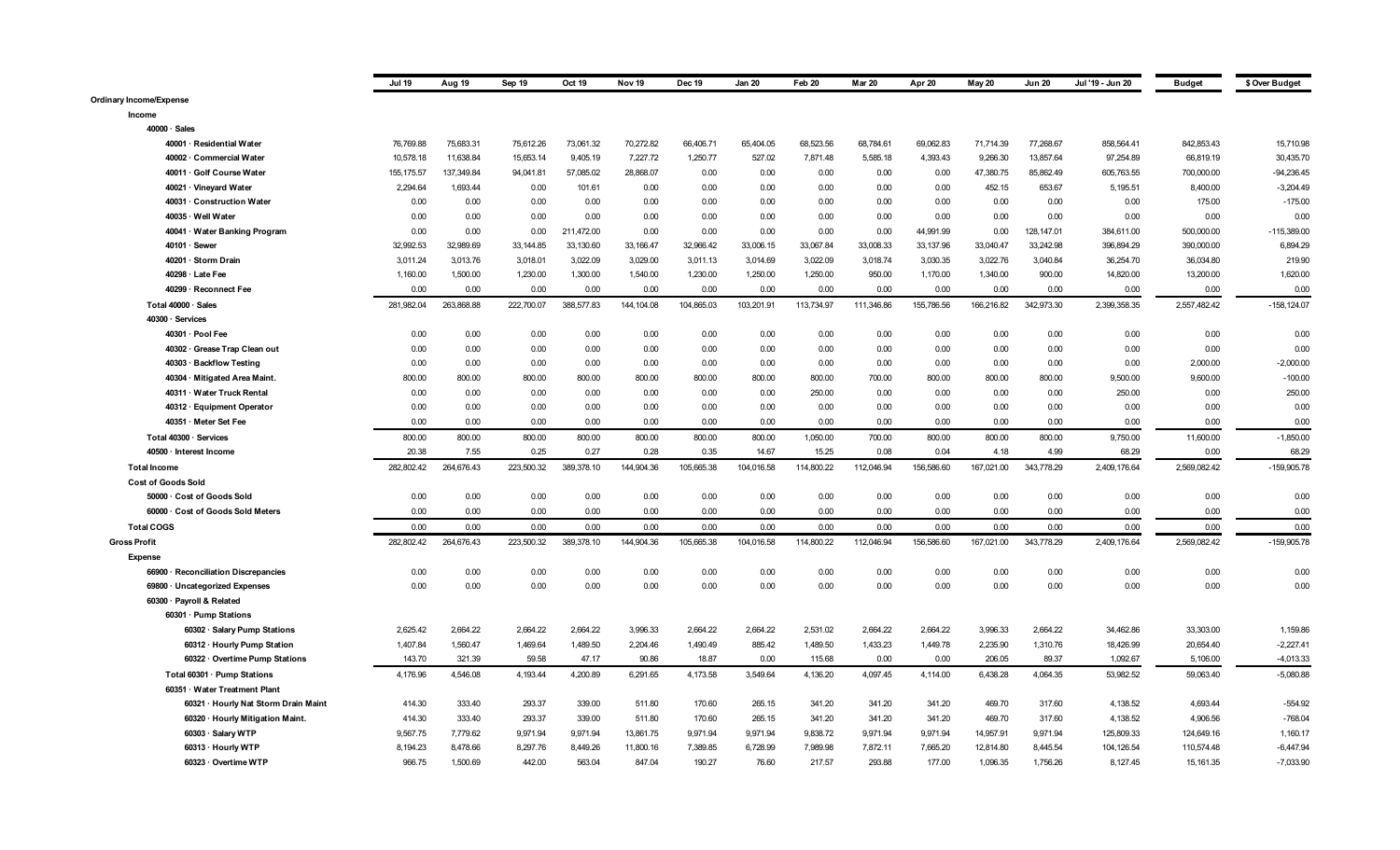| 60307 · Salary General Maint.                               | 0.00           | 0.00           | 0.00           | 0.00           | 0.00             | 0.00           | 0.00             | 0.00             | 0.00             | 0.00             | 0.00             | 0.00         | 0.00               | 0.00             | 0.00               |
|-------------------------------------------------------------|----------------|----------------|----------------|----------------|------------------|----------------|------------------|------------------|------------------|------------------|------------------|--------------|--------------------|------------------|--------------------|
| 60317 · Hourly General Maint.                               | 5,453.95       | 4,335.80       | 6,739.02       | 7,898.12       | 12,287.15        | 8,283.81       | 6,811.46         | 7,661.20         | 7,891.07         | 7,423.72         | 12,601.36        | 6,210.53     | 93,597.19          | 87,752.88        | 5,844.31           |
| 60327 · Overtime General Maint.                             | 53.53          | 18.70          | 20.23          | 84.43          | 124.75           | 126.12         | 62.54            | 308.99           | 88.76            | 146.19           | 1,123.99         | 476.05       | 2,634.28           | 2,335.19         | 299.09             |
| 60330 · Contract Labor WTP                                  |                |                |                |                |                  |                |                  |                  |                  |                  |                  |              |                    |                  |                    |
| 60333 · WTP Operator                                        | 0.00           | 0.00           | 0.00           | 0.00           | 0.00             | 0.00           | 0.00             | 0.00             | 0.00             | 0.00             | 0.00             | 0.00         | 0.00               | 0.00             | 0.00               |
| 60330 · Contract Labor WTP - Other                          | 0.00           | 0.00           | 0.00           | 0.00           | 0.00             | 0.00           | 0.00             | 0.00             | 0.00             | 0.00             | 0.00             | 0.00         | 0.00               | 0.00             | 0.00               |
| Total 60330 · Contract Labor WTP                            | 0.00           | 0.00           | 0.00           | 0.00           | 0.00             | 0.00           | 0.00             | 0.00             | 0.00             | 0.00             | 0.00             | 0.00         | 0.00               | 0.00             | 0.00               |
| Total 60351 · Water Treatment Plant                         | 25,064.81      | 22,780.27      | 26,057.69      | 27,644.79      | 39,944.45        | 26,303.19      | 24,181.83        | 26,698.86        | 26,800.16        | 26,066.45        | 43,533.81        | 27,495.52    | 342,571.83         | 350,073.06       | $-7,501.23$        |
| 60371 · Waste Water & Distribution                          |                |                |                |                |                  |                |                  |                  |                  |                  |                  |              |                    |                  |                    |
| 60306 · Salary Waste Water                                  | 0.00           | 0.00           | 0.00           | 0.00           | 0.00             | 0.00           | 0.00             | 0.00             | 0.00             | 0.00             | 0.00             | 0.00         | 0.00               | 0.00             | 0.00               |
| 60316 · Hourly Waste Water                                  | 0.00           | 0.00           | 0.00           | 0.00           | 0.00             | 0.00           | 0.00             | 0.00             | 0.00             | 0.00             | 0.00             | 0.00         | 0.00               | 0.00             | 0.00               |
| 60304 · Salary Dist Lines                                   | 0.00           | 0.00           | 0.00           | 0.00           | 0.00             | 0.00           | 0.00             | 0.00             | 0.00             | 0.00             | 0.00             | 0.00         | 0.00               | 0.00             | 0.00               |
| 60314 · Hourly Distribution                                 | 0.00           | 0.00           | 0.00           | 0.00           | 0.00             | 0.00           | 0.00             | 0.00             | 0.00             | 0.00             | 0.00             | 0.00         | 0.00               | 0.00             | 0.00               |
| 60305 · Salary Marshal Davis                                | 0.00           | 0.00           | 0.00           | 0.00           | 0.00             | 0.00           | 0.00             | 0.00             | 0.00             | 0.00             | 0.00             | 0.00         | 0.00               | 0.00             | 0.00               |
| 60315 · Hourly Marshal Davis                                | 0.00           | 0.00           | 0.00           | 0.00           | 0.00             | 0.00           | 0.00             | 0.00             | 0.00             | 0.00             | 0.00             | 0.00         | 0.00               | 0.00             | 0.00               |
| 60324 Overtime Distribution                                 | 0.00           | 0.00           | 0.00           | 0.00           | 0.00             | 0.00           | 0.00             | 0.00             | 0.00             | 0.00             | 0.00             | 0.00         | 0.00               | 0.00             | 0.00               |
| 60325 · Overtime Marshal Davis                              | 0.00           | 0.00           | 0.00           | 0.00           | 0.00             | 0.00           | 0.00             | 0.00             | 0.00             | 0.00             | 0.00             | 0.00         | 0.00               | 0.00             | 0.00               |
| 60326 · Overtime Waste Water                                | 0.00           | 0.00           | 0.00           | 0.00           | 0.00             | 0.00           | 0.00             | 0.00             | 0.00             | 0.00             | 0.00             | 0.00         | 0.00               | 0.00             | 0.00               |
| 60371 · Waste Water & Distribution - Other                  | 0.00           | 0.00           | 0.00           | 0.00           | 0.00             | 0.00           | 0.00             | 0.00             | 0.00             | 0.00             | 0.00             | 0.00         | 0.00               | 0.00             | 0.00               |
| Total 60371 · Waste Water & Distribution                    | 0.00           | 0.00           | 0.00           | 0.00           | 0.00             | 0.00           | 0.00             | 0.00             | 0.00             | 0.00             | 0.00             | 0.00         | 0.00               | 0.00             | 0.00               |
| 60381 · Customer Service                                    |                |                |                |                |                  |                |                  |                  |                  |                  |                  |              |                    |                  |                    |
| 60308 · Salary Office Staff                                 | 0.00           | 0.00           | 0.00           | 0.00           | 0.00             | 0.00           | 0.00             | 0.00             | 0.00             | 0.00             | 0.00             | 0.00         | 0.00               | 0.00             | 0.00               |
| 60318 · Hourly Office Staff                                 | 2.999.30       | 3.528.63       | 3,156.47       | 3,270.05       | 4,933.96         | 3,544.51       | 2,704.44         | 3,124.40         | 3,162.33         | 3.699.89         | 5,875.06         | 2,701.86     | 42,700.90          | 48,000.00        | $-5,299.10$        |
| 60328 · Overtime Office Staff                               | 0.00           | 24.62          | 58.71          | 0.00           | 0.00             | 106.70         | 56.82            | 0.00             | 47.35            | 0.00             | 47.98            | 51.77        | 393.95             | 712.52           | $-318.57$          |
| 60335 · Contract Labor Customer Service                     | 0.00           | 0.00           | 0.00           | 0.00           | 0.00             | 0.00           | 0.00             | 0.00             | 0.00             | 0.00             | 0.00             | 0.00         | 0.00               | 0.00             | 0.00               |
| Total 60381 · Customer Service                              | 2,999.30       | 3.553.25       | 3,215.18       | 3,270.05       | 4,933.96         | 3,651.21       | 2,761.26         | 3,124.40         | 3,209.68         | 3.699.89         | 5,923.04         | 2,753.63     | 43,094.85          | 48,712.52        | $-5,617.67$        |
| 60391 · Employee Benefits                                   |                |                |                |                |                  |                |                  |                  |                  |                  |                  |              |                    |                  |                    |
| 60343 · Holiday                                             | 1,073.20       | 0.00           | 1,109.36       | 583.13         | 1,111.12         | 1,111.12       | 2,335.24         | 1,111.12         | 1,111.12         | 0.00             | 0.00             | 1,225.12     | 10,770.53          | 9,128.56         | 1,641.97           |
| 60341 · Vacation                                            | 2,501.64       | 3,053.22       | 3,143.65       | 635.76         | 833.76           | 1,650.08       | 1,389.81         | 323.13           | 613.98           | 917.96           | 733.48           | 975.66       | 16,772.13          | 16,515.53        | 256.60             |
| $60342 \cdot Sick$                                          | 365.39<br>0.00 | 365.39<br>0.00 | 0.00<br>299.04 | 344.50<br>0.00 | 1,896.66<br>0.00 | 121.68<br>0.00 | 2,037.90<br>0.00 | 1,223.26<br>0.00 | 1,051.41<br>0.00 | 552.96<br>453.84 | 0.00             | 0.00<br>0.00 | 7,959.15<br>904.16 | 6,344.28<br>0.00 | 1,614.87<br>904.16 |
| 60344 · Bereavement                                         |                |                |                |                |                  | 2,882.88       |                  |                  |                  |                  | 151.28<br>884.76 | 2,200.78     |                    |                  |                    |
| Total 60391 · Employee Benefits<br>60701 · Employee Related | 3,940.23       | 3,418.61       | 4,552.05       | 1,563.39       | 3,841.54         |                | 5,762.95         | 2,657.51         | 2,776.51         | 1,924.76         |                  |              | 36,405.97          | 31,988.37        | 4,417.60           |
| 60601 · Payroll Taxes                                       | 2,669.09       | 2,526.74       | 2,817.90       | 2,716.02       | 4,064.88         | 2,725.11       | 2,906.03         | 2,837.84         | 2,773.34         | 2,657.72         | 4,208.93         | 2,688.26     | 35,591.86          | 32,440.04        | 3,151.82           |
| 60703 · Payroll Expenses                                    | 190.45         | 190.80         | 227.02         | 370.06         | 131.71           | 186.24         | 1,027.43         | 694.62           | 2,163.89         | 417.25           | 70.93            | 218.67       | 5,889.07           | 3,900.00         | 1,989.07           |
| 60716 · 401 K Administration                                | 0.00           | 0.00           | 0.00           | 0.00           | 0.00             | 0.00           | 0.00             | 0.00             | 0.00             | 0.00             | 0.00             | 0.00         | 0.00               | 0.00             | 0.00               |
| $60702 \cdot$ Meals                                         | 0.00           | 0.00           | 0.00           | 0.00           | 0.00             | 0.00           | 0.00             | 0.00             | 0.00             | 0.00             | 0.00             | 0.00         | 0.00               | 0.00             | 0.00               |
| 60710 · Education/Certification                             | 0.00           | 128.00         | 0.00           | 0.00           | 0.00             | 0.00           | 0.00             | 0.00             | 90.00            | 0.00             | 0.00             | 110.00       | 328.00             | 1,000.00         | $-672.00$          |
| 60711 · Employee Recruiting/Advertising                     | 0.00           | 0.00           | 0.00           | 0.00           | 0.00             | 0.00           | 0.00             | 0.00             | 0.00             | 0.00             | 0.00             | 0.00         | 0.00               | 0.00             | 0.00               |
| 60712 · Uniforms                                            | 0.00           | 0.00           | 0.00           | 0.00           | 0.00             | 0.00           | 0.00             | 0.00             | 0.00             | 0.00             | 0.00             | 0.00         | 0.00               | 0.00             | 0.00               |
| Total 60701 · Employee Related                              | 2,859.54       | 2,845.54       | 3,044.92       | 3,086.08       | 4,196.59         | 2,911.35       | 3,933.46         | 3,532.46         | 5,027.23         | 3,074.97         | 4,279.86         | 3,016.93     | 41,808.93          | 37,340.04        | 4,468.89           |
| 60721 · Employee Insurance                                  |                |                |                |                |                  |                |                  |                  |                  |                  |                  |              |                    |                  |                    |
| 60622 · WC Insurance                                        | 1,978.25       | 1,978.25       | 1,978.25       | 1,978.25       | 1,784.00         | 1,392.36       | $-1,726.40$      | 1,392.33         | 1,392.33         | 2,390.78         | 0.00             | 1,392.33     | 15,930.73          | 26,400.00        | $-10,469.27$       |
| 60623 · Health Insurance                                    | 5,488.52       | 5,944.89       | 5,256.12       | 5,448.79       | 5,149.91         | 5,654.97       | 5,662.42         | 6,002.93         | 5,295.95         | 5,649.44         | 5,514.38         | 5,295.95     | 66,364.27          | 62,699.04        | 3,665.23           |
| 60715 · HSA ER Contribution                                 | 0.00           | 0.00           | 0.00           | 0.00           | 0.00             | 0.00           | 0.00             | 0.00             | 0.00             | 0.00             | 0.00             | 0.00         | 0.00               | 0.00             | 0.00               |
| Total 60721 · Employee Insurance                            | 7,466.77       | 7,923.14       | 7,234.37       | 7,427.04       | 6,933.91         | 7,047.33       | 3,936.02         | 7,395.26         | 6,688.28         | 8,040.22         | 5,514.38         | 6,688.28     | 82,295.00          | 89,099.04        | $-6,804.04$        |
| Total 60300 · Payroll & Related                             | 46,507.61      | 45,066.89      | 48,297.65      | 47,192.24      | 66,142.10        | 46,969.54      | 44,125.16        | 47,544.69        | 48,599.31        | 46,920.29        | 66,574.13        | 46,219.49    | 600,159.10         | 616,276.43       | $-16, 117.33$      |
|                                                             |                |                |                |                |                  |                |                  |                  |                  |                  |                  |              |                    |                  |                    |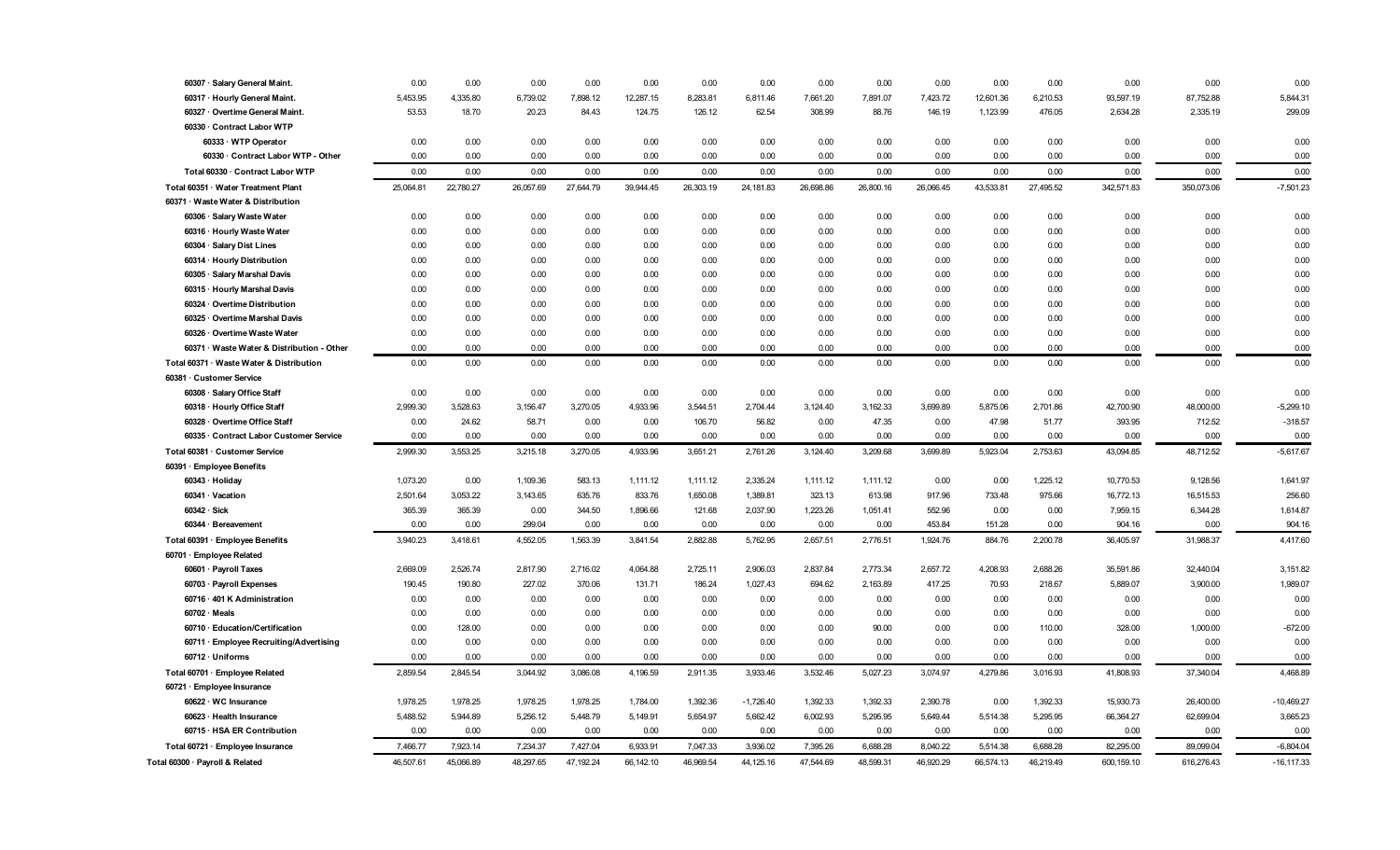| 61050 · Source of Supply                  |            |            |            |            |            |            |            |            |            |            |            |            |              |              |               |
|-------------------------------------------|------------|------------|------------|------------|------------|------------|------------|------------|------------|------------|------------|------------|--------------|--------------|---------------|
| 61053 · Pioneer/Cross Valley Admin Costs  | 168,668.00 | 0.00       | 0.00       | 0.00       | 0.00       | 0.00       | 39,736.00  | 0.00       | 0.00       | 0.00       | 0.00       | 0.00       | 208,404.00   | 242,000.04   | $-33,596.04$  |
| 61052 · Purchased Water for Treated Use   | 36,366.28  | 36,366.28  | 36,366.28  | 36,366.28  | 36,366.28  | 36,366.28  | 36,366.28  | 36,366.28  | 36,366.28  | 36,366.28  | 36,366.28  | 36,366.28  | 436,395.36   | 450,910.20   | $-14,514.84$  |
| 61051 · Purchased Water for Raw Use       | 84,854.64  | 84,854.64  | 84,854.64  | 84.854.64  | 84.854.64  | 84,854.64  | 84,854.64  | 84.854.64  | 84.854.64  | 84,854.64  | 84,854.64  | 84.854.64  | 1,018,255.68 | 828,899.16   | 189,356.52    |
| Total 61050 · Source of Supply            | 289,888.92 | 121.220.92 | 121,220.92 | 121.220.92 | 121.220.92 | 121.220.92 | 160,956.92 | 121,220.92 | 121,220.92 | 121.220.92 | 121,220.92 | 121,220.92 | 1,663,055.04 | 1,521,809.40 | 141.245.64    |
| 62001 · Pump Stations                     |            |            |            |            |            |            |            |            |            |            |            |            |              |              |               |
| 62002 · Repairs & Maint.                  | 1,017.57   | 886.92     | 3,697.77   | 19,465.72  | 662.77     | 1,311.36   | 1,891.34   | 2,566.63   | 3,084.87   | 1,198.22   | 3,949.92   | 1,383.32   | 41,116.41    | 30,000.00    | 11,116.41     |
| 62003 · Generator Miantenance             | 0.00       | 0.00       | 0.00       | 0.00       | 0.00       | 0.00       | 0.00       | 0.00       | 0.00       | 0.00       | 0.00       | 0.00       | 0.00         | 0.00         | 0.00          |
| 62049 · Permits & Fees                    | 0.00       | 0.00       | 0.00       | 0.00       | 0.00       | 0.00       | 0.00       | 0.00       | 0.00       | 0.00       | 7,005.00   | 0.00       | 7,005.00     | 820.00       | 6,185.00      |
| 62101 · Utilities                         |            |            |            |            |            |            |            |            |            |            |            |            |              |              |               |
| 62102 · Electricity                       | 23,722.60  | 23,494.30  | 9,825.42   | 29,620.76  | 13,156.59  | 9,104.01   | 7,398.50   | 9,567.97   | 9,778.69   | 10,326.29  | 17,739.62  | 23,568.07  | 187,302.82   | 202,000.00   | $-14,697.18$  |
| Total 62101 · Utilities                   | 23,722.60  | 23,494.30  | 9,825.42   | 29,620.76  | 13,156.59  | 9,104.01   | 7,398.50   | 9,567.97   | 9,778.69   | 10,326.29  | 17,739.62  | 23,568.07  | 187,302.82   | 202,000.00   | $-14,697.18$  |
| 62001 · Pump Stations - Other             | 0.00       | 0.00       | 0.00       | 0.00       | 0.00       | 0.00       | 0.00       | 0.00       | 0.00       | 0.00       | 0.00       | 70.10      | 70.10        |              |               |
| Total 62001 · Pump Stations               | 24,740.17  | 24,381.22  | 13,523.19  | 49,086.48  | 13,819.36  | 10,415.37  | 9,289.84   | 12,134.60  | 12,863.56  | 11,524.51  | 28,694.54  | 25,021.49  | 235,494.33   | 232,820.00   | 2,674.33      |
| 63001 · Water Treatment                   |            |            |            |            |            |            |            |            |            |            |            |            |              |              |               |
| 63002 · Repairs & Maintenance             | 19,164.63  | 2,078.14   | 5.860.82   | 5,561.76   | 475.24     | 6.551.40   | 328.17     | 1.895.60   | 626.30     | 469.12     | 1,085.06   | 9,583.90   | 53,680.14    | 51,500.00    | 2,180.14      |
| 63003 · Small Equipment                   | 348.58     | 740.24     | 0.00       | 0.00       | 692.46     | 0.00       | 0.00       | 0.00       | 0.00       | 0.00       | 0.00       | 0.00       | 1,781.28     | 1,500.00     | 281.28        |
| 63004 · Generator Maint.                  | 0.00       | 0.00       | 0.00       | 0.00       | 0.00       | 0.00       | 0.00       | 0.00       | 0.00       | 0.00       | 0.00       | 4,777.50   | 4.777.50     | 18,000.00    | $-13,222.50$  |
| 63006 · Pump Repair                       | 0.00       | 0.00       | 0.00       | 0.00       | 0.00       | 0.00       | 0.00       | 0.00       | 0.00       | 0.00       | 0.00       | 0.00       | 0.00         | 3,000.00     | $-3,000.00$   |
| $63010 \cdot WTP$ Supplies                | 2,102.77   | 813.35     | 2,344.19   | 721.85     | 239.23     | $-206.93$  | 696.53     | 1,654.43   | 1,244.73   | 3,581.74   | 1,064.86   | 2,112.81   | 16,369.56    | 42,000.00    | -25,630.44    |
| 63011 · Chemicals                         | 6,427.07   | 4,260.08   | 5,440.34   | 5,286.99   | 3,602.74   | 40.96      | 6,031.05   | 4,143.49   | 4,018.08   | 6,110.52   | 3,278.30   | 5,884.43   | 54,524.05    | 66,000.00    | $-11,475.95$  |
| 63012 · Water Filtration Media            | 1,411.16   | 0.00       | 0.00       | 0.00       | 0.00       | 0.00       | 0.00       | 0.00       | 0.00       | 0.00       | 0.00       | 0.00       | 1,411.16     | 2,000.00     | $-588.84$     |
| 63013 · Tank Cleaning                     | 0.00       | 0.00       | 0.00       | 0.00       | 0.00       | 0.00       | 0.00       | 0.00       | 0.00       | 0.00       | 0.00       | 0.00       | 0.00         | 20,000.00    | $-20,000.00$  |
| 63015 · Backflow Testing                  | 0.00       | 0.00       | 0.00       | 0.00       | 0.00       | 0.00       | 0.00       | 0.00       | 0.00       | 1,635.00   | 0.00       | 0.00       | 1,635.00     | 0.00         | 1,635.00      |
| 63048 · H2O Sampling/Testing              | 7,499.76   | 4,897.50   | 2,585.23   | 7,065.40   | 5,649.00   | 7,730.65   | 6,256.22   | 8,471.21   | 6,630.84   | 6,200.83   | 6,695.00   | 7,266.21   | 76,947.85    | 144,000.00   | $-67,052.15$  |
| 63049 · Permits & Fees                    | 0.00       | 0.00       | 5,343.00   | 0.00       | 2,625.00   | 3,933.60   | 0.00       | 0.00       | 1,231.00   | 0.00       | 0.00       | 0.00       | 13,132.60    | 14,588.00    | $-1,455.40$   |
| 63051 · Banked Water Used                 | 0.00       | 0.00       | 0.00       | 0.00       | 0.00       | 0.00       | 0.00       | 0.00       | 0.00       | 0.00       | 0.00       | 0.00       | 0.00         | 0.00         | 0.00          |
| 63060 · Membership Fees                   | 0.00       | 612.00     | 0.00       | 0.00       | 0.00       | 0.00       | 0.00       | 0.00       | 0.00       | 0.00       | 0.00       | 0.00       | 612.00       | 0.00         | 612.00        |
| 63061 · Lab Trailer Rent                  | 684.67     | 684.67     | 684.67     | 300.97     | 0.00       | 0.00       | 0.00       | 0.00       | 0.00       | 0.00       | 0.00       | 0.00       | 2,354.98     | 8,400.00     | $-6,045.02$   |
| 63062 · Water Truck Lease                 | 0.00       | 0.00       | 0.00       | 0.00       | 0.00       | 0.00       | 0.00       | 0.00       | 0.00       | 0.00       | 0.00       | 0.00       | 0.00         | 0.00         | 0.00          |
| 63063 · Water Truck Repair                | 0.00       | 0.00       | 0.00       | 0.00       | 0.00       | 0.00       | 0.00       | 0.00       | 0.00       | 0.00       | 0.00       | 0.00       | 0.00         | 0.00         | 0.00          |
| 63064 · Water Truck Rental                | 6,686.21   | 3,874.76   | 3,874.76   | 3,874.76   | 3,874.76   | 3,874.76   | 3,874.76   | 3,874.76   | 0.00       | 0.00       | 0.00       | 0.00       | 33,809.53    | 10,000.00    | 23,809.53     |
| $63101 \cdot$ Utilities                   |            |            |            |            |            |            |            |            |            |            |            |            |              |              |               |
| 63102 · Electricity                       | 7,152.66   | 7,501.71   | 162.01     | 9,752.34   | 10,892.76  | 5.272.95   | 5,462.84   | 5,841.59   | 5.550.76   | 4.905.32   | 5.032.22   | 5.943.39   | 73,470.55    | 66,000.00    | 7,470.55      |
| Total 63101 · Utilities                   | 7,152.66   | 7,501.71   | 162.01     | 9,752.34   | 10,892.76  | 5,272.95   | 5,462.84   | 5,841.59   | 5,550.76   | 4.905.32   | 5.032.22   | 5,943.39   | 73,470.55    | 66,000.00    | 7,470.55      |
| 63201 · Computer/SCADA Support            | 0.00       | 0.00       | 0.00       | 0.00       | 0.00       | 0.00       | 0.00       | 0.00       | 0.00       | 0.00       | 0.00       | 0.00       | 0.00         | 0.00         | 0.00          |
| 63202 · Flow Meter Calibration            | 0.00       | 0.00       | 0.00       | 0.00       | 0.00       | 0.00       | 0.00       | 0.00       | 0.00       | 0.00       | 0.00       | 0.00       | 0.00         | 0.00         | 0.00          |
|                                           |            | 25,462.45  | 26,295.02  | 32,564.07  | 28,051.19  | 27,197.39  | 22,649.57  | 25,881.08  | 19,301.71  | 22,902.53  | 17, 155.44 | 35,568.24  | 334,506.20   | 446,988.00   | $-112,481.80$ |
| Total 63001 · Water Treatment             | 51,477.51  |            |            |            |            |            |            |            |            |            |            |            |              |              |               |
| 64001 · Transmission, Dist. & Lines       |            |            |            |            |            |            |            |            |            |            |            |            |              |              |               |
| $64004 \cdot$ Pumps                       | 0.00       | 0.00       | 0.00       | 689.16     | 0.00       | 0.00       | 0.00       | 0.00       | 0.00       | 0.00       | 0.00       | 0.00       | 689.16       | 10,000.00    | $-9,310.84$   |
| 64005 · Replace Raw Water Lines           | 0.00       | 0.00       | 0.00       | 0.00       | 0.00       | 0.00       | 0.00       | 0.00       | 0.00       | 0.00       | 0.00       | 0.00       | 0.00         | 14,000.00    | $-14,000.00$  |
| 64002 · Repairs & Maint.                  | 0.00       | 0.00       | 0.00       | 0.00       | 0.00       | 0.00       | 0.00       | 0.00       | 0.00       | 0.00       | 0.00       | 0.00       | 0.00         | 1,000.00     | $-1,000.00$   |
| 64003 · Distribution Inspection           | 0.00       | 0.00       | 0.00       | 0.00       | 0.00       | 0.00       | 0.00       | 0.00       | 0.00       | 0.00       | 0.00       | 0.00       | 0.00         | 0.00         | 0.00          |
| Total 64001 · Transmission, Dist, & Lines | 0.00       | 0.00       | 0.00       | 689.16     | 0.00       | 0.00       | 0.00       | 0.00       | 0.00       | 0.00       | 0.00       | 0.00       | 689.16       | 25,000.00    | $-24,310.84$  |
| 65001 · Marshal Davis Well                |            |            |            |            |            |            |            |            |            |            |            |            |              |              |               |
| 65002 · Repairs & Maint.                  | 0.00       | 0.00       | 0.00       | 0.00       | 0.00       | 0.00       | 0.00       | 0.00       | 0.00       | 0.00       | 0.00       | 0.00       | 0.00         | 0.00         | 0.00          |

**61000 · Operating Expenses**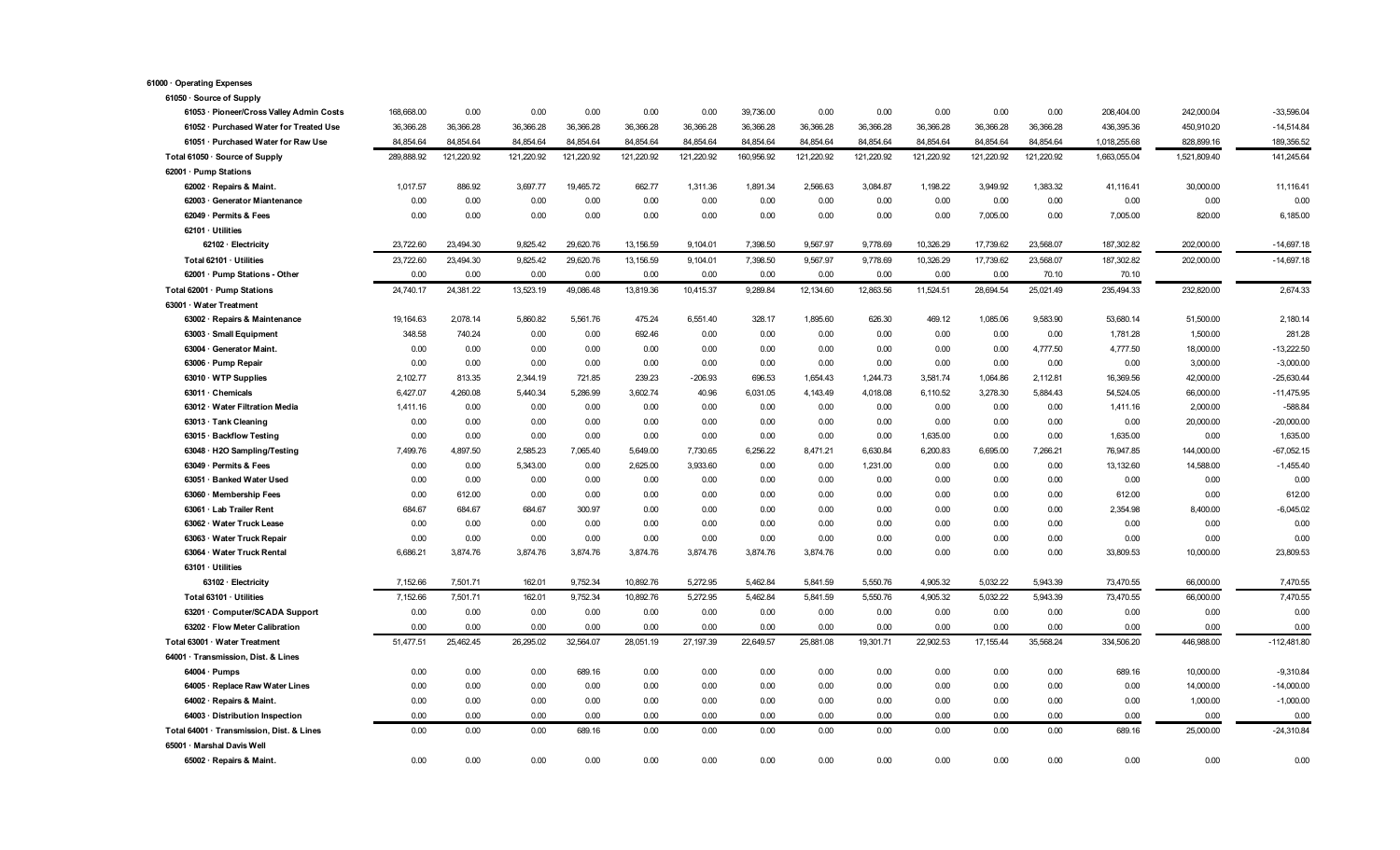| 65101 · Utilities                                     |                  |                 |                |               |                |                |                |                |                 |                 |                 |                |                    |                    |                       |
|-------------------------------------------------------|------------------|-----------------|----------------|---------------|----------------|----------------|----------------|----------------|-----------------|-----------------|-----------------|----------------|--------------------|--------------------|-----------------------|
| 65102 · Electricity                                   | 0.00             | 0.00            | 0.00           | 0.00          | 0.00           | 0.00           | 0.00           | 0.00           | 0.00            | 0.00            | 0.00            | 0.00           | 0.00               | 0.00               | 0.00                  |
| Total 65101 · Utilities                               | 0.00             | 0.00            | 0.00           | 0.00          | 0.00           | 0.00           | 0.00           | 0.00           | 0.00            | 0.00            | 0.00            | 0.00           | 0.00               | 0.00               | 0.00                  |
| Total 65001 · Marshal Davis Well                      | 0.00             | 0.00            | 0.00           | 0.00          | 0.00           | 0.00           | 0.00           | 0.00           | 0.00            | 0.00            | 0.00            | 0.00           | 0.00               | 0.00               | 0.00                  |
| 66001 · Waste Water                                   |                  |                 |                |               |                |                |                |                |                 |                 |                 |                |                    |                    |                       |
| 66005 · Government Compliance                         | 0.00             | 0.00            | 0.00           | 0.00          | 0.00           | 0.00           | 0.00           | 0.00           | 0.00            | 0.00            | 0.00            | 0.00           | 0.00               | 0.00               | 0.00                  |
| 66002 · Repairs & Maintenance                         | 0.00             | 0.00            | 5,121.51       | 0.00          | 0.00           | 0.00           | 0.00           | 0.00           | 0.00            | 0.00            | 0.00            | 0.00           | 5,121.51           | 12,000.00          | $-6,878.49$           |
| 66010 · Waste Water Disposal                          | 45,189.12        | 45,429.12       | 44,802.21      | 44,733.21     | 44,621.39      | 44,621.39      | 45,121.39      | 44,671.33      | 44,621.39       | 44,621.39       | 44,621.39       | 44,621.39      | 537,674.72         | 540,000.00         | $-2,325.28$           |
| 66011 · Waste Water Testing                           | 670.71           | 0.00            | 0.00           | 0.00          | 0.00           | 0.00           | 0.00           | 0.00           | 437.00          | 0.00            | 0.00            | 0.00           | 1,107.71           | 1,700.00           | $-592.29$             |
| 66049 · Permits & Fees                                | 0.00             | 0.00            | 0.00           | 0.00          | 0.00           | 0.00           | 0.00           | 0.00           | 0.00            | 0.00            | 0.00            | 0.00           | 0.00               | 0.00               | 0.00                  |
| 66101 · Utilities                                     |                  |                 |                |               |                |                |                |                |                 |                 |                 |                |                    |                    |                       |
| 66102 · Electricity                                   | 22.50            | 22.61           | 22.72          | 22.61         | 22.72          | 20.17          | 22.60          | 22.60          | 22.39           | 22.51           | 22.51           | 22.94          | 268.88             | 300.00             | $-31.12$              |
| Total 66101 · Utilities                               | 22.50            | 22.61           | 22.72          | 22.61         | 22.72          | 20.17          | 22.60          | 22.60          | 22.39           | 22.51           | 22.51           | 22.94          | 268.88             | 300.00             | $-31.12$              |
| Total 66001 · Waste Water                             | 45,882.33        | 45,451.73       | 49,946.44      | 44,755.82     | 44,644.11      | 44,641.56      | 45,143.99      | 44,693.93      | 45,080.78       | 44,643.90       | 44,643.90       | 44.644.33      | 544,172.82         | 554,000.00         | $-9,827.18$           |
| 68001 · General & Administrative                      |                  |                 |                |               |                |                |                |                |                 |                 |                 |                |                    |                    |                       |
| 68025 · Uniform Service                               | 1,078.98         | 1,439.57        | 893.10         | 535.86        | 893.10         | 714.48         | 714.48         | 714.48         | 893.10          | 531.86          | 1,250.34        | 893.10         | 10,552.45          | 9,600.00           | 952.45                |
| 68002 · Repairs and Maintenance                       | 0.00             | 0.00            | 0.00           | 0.00          | 18.30          | 0.00           | 1,272.81       | 0.00           | 0.00            | 0.00            | 0.00            | 756.28         | 2,047.39           | 10,000.00          | $-7,952.61$           |
| 68003 · Mitigated Areas Maint.                        | 791.41           | 0.00            | 0.00           | 0.00          | 0.00           | 0.00           | 796.80         | 0.00           | 980.40          | 0.00            | 0.00            | 0.00           | 2,568.61           | 3,000.00           | $-431.39$             |
| 68010 · Office Supplies                               | 550.67           | 529.08          | 147.96         | 275.62        | 258.55         | 333.87         | 263.93         | 367.32         | 426.74          | 499.36          | 287.14          | 1,047.30       | 4,987.54           | 6,600.00           | $-1,612.46$           |
| 68011 Operating Supplies                              | 257.96           | 0.00            | 0.00           | $-25.00$      | 0.00           | 0.00           | $-3.13$        | $-1,250.00$    | 0.00            | 0.00            | 0.00            | 150.00         | $-870.17$          | 1,800.00           | $-2,670.17$           |
| 68015 · Pest Control                                  | 210.00           | 210.00          | 210.00         | 210.00        | 210.00         | 210.00         | 210.00         | 210.00         | 210.00          | 135.00          | 210.00          | 210.00         | 2,445.00           | 3,060.00           | $-615.00$             |
| $68018 \cdot$ Security                                | 0.00             | 0.00            | 0.00           | 0.00          | 0.00           | 0.00           | 0.00           | 0.00           | 0.00            | 0.00            | 0.00            | 0.00           | 0.00               | 0.00               | 0.00                  |
| 68020 · Advertising                                   | 104.50           | 0.00            | 0.00           | 0.00          | 0.00           | 0.00           | 0.00           | 0.00           | 0.00            | 0.00            | 0.00            | 0.00           | 104.50             | 468.00             | $-363.50$             |
| 68021 · Auto Repairs                                  | 265.59           | 1,284.35        | 249.89         | 2,107.71      | 1,756.77       | 169.55         | 576.36         | 1,081.55       | 347.21          | 666.12          | 2,176.74        | 1,157.07       | 11,838.91          | 7,800.00           | 4,038.91              |
| 68022 · Bulk Fuel                                     | 1,012.55         | 763.29          | 889.61         | 1,233.68      | 1,815.08       | 0.00           | 1,865.88       | 1,199.44       | 1,429.27        | 1,152.50        | 1,206.10        | 1,329.28       | 13,896.68          | 10,500.00          | 3,396.68              |
| 68023 · Card Lock Fuel                                | 2,150.91         | 1,030.02        | 1,265.28       | 1,292.60      | 1,439.00       | 1,279.14       | 1,357.19       | 743.67         | 1,637.47        | 695.85          | 911.17          | 1,320.36       | 15,122.66          | 18,500.00          | $-3,377.34$           |
| 68057 · Heavy Equipment Repair                        | 0.00             | 0.00            | 0.00           | 0.00          | 0.00           | 0.00           | 0.00           | 0.00           | 0.00            | 0.00            | 0.00            | 0.00           | 0.00               | 0.00               | 0.00                  |
| 68058 · Interest Vehicle Lease                        | 0.00             | 0.00            | 0.00           | 0.00          | 0.00           | 0.00           | 0.00           | 0.00           | 0.00            | 0.00            | 0.00            | 0.00           | 0.00               | 0.00               | 0.00                  |
| 68059 · Vehicle Rent (F-150)                          | 0.00             | 0.00            | 0.00           | 0.00          | 0.00           | 0.00           | 0.00           | 0.00           | 0.00            | 0.00            | 0.00            | 0.00           | 0.00               | 0.00               | 0.00                  |
| 68060 · Equipment Lease                               | 557.72           | 565.51          | 833.86         | 557.72        | 644.82         | 833.86         | 557.72         | 808.72         | 833.86          | 557.72          | 808.72          | 833.86         | 8,394.09           | 10,000.00          | $-1,605.91$           |
| 68061 · Rent Expense                                  | 600.00           | 600.00          | 600.00         | 0.00          | 0.00           | 0.00           | 0.00           | 0.00           | 0.00            | 0.00            | 0.00            | 0.00           | 1,800.00           | 7,200.00           | $-5,400.00$           |
| 68063 · Postage                                       | 233.86           | 235.25          | 201.88         | 201.28        | 484.94         | 199.50         | 201.75         | 227.85         | 229.71          | 231.11          | 230.64          | 231.11         | 2,908.88           | 4,200.00           | $-1,291.12$           |
| 68064 · Express Mail<br>$68065 \cdot \text{Printing}$ | 223.08<br>109.31 | 69.91<br>110.17 | 0.00<br>110.85 | 0.00<br>95.00 | 0.00<br>110.09 | 0.00<br>109.92 | 0.00<br>109.84 | 0.00<br>106.98 | 83.32<br>107.67 | 92.66<br>108.01 | 46.22<br>108.45 | 0.00<br>108.88 | 515.19<br>1,295.17 | 600.00<br>1,500.00 | $-84.81$<br>$-204.83$ |
| 68071 · Computer and Internet Expenses                | 664.10           | 1,269.34        | 4,196.00       | 1,307.80      | 554.10         | 455.00         | 686.17         | 964.79         | 1,565.17        | 1,026.48        | 681.48          | 557.48         | 13,927.91          | 12,250.00          | 1,677.91              |
| 68072 · Software Maint. Agreement                     | 39.00            | 39.00           | 0.00           | 0.00          | 0.00           | 0.00           | 0.00           | 0.00           | 970.40          | 0.00            | 0.00            | 0.00           | 1,048.40           | 348.00             | 700.40                |
| 68090 · Bank Service Charges                          | 142.43           | 105.35          | 0.00           | 151.96        | 152.98         | 302.49         | 0.00           | 164.51         | 272.60          | 138.15          | 136.31          | 140.59         | 1,707.37           | 2,400.00           | $-692.63$             |
| 68091 · Credit Card Fees                              | 1,347.88         | 1,499.76        | 1,505.57       | 1,587.19      | 1,383.55       | 1,311.82       | 1,177.63       | 1,094.66       | 1,407.83        | 1,335.85        | 1,318.05        | 1,326.08       | 16,295.87          | 15,000.00          | 1,295.87              |
| 68095 · Collections                                   | 0.00             | 0.00            | 0.00           | 60.00         | 0.00           | 0.00           | 144.00         | 0.00           | 0.00            | 48.00           | 0.00            | 0.00           | 252.00             | 400.00             | $-148.00$             |
| 68100 · Telephone Expense                             | 3,742.74         | 2,550.51        | 509.01         | 3,275.07      | 3,166.20       | 3,205.77       | 3,213.49       | 3,179.70       | 3,421.03        | 3,192.96        | 3,300.94        | 3,244.62       | 36,002.04          | 42,000.00          | $-5,997.96$           |
| 68101 · Utilities                                     |                  |                 |                |               |                |                |                |                |                 |                 |                 |                |                    |                    |                       |
| 68102 · Electricity                                   | 62.35            | 59.44           | 62.57          | 63.25         | 3,806.87       | 77.66          | 112.53         | 101.04         | 107.89          | 131.37          | 77.26           | 75.56          | 4,737.79           | 900.00             | 3,837.79              |
| 68103 · Garbage                                       | 0.00             | 0.00            | 0.00           | 0.00          | 0.00           | 0.00           | 0.00           | 0.00           | 0.00            | 0.00            | 0.00            | 0.00           | 0.00               | 0.00               | 0.00                  |
| 68104 · Propane                                       | 0.00             | 32.50           | 92.24          | 0.00          | 118.59         | 0.00           | 27.86          | 0.00           | 32.50           | 0.00            | 0.00            | 28.61          | 332.30             | 300.00             | 32.30                 |
| 68105 · Water/Sewer/Storm                             | 0.00             | 0.00            | 0.00           | 0.00          | 0.00           | 0.00           | 0.00           | 0.00           | 0.00            | 0.00            | 0.00            | 0.00           | 0.00               | 0.00               | 0.00                  |
| Total 68101 · Utilities                               | 62.35            | 91.94           | 154.81         | 63.25         | 3,925.46       | 77.66          | 140.39         | 101.04         | 140.39          | 131.37          | 77.26           | 104.17         | 5,070.09           | 1,200.00           | 3,870.09              |
| 68300 · Property & Liability Insurance                | $-695.00$        | 0.00            | 0.00           | 0.00          | 0.00           | 0.00           | 0.00           | 37,558.00      | 275.00          | 0.00            | 3,298.00        | 0.00           | 40,436.00          | 40,000.00          | 436.00                |
|                                                       |                  |                 |                |               |                |                |                |                |                 |                 |                 |                |                    |                    |                       |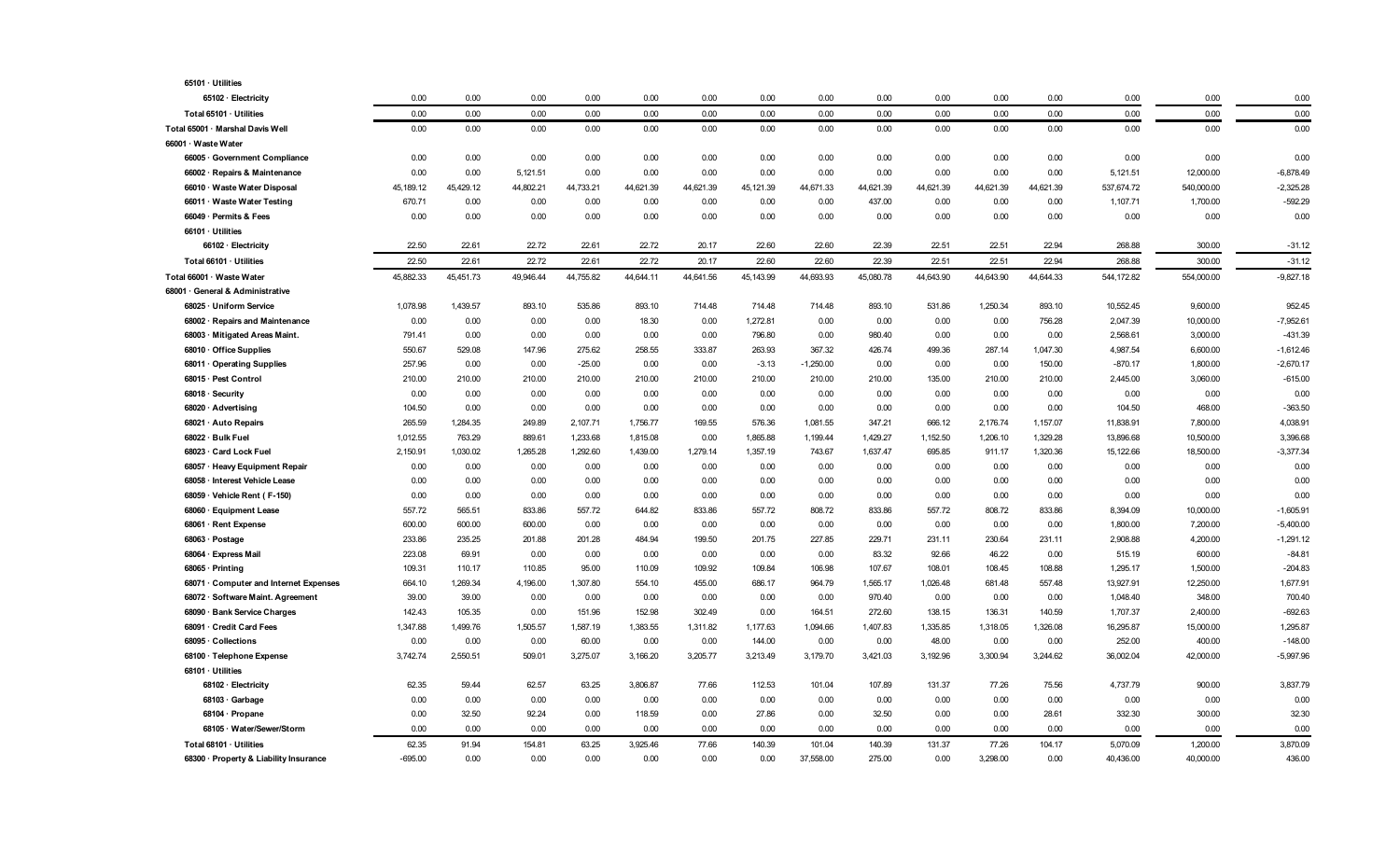| $68301 \cdot D$ & O Ins.               | 1,941.74   | 1,956.74   | 1,956.74   | 1,941.74   | 1,956.74    | 1,956.74   | 1,956.74   | 0.00       | 4,140.35   | 2,219.23   | 2,219.23   | 2,219.13    | 24,465.12       | 24,375.00       | 90.12         |
|----------------------------------------|------------|------------|------------|------------|-------------|------------|------------|------------|------------|------------|------------|-------------|-----------------|-----------------|---------------|
| $68302 \cdot$ Vehicle Ins.             | 0.00       | 0.00       | 0.00       | 0.00       | 0.00        | 0.00       | 0.00       | 0.00       | 0.00       | 0.00       | 0.00       | 0.00        | 0.00            | 0.00            | 0.00          |
| 68400 · Interest Expense               | 7,567.51   | 7,066.72   | 6,899.55   | 6,513.94   | 6,498.76    | 6,141.83   | 6,114.33   | 5,937.86   | 5,407.05   | 5,510.75   | 5,191.07   | 5,132.17    | 73,981.54       | 84,600.00       | $-10,618.46$  |
| 68401 · Penalty/Late Fees              | 0.00       | 0.00       | 0.00       | 0.00       | 0.00        | 0.00       | 0.00       | 0.00       | 0.00       | 0.00       | 0.00       | 0.00        | 0.00            | 0.00            | 0.00          |
| 68450 · Travel Expense                 | 0.00       | 0.00       | 0.00       | 0.00       | 0.00        | 0.00       | 0.00       | 0.00       | 0.00       | 0.00       | 0.00       | 0.00        | 0.00            | 0.00            | 0.00          |
| 68451 Meals and Entertainment          | 0.00       | 0.00       | 0.00       | 0.00       | 0.00        | 0.00       | 0.00       | 0.00       | 0.00       | 0.00       | 0.00       | 0.00        | 0.00            | 0.00            | 0.00          |
| 68500 · District Elections             | 0.00       | 0.00       | 0.00       | 0.00       | 0.00        | 0.00       | 0.00       | 0.00       | 0.00       | 0.00       | 0.00       | 0.00        | 0.00            | 0.00            | 0.00          |
| 68700 · Professional Fees              |            |            |            |            |             |            |            |            |            |            |            |             |                 |                 |               |
| 68701 · Attorney Fees                  | 5,239.00   | 5,394.00   | 7,316.00   | 5,214.85   | 3,441.00    | 6,299.85   | 6,268.50   | 5,544.00   | 5,859.00   | 11,308.50  | 8,977.50   | 7,938.00    | 78,800.20       | 72,000.00       | 6,800.20      |
| 68702 · Engineering Fees               | 0.00       | 0.00       | 0.00       | 0.00       | 0.00        | 0.00       | 0.00       | 0.00       | 0.00       | 506.25     | 3,398.49   | $-506.25$   | 3,398.49        | 40,000.00       | $-36,601.51$  |
| 68703 · Accounting Fees                | 520.00     | 10,754.00  | 720.00     | 5,750.00   | 0.00        | 0.00       | 0.00       | 0.00       | 280.00     | 0.00       | 0.00       | 0.00        | 18,024.00       | 18,500.00       | $-476.00$     |
| 68704 · Rate Study Consultant          | 0.00       | 0.00       | 0.00       | 0.00       | 0.00        | 0.00       | 0.00       | 0.00       | 12,482.98  | 0.00       | 8,817.50   | 9,563.75    | 30,864.23       | 0.00            | 30,864.23     |
| 68731 Misc Fees                        | 0.00       | 0.00       | 0.00       | 0.00       | 0.00        | 0.00       | 0.00       | 0.00       | 0.00       | 0.00       | $-15.00$   | 220.00      | 205.00          | 0.00            | 205.00        |
| Total 68700 · Professional Fees        | 5,759.00   | 16,148.00  | 8,036.00   | 10,964.85  | 3,441.00    | 6,299.85   | 6,268.50   | 5,544.00   | 18,621.98  | 11,814.75  | 21,178.49  | 17,215.50   | 131,291.92      | 130,500.00      | 791.92        |
| 68750 · Depreciation/Amortization      | 0.00       | 0.00       | 0.00       | 0.00       | 0.00        | 0.00       | 0.00       | 0.00       | 0.00       | 0.00       | 0.00       | 0.00        | 0.00            | 0.00            | 0.00          |
| Total 68001 · General & Administrative | 28,718.29  | 37,564.51  | 28,660.11  | 32,350.27  | 28,709.44   | 23,601.48  | 27,624.88  | 58,754.57  | 43,400.55  | 30,087.73  | 44,636.35  | 37,976.98   | 422,085.16      | 447,901.00      | $-25,815.84$  |
| Total 61000 · Operating Expenses       | 440,707.22 | 254,080.83 | 239,645.68 | 280,666.72 | 236,445.02  | 227,076.72 | 265,665.20 | 262,685.10 | 241,867.52 | 230,379.59 | 256,351.15 | 264,431.96  | 3,200,002.71    | 3,388,789.94    | $-188,787.23$ |
|                                        | 469,425.51 | 291,645.34 | 268,305.79 | 313,016.99 | 265, 154.46 | 250,678.20 | 293,290.08 | 321,439.67 | 285,268.07 | 260,467.32 | 300,987.50 | 302,408.94  | 3,622,087.87    | 3,836,690.94    | $-214,603.07$ |
|                                        |            |            |            |            |             |            |            |            |            |            |            | <b>KCWA</b> | $-1,663,055.04$ | $-1,521,809.40$ |               |

Sewer -537,674.72 -540,000.00

**1,421,358.11 1,774,881.54**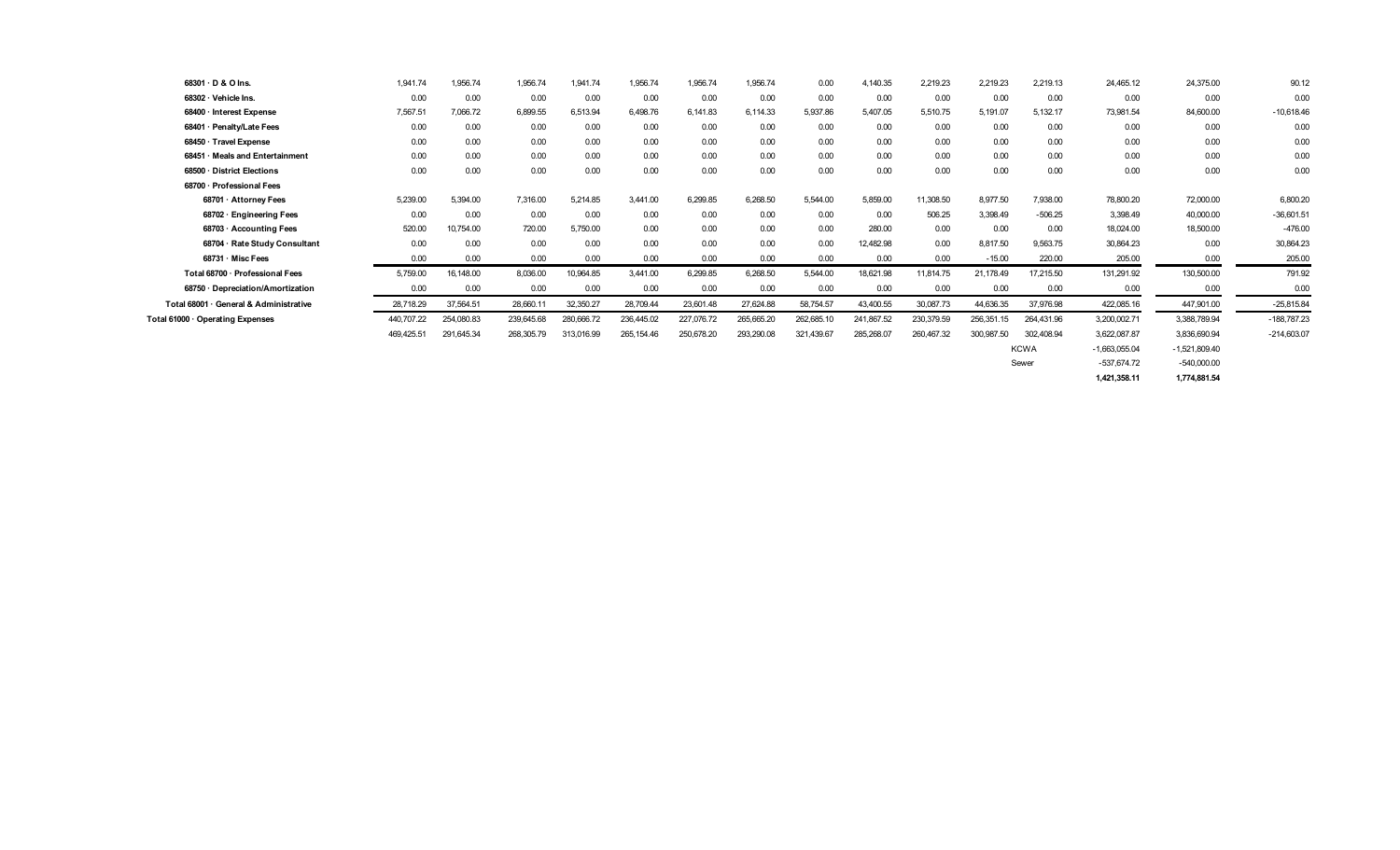|                                                             | <b>Jul 18</b> | Aug 18      | Sep 18     | Oct 18      | Nov <sub>18</sub> | Dec 18      | Jan 19     | Feb 19     | Mar 19     | Apr 19     | May 19     | <b>Jun 19</b> | Jul '18 - Jun 19 | <b>Budget</b> | \$ Over Budget | % of Budget |
|-------------------------------------------------------------|---------------|-------------|------------|-------------|-------------------|-------------|------------|------------|------------|------------|------------|---------------|------------------|---------------|----------------|-------------|
| Ordinary Income/Expense                                     |               |             |            |             |                   |             |            |            |            |            |            |               |                  |               |                |             |
| Income                                                      |               |             |            |             |                   |             |            |            |            |            |            |               |                  |               |                |             |
| 40000 · Sales                                               |               |             |            |             |                   |             |            |            |            |            |            |               |                  |               |                |             |
| 40001 · Residential Water                                   | 71,670.65     | 73,727.69   | 71,900.75  | 70,271.48   | 67,019.30         | 63,984.86   | 63,602.50  | 62,166.81  | 62,284.64  | 68,640.01  | 68,620.23  | 70,065.78     | 813,954.70       | 825,234.92    | $-11,280.22$   | 98.63%      |
| 40002 · Commercial Water                                    | 11,379.11     | 11,150.95   | 8,984.67   | 10,295.24   | 6,129.08          | 1,421.24    | 973.15     | 1,777.59   | 1,429.56   | 5,056.06   | 8,166.37   | 8,544.29      | 75,307.31        | 67,104.37     | 8,202.94       | 112.22%     |
| 40011 · Golf Course Water                                   | 179,765.43    | 137,693.60  | 101,357.46 | 59,101.06   | 35,199.84         | 4,860.17    | 0.00       | 0.00       | 0.00       | 20,097.75  | 45,225.01  | 116,990.96    | 700,291.28       | 908,813.87    | $-208,522.59$  | 77.06%      |
| 40021 · Vineyard Water                                      | 2,836.27      | 523.27      | 524.97     | 526.66      | 0.00              | 0.00        | 0.00       | 0.00       | 0.00       | 0.00       | 0.00       | 0.00          | 4,411.17         | 8,400.00      | $-3,988.83$    | 52.51%      |
| 40031 · Construction Water                                  | 0.00          | 0.00        | 0.00       | 0.00        | 0.00              | 0.00        | 0.00       | 0.00       | 0.00       | 0.00       | 0.00       | 0.00          | 0.00             | 175.00        | $-175.00$      | 0.0%        |
| 40035 · Well Water                                          | 0.00          | 0.00        | 0.00       | 0.00        | 0.00              | 0.00        | 0.00       | 0.00       | 0.00       | 0.00       | 0.00       | 0.00          | 0.00             | 0.00          | 0.00           | 0.0%        |
| 40041 · Water Banking Program                               | 0.00          | 0.00        | 0.00       | 0.00        | 0.00              | 0.00        | 0.00       | 0.00       | 0.00       | 0.00       | 753,248.00 | 0.00          | 753,248.00       | 80,000.00     | 673,248.00     | 941.56%     |
| 40101 · Sewer                                               | 31,659.32     | 32,152.38   | 32,516.99  | 32,867.59   | 32,953.72         | 32,917.74   | 32,911.77  | 33,081.78  | 33,005.14  | 32,932.75  | 33,240.03  | 33.055.32     | 393,294.53       | 382,713.66    | 10,580.87      | 102.77%     |
| 40201 · Storm Drain                                         | 3,015.65      | 3,021.13    | 3,017.16   | 3,015.33    | 3,011.66          | 3,005.97    | 3,002.90   | 3,013.39   | 3,009.68   | 3,007.25   | 3,027.09   | 3,015.49      | 36, 162.70       | 37,282.88     | $-1,120.18$    | 97.0%       |
| 40298 · Late Fee                                            | 1,020.00      | 1,150.00    | 1,090.00   | 1,120.00    | 1,200.00          | 1,270.00    | 1,170.00   | 1,290.00   | 1,230.00   | 1,120.00   | 1,170.00   | 1,470.00      | 14,300.00        | 12,600.00     | 1,700.00       | 113.49%     |
| 40299 · Reconnect Fee                                       | 0.00          | 0.00        | 0.00       | 0.00        | 0.00              | 0.00        | 0.00       | 0.00       | 0.00       | 0.00       | 0.00       | 0.00          | 0.00             | 0.00          | 0.00           | 0.0%        |
| Total 40000 · Sales                                         | 301,346.43    | 259,419.02  | 219,392.00 | 177, 197.36 | 145,513.60        | 107,459.98  | 101,660.32 | 101,329.57 | 100,959.02 | 130,853.82 | 912,696.73 | 233, 141.84   | 2,790,969.69     | 2,322,324.70  | 468,644.99     | 120.18%     |
| 40300 · Services                                            |               |             |            |             |                   |             |            |            |            |            |            |               |                  |               |                |             |
| 40301 · Pool Fee                                            | 0.00          | 0.00        | 0.00       | 0.00        | 0.00              | 0.00        | 0.00       | 0.00       | 0.00       | 0.00       | 0.00       | 0.00          | 0.00             | 0.00          | 0.00           | 0.0%        |
| 40302 · Grease Trap Clean out                               | 0.00          | 0.00        | 0.00       | 0.00        | 0.00              | 0.00        | 0.00       | 0.00       | 0.00       | 0.00       | 500.00     | $-500.00$     | 0.00             | 0.00          | 0.00           | 0.0%        |
| 40303 · Backflow Testing                                    | 0.00          | 0.00        | 0.00       | 0.00        | 0.00              | 0.00        | 0.00       | 0.00       | 0.00       | 0.00       | 1,380.00   | 0.00          | 1,380.00         | 0.00          | 1,380.00       | 100.0%      |
| 40304 · Mitigated Area Maint.                               | 700.00        | 700.00      | 700.00     | 700.00      | 700.00            | 700.00      | 1,400.00   | 0.00       | 700.00     | 800.00     | 800.00     | 800.00        | 8,700.00         | 8,400.00      | 300.00         | 103.57%     |
| 40311 · Water Truck Rental                                  | 0.00          | 0.00        | 0.00       | 0.00        | 0.00              | 0.00        | 0.00       | 0.00       | 0.00       | 0.00       | 0.00       | 0.00          | 0.00             | 0.00          | 0.00           | 0.0%        |
| 40312 · Equipment Operator                                  | 0.00          | 0.00        | 0.00       | 0.00        | 0.00              | 0.00        | 0.00       | 0.00       | 0.00       | 0.00       | 0.00       | 0.00          | 0.00             | 0.00          | 0.00           | 0.0%        |
| 40351 · Meter Set Fee                                       | 0.00          | 0.00        | 0.00       | 0.00        | 0.00              | 0.00        | 0.00       | 0.00       | 0.00       | 0.00       | 0.00       | 0.00          | 0.00             | 1,984.00      | $-1,984.00$    | 0.0%        |
| Total 40300 · Services                                      | 700.00        | 700.00      | 700.00     | 700.00      | 700.00            | 700.00      | 1,400.00   | 0.00       | 700.00     | 800.00     | 2,680.00   | 300.00        | 10,080.00        | 10,384.00     | $-304.00$      | 97.07%      |
| 40500 · Interest Income                                     | 28.58         | 18.76       | 1.11       | 1.15        | 1.44              | 1.87        | 22.65      | 8.31       | 0.72       | 0.77       | 15.56      | 0.00          | 100.92           | 0.00          | 100.92         | 100.0%      |
| <b>Total Income</b>                                         | 302,075.01    | 260, 137.78 | 220,093.11 | 177,898.51  | 146,215.04        | 108, 161.85 | 103,082.97 | 101,337.88 | 101,659.74 | 131,654.59 | 915,392.29 | 233,441.84    | 2,801,150.61     | 2,332,708.70  | 468.441.91     | 120.08%     |
| <b>Cost of Goods Sold</b>                                   |               |             |            |             |                   |             |            |            |            |            |            |               |                  |               |                |             |
| 50000 · Cost of Goods Sold                                  | 0.00          | 0.00        | 0.00       | 0.00        | 0.00              | 0.00        | 0.00       | 0.00       | 0.00       | 0.00       | 0.00       | 0.00          | 0.00             | 0.00          | 0.00           | 0.0%        |
| 60000 · Cost of Goods Sold Meters                           | 0.00          | 0.00        | 0.00       | 0.00        | 0.00              | 0.00        | 0.00       | 0.00       | 0.00       | 0.00       | 0.00       | 0.00          | 0.00             | 0.00          | 0.00           | 0.0%        |
| <b>Total COGS</b>                                           | 0.00          | 0.00        | 0.00       | 0.00        | 0.00              | 0.00        | 0.00       | 0.00       | 0.00       | 0.00       | 0.00       | 0.00          | 0.00             | 0.00          | 0.00           | 0.0%        |
| <b>Gross Profit</b>                                         | 302,075.01    | 260, 137.78 | 220,093.11 | 177,898.51  | 146,215.04        | 108,161.85  | 103,082.97 | 101,337.88 | 101,659.74 | 131,654.59 | 915,392.29 | 233,441.84    | 2,801,150.61     | 2,332,708.70  | 468,441.91     | 120.08%     |
| <b>Expense</b>                                              |               |             |            |             |                   |             |            |            |            |            |            |               |                  |               |                |             |
| 66900 · Reconciliation Discrepancies                        | 0.00          | 0.00        | 0.00       | 0.00        | 0.00              | 0.00        | 100.00     | 0.00       | 0.00       | 0.00       | 0.00       | 0.00          | 100.00           | 0.00          | 100.00         | 100.0%      |
| 69800 · Uncategorized Expenses                              | 0.00          | 0.00        | 0.00       | 0.00        | 0.00              | 0.00        | 0.00       | 0.00       | 0.00       | 0.00       | 0.00       | 0.00          | 0.00             | 0.00          | 0.00           | 0.0%        |
| 60300 · Payroll & Related                                   |               |             |            |             |                   |             |            |            |            |            |            |               |                  |               |                |             |
| 60301 · Pump Stations                                       |               |             |            |             |                   |             |            |            |            |            |            |               |                  |               |                |             |
| 60302 · Salary Pump Stations                                | 2,630.61      | 2,586.64    | 2,586.64   | 2,586.64    | 3,879.94          | 2,586.63    | 2,586.62   | 2,586.62   | 2,586.62   | 2,586.62   | 3,879.93   | 2,586.62      | 33,670.13        | 33,626.20     | 43.93          | 100.13%     |
|                                                             | 1,418.25      | 1,489.16    | 1,380.43   | 1,503.35    | 2,022.42          | 1,134.60    | 1,172.42   | 1,474.98   | 1,190.38   | 1,418.25   | 2,253.76   | 1,512.80      | 17,970.80        | 19,666.40     | $-1,695.60$    | 91.38%      |
| 60312 · Hourly Pump Station<br>60322 Overtime Pump Stations | 547.07        | 510.66      | 245.40     | 220.34      | 189.61            | 0.00        | 0.00       | 28.37      | 198.59     | 113.48     | 177.79     | 283.70        | 2,515.01         | 5.106.00      | $-2.590.99$    | 49.26%      |
|                                                             |               |             |            |             |                   |             |            |            |            |            |            |               |                  |               |                |             |
| Total 60301 · Pump Stations                                 | 4,595.93      | 4,586.46    | 4,212.47   | 4,310.33    | 6,091.97          | 3,721.23    | 3,759.04   | 4,089.97   | 3,975.59   | 4,118.35   | 6,311.48   | 4,383.12      | 54, 155.94       | 58,398.60     | $-4,242.66$    | 92.74%      |
| 60351 · Water Treatment Plant                               |               |             |            |             |                   |             |            |            |            |            |            |               |                  |               |                |             |
| 60321 · Hourly Nat Storm Drain Maint                        | 337.28        | 225.96      | 376.20     | 322.80      | 355.08            | 76.57       | 80.10      | 0.00       | 153.56     | 322.80     | 445.60     | 573.20        | 3,269.15         | 5,128.56      | $-1,859.41$    | 63.74%      |
| 60320 · Hourly Mitigation Maint.                            | 301.68        | 322.80      | 401.42     | 322.80      | 355.08            | 64.74       | 79.21      | 0.00       | 165.13     | 322.80     | 477.35     | 573.20        | 3,386.21         | 4,906.56      | $-1,520.35$    | 69.01%      |
| 60303 · Salary WTP                                          | 11,861.37     | 11,817.40   | 11,817.40  | 11,817.40   | 13,110.72         | 7,202.02    | 7.202.02   | 4.894.33   | 8,067.42   | 9.894.34   | 14,841.51  | 9.894.34      | 122,420.27       | 153,626.22    | $-31,205.95$   | 79.69%      |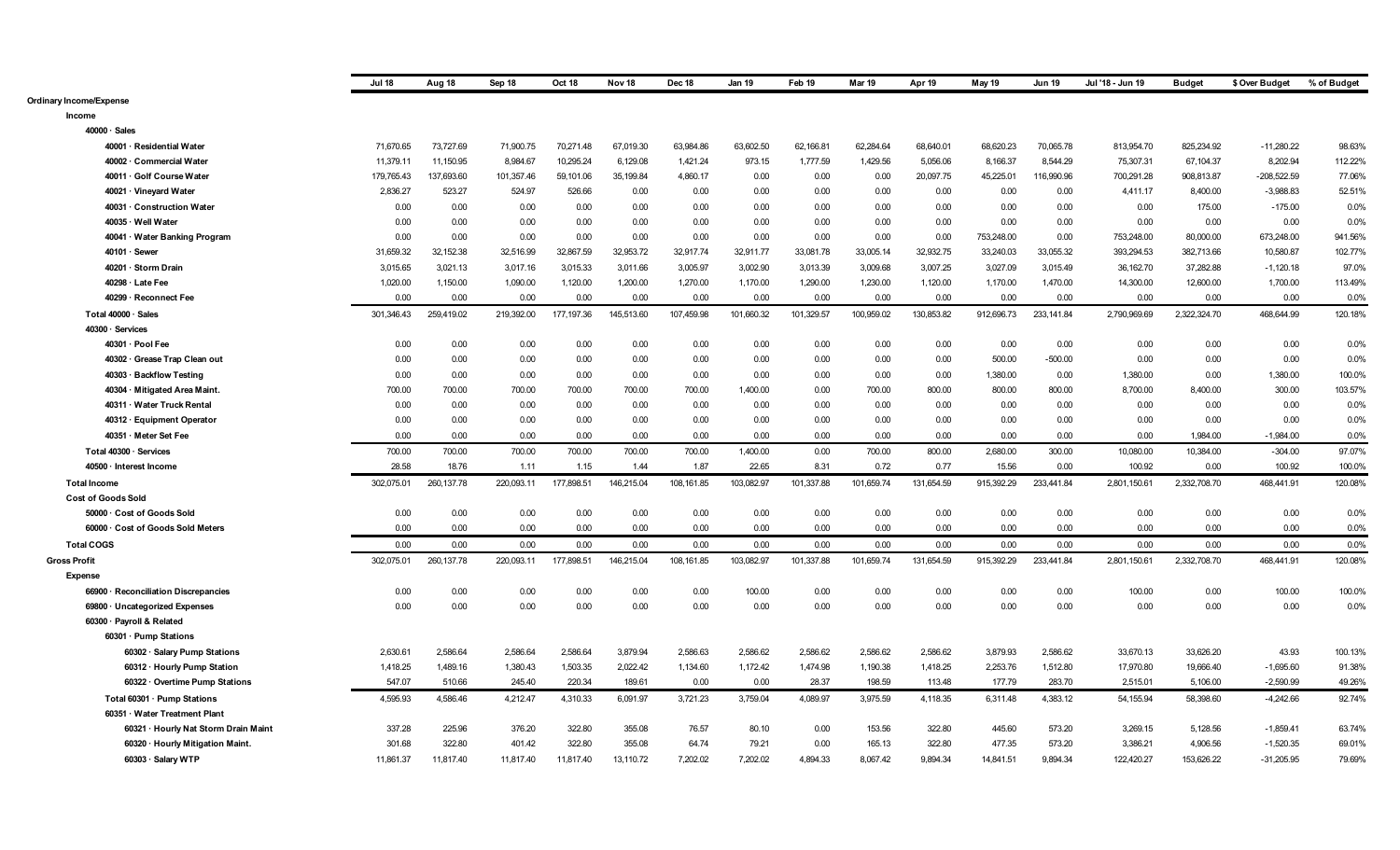| 60313 · Hourly WTP                         | 8,087.79    | 8,473.63  | 7,433.04  | 7,932.76  | 11, 162.23 | 6,495.51  | 6,437.70  | 9,065.44  | 6,628.01  | 8,114.90  | 12,379.81 | 7,756.24  | 99,967.06  | 159,983.28 | $-60,016.22$ | 62.49%  |
|--------------------------------------------|-------------|-----------|-----------|-----------|------------|-----------|-----------|-----------|-----------|-----------|-----------|-----------|------------|------------|--------------|---------|
| 60323 Overtime WTP                         | 2,324.46    | 2,264.06  | 564.58    | 838.52    | 605.85     | 100.06    | 427.74    | 641.39    | 223.24    | 494.20    | 989.10    | 991.86    | 10,465.06  | 15, 161.35 | $-4,696.29$  | 69.03%  |
| 60307 · Salary General Maint.              | 0.00        | 0.00      | 0.00      | 0.00      | 0.00       | 0.00      | 0.00      | 0.00      | 0.00      | 0.00      | 0.00      | 0.00      | 0.00       | 0.00       | 0.00         | 0.0%    |
| 60317 · Hourly General Maint.              | 4,009.23    | 3,554.07  | 3,841.72  | 3,572.05  | 8,777.16   | 6,959.82  | 2,879.65  | 4,861.82  | 6,718.01  | 6,000.57  | 8,819.40  | 5,130.25  | 65, 123.75 | 41,216.04  | 23,907.71    | 158.01% |
| 60327 Overtime General Maint.              | 373.21      | 124.24    | 231.83    | 324.89    | 577.61     | 278.05    | 113.93    | 394.76    | 280.71    | 0.00      | 26.25     | 6.51      | 2.731.99   | 2.335.19   | 396.80       | 116.99% |
| 60330 · Contract Labor WTP                 |             |           |           |           |            |           |           |           |           |           |           |           |            |            |              |         |
| 60333 · WTP Operator                       | 0.00        | 0.00      | 0.00      | 0.00      | 0.00       | 0.00      | 0.00      | 0.00      | 0.00      | 0.00      | 0.00      | 0.00      | 0.00       | 0.00       | 0.00         | 0.0%    |
| 60330 · Contract Labor WTP - Other         | 0.00        | 0.00      | 0.00      | 0.00      | 0.00       | 0.00      | 0.00      | 0.00      | 0.00      | 0.00      | 0.00      | 0.00      | 0.00       | 0.00       | 0.00         | 0.0%    |
| Total 60330 · Contract Labor WTP           | 0.00        | 0.00      | 0.00      | 0.00      | 0.00       | 0.00      | 0.00      | 0.00      | 0.00      | 0.00      | 0.00      | 0.00      | 0.00       | 0.00       | 0.00         | 0.0%    |
| Total 60351 · Water Treatment Plant        | 27,295.02   | 26,782.16 | 24,666.19 | 25,131.22 | 34,943.73  | 21,176.77 | 17,220.35 | 19,857.74 | 22,236.08 | 25,149.61 | 37,979.02 | 24,925.60 | 307,363.49 | 382,357.20 | $-74,993.71$ | 80.39%  |
| 60371 · Waste Water & Distribution         |             |           |           |           |            |           |           |           |           |           |           |           |            |            |              |         |
| 60306 · Salary Waste Water                 | 0.00        | 0.00      | 0.00      | 0.00      | 0.00       | 0.00      | 0.00      | 0.00      | 0.00      | 0.00      | 0.00      | 0.00      | 0.00       | 0.00       | 0.00         | 0.0%    |
| 60316 · Hourly Waste Water                 | 0.00        | 0.00      | 0.00      | 0.00      | 0.00       | 0.00      | 0.00      | 0.00      | 0.00      | 0.00      | 0.00      | 0.00      | 0.00       | 0.00       | 0.00         | 0.0%    |
| 60304 · Salary Dist Lines                  | 0.00        | 0.00      | 0.00      | 0.00      | 0.00       | 0.00      | 0.00      | 0.00      | 0.00      | 0.00      | 0.00      | 0.00      | 0.00       | 0.00       | 0.00         | 0.0%    |
| 60314 · Hourly Distribution                | 0.00        | 0.00      | 0.00      | 0.00      | 0.00       | 0.00      | 0.00      | 0.00      | 0.00      | 0.00      | 0.00      | 0.00      | 0.00       | 0.00       | 0.00         | 0.0%    |
| 60305 · Salary Marshal Davis               | 0.00        | 0.00      | 0.00      | 0.00      | 0.00       | 0.00      | 0.00      | 0.00      | 0.00      | 0.00      | 0.00      | 0.00      | 0.00       | 0.00       | 0.00         | 0.0%    |
| 60315 · Hourly Marshal Davis               | 0.00        | 0.00      | 0.00      | 0.00      | 0.00       | 0.00      | 0.00      | 0.00      | 0.00      | 0.00      | 0.00      | 0.00      | 0.00       | 0.00       | 0.00         | 0.0%    |
| 60324 · Overtime Distribution              | 0.00        | 0.00      | 0.00      | 0.00      | 0.00       | 0.00      | 0.00      | 0.00      | 0.00      | 0.00      | 0.00      | 0.00      | 0.00       | 0.00       | 0.00         | 0.0%    |
| 60325 Overtime Marshal Davis               | 0.00        | 0.00      | 0.00      | 0.00      | 0.00       | 0.00      | 0.00      | 0.00      | 0.00      | 0.00      | 0.00      | 0.00      | 0.00       | 0.00       | 0.00         | 0.0%    |
| 60326 Overtime Waste Water                 | 0.00        | 0.00      | 0.00      | 0.00      | 0.00       | 0.00      | 0.00      | 0.00      | 0.00      | 0.00      | 0.00      | 0.00      | 0.00       | 0.00       | 0.00         | 0.0%    |
| 60371 · Waste Water & Distribution - Other | 0.00        | 0.00      | 0.00      | 0.00      | 75.08      | 65.98     | 90.02     | 211.40    | 225.05    | 34.65     | 53.55     | 232.05    | 987.78     | 0.00       | 987.78       | 100.0%  |
| Total 60371 · Waste Water & Distribution   | 0.00        | 0.00      | 0.00      | 0.00      | 75.08      | 65.98     | 90.02     | 211.40    | 225.05    | 34.65     | 53.55     | 232.05    | 987.78     | 0.00       | 987.78       | 100.0%  |
| 60381 · Customer Service                   |             |           |           |           |            |           |           |           |           |           |           |           |            |            |              |         |
| 60308 · Salary Office Staff                | 0.00        | 0.00      | 0.00      | 0.00      | 0.00       | 0.00      | 0.00      | 0.00      | 0.00      | 0.00      | 0.00      | 0.00      | 0.00       | 0.00       | 0.00         | 0.0%    |
| 60318 · Hourly Office Staff                | 3,521.25    | 3,629.58  | 2,595.42  | 3,155.83  | 4,443.75   | 3,557.50  | 3,080.00  | 2,725.42  | 3,355.83  | 3,533.34  | 4,843.08  | 3,630.40  | 42,071.40  | 42,000.00  | 71.40        | 100.17% |
| 60328 · Overtime Office Staff              | 21.24       | 85.01     | 0.00      | 42.50     | 39.38      | 0.00      | 0.00      | 30.00     | 31.88     | 13.13     | 37.50     | 25.01     | 325.65     | 712.52     | $-386.87$    | 45.7%   |
| 60335 Contract Labor Customer Service      | 515.00      | 500.00    | 0.00      | 0.00      | 0.00       | 0.00      | 1,240.00  | 560.00    | 800.00    | 1,240.00  | 0.00      | 0.00      | 4,855.00   | 3,000.00   | 1,855.00     | 161.83% |
| Total 60381 · Customer Service             | 4,057.49    | 4,214.59  | 2,595.42  | 3,198.33  | 4,483.13   | 3,557.50  | 4,320.00  | 3,315.42  | 4,187.71  | 4,786.47  | 4.880.58  | 3,655.41  | 47,252.05  | 45,712.52  | 1.539.53     | 103.37% |
| 60391 · Employee Benefits                  |             |           |           |           |            |           |           |           |           |           |           |           |            |            |              |         |
| 60343 · Holiday                            | 961.20      | 0.00      | 961.20    | 961.20    | 1,922.40   | 0.00      | 2,130.40  | 1,073.20  | 1,073.20  | 0.00      | 0.00      | 1,073.20  | 10,156.00  | 8.053.36   | 2,102.64     | 126.11% |
| 60341 Vacation                             | 681.71      | 480.60    | 1,276.88  | 2,836.96  | 1,279.84   | 2,139.64  | 4,123.21  | 1,080.00  | 807.24    | 397.17    | 1,038.26  | 2,119.03  | 18,260.54  | 14,745.56  | 3,514.98     | 123.84% |
| $60342 \cdot Sick$                         | 0.00        | 284.80    | 0.00      | 125.00    | 526.68     | 2,853.08  | 1,758.08  | 1,216.48  | 463.36    | 0.00      | 231.68    | 1,393.32  | 8,852.48   | 6,344.28   | 2,508.20     | 139.54% |
| 60344 · Bereavement                        | 0.00        | 0.00      | 600.00    | 0.00      | 0.00       | 0.00      | 347.52    | 427.20    | 0.00      | 0.00      | 0.00      | 0.00      | 1.374.72   | 0.00       | 1,374.72     | 100.0%  |
| Total 60391 · Employee Benefits            | 1.642.91    | 765.40    | 2.838.08  | 3.923.16  | 3.728.92   | 4.992.72  | 8.359.21  | 3.796.88  | 2.343.80  | 397.17    | 1.269.94  | 4,585.55  | 38.643.74  | 29.143.20  | 9.500.54     | 132.6%  |
| 60701 · Employee Related                   |             |           |           |           |            |           |           |           |           |           |           |           |            |            |              |         |
| 60601 · Payroll Taxes                      | 2,759.94    | 2,650.95  | 2,534.47  | 2,678.06  | 1,575.78   | 2,502.47  | 2,608.98  | 2,475.33  | 2,387.46  | 2,461.58  | 3,705.53  | 2,790.15  | 31,130.70  | 36,840.04  | $-5,709.34$  | 84.5%   |
| 60703 · Payroll Expenses                   | 337.03      | 154.01    | 153.97    | 157.25    | 249.66     | 210.69    | 951.62    | 643.75    | 461.70    | 237.42    | 197.51    | 189.36    | 3,943.97   | 2,700.00   | 1,243.97     | 146.07% |
| 60716 · 401 K Administration               | 854.21      | 50.00     | 150.00    | 975.12    | 100.00     | 150.00    | 925.18    | 50.00     | 0.00      | 125.23    | 0.00      | 622.52    | 4,002.26   | 3,600.00   | 402.26       | 111.17% |
| $60702 \cdot Meals$                        | 0.00        | 0.00      | 0.00      | 0.00      | 0.00       | 0.00      | 0.00      | 0.00      | 0.00      | 0.00      | 0.00      | 0.00      | 0.00       | 0.00       | 0.00         | 0.0%    |
| 60710 Education/Certification              | 0.00        | 0.00      | 0.00      | 0.00      | 0.00       | 0.00      | 0.00      | 0.00      | 90.00     | 0.00      | 0.00      | 0.00      | 90.00      | 2,000.00   | $-1,910.00$  | 4.5%    |
| 60711 · Employee Recruiting/Advertising    | 0.00        | 0.00      | 0.00      | 0.00      | 0.00       | 0.00      | 0.00      | 0.00      | 0.00      | 0.00      | 0.00      | 0.00      | 0.00       | 0.00       | 0.00         | 0.0%    |
| 60712 · Uniforms                           | $-84.26$    | 110.80    | 124.65    | 110.80    | 166.20     | 373.95    | 110.80    | 124.65    | 69.25     | 0.00      | 0.00      | 0.00      | 1,106.84   | 1,994.40   | $-887.56$    | 55.5%   |
| Total 60701 · Employee Related             | 3,866.92    | 2,965.76  | 2,963.09  | 3,921.23  | 2,091.64   | 3,237.11  | 4,596.58  | 3,293.73  | 3,008.41  | 2,824.23  | 3,903.04  | 3,602.03  | 40,273.77  | 47,134.44  | $-6.860.67$  | 85.44%  |
| 60721 · Employee Insurance                 |             |           |           |           |            |           |           |           |           |           |           |           |            |            |              |         |
| 60622 · WC Insurance                       | $-2,254.20$ | 1,788.17  | 1,788.17  | 2,957.75  | 1,978.25   | 1,978.25  | 2,625.69  | 1,978.25  | 1,978.25  | 1,978.25  | 1,978.25  | 1,978.25  | 20,753.33  | 26,400.00  | $-5,646.67$  | 78.61%  |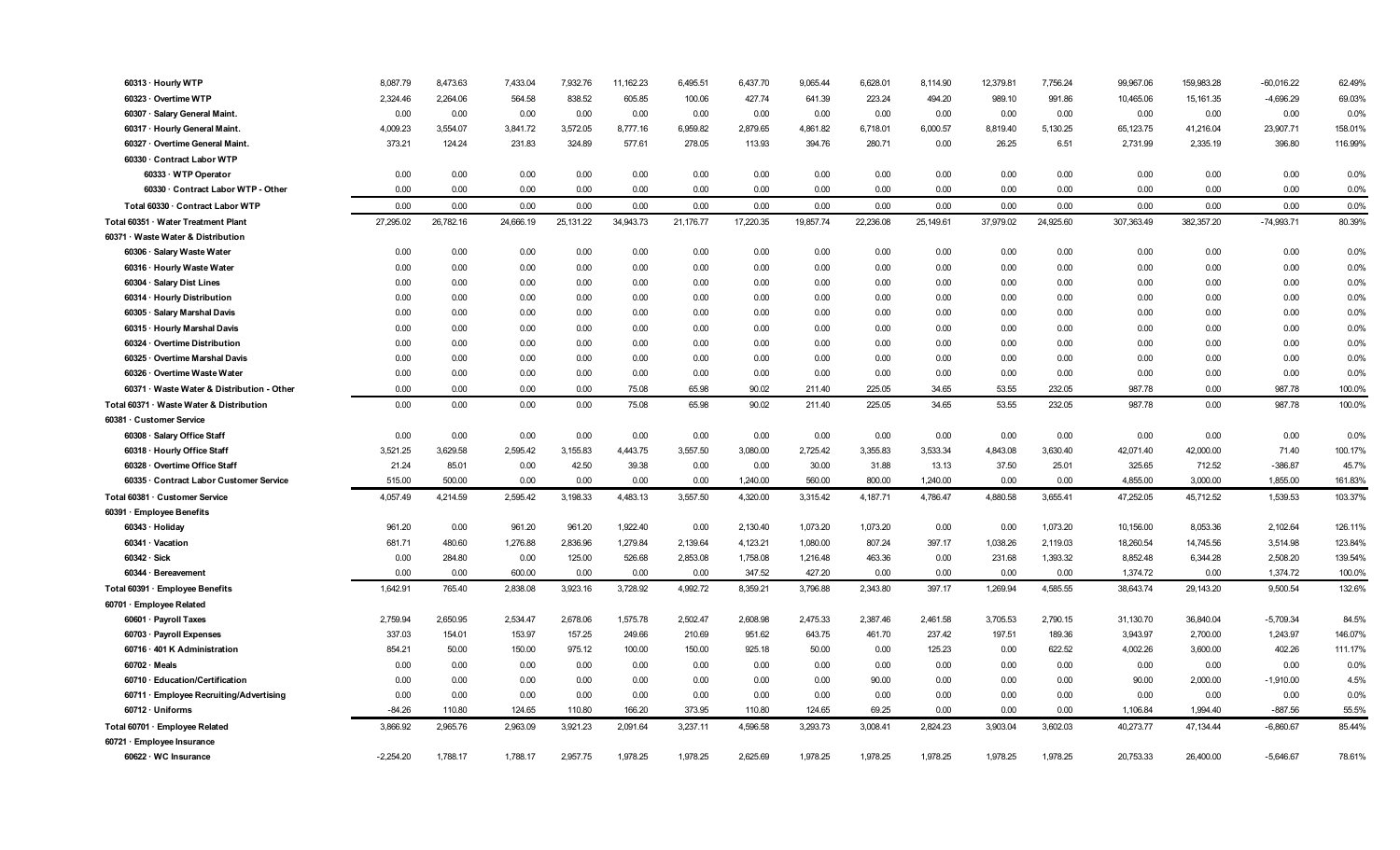| 60623 · Health Insurance                | 6,753.34   | 5,722.32  | 3,669.62  | 4,900.27  | 5,113.88  | 4,254.19  | 4,867.03   | 4,963.20   | 6,272.67   | 5,560.10   | 4,979.16   | 5,560.10   | 62,615.88    | 64,072.44    | $-1,456.56$   | 97.73%  |
|-----------------------------------------|------------|-----------|-----------|-----------|-----------|-----------|------------|------------|------------|------------|------------|------------|--------------|--------------|---------------|---------|
| 60715 · HSA ER Contribution             | 0.00       | 0.00      | 0.00      | 0.00      | 0.00      | 0.00      | 0.00       | 0.00       | 0.00       | 0.00       | 0.00       | 0.00       | 0.00         | 0.00         | 0.00          | 0.0%    |
| Total 60721 · Employee Insurance        | 4,499.14   | 7,510.49  | 5,457.79  | 7,858.02  | 7,092.13  | 6,232.44  | 7,492.72   | 6,941.45   | 8,250.92   | 7,538.35   | 6,957.41   | 7,538.35   | 83,369.21    | 90,472.44    | $-7,103.23$   | 92.15%  |
| Total 60300 · Payroll & Related         | 45,957.41  | 46,824.86 | 42,733.04 | 48,342.29 | 58,506.60 | 42,983.75 | 45,837.92  | 41,506.59  | 44,227.56  | 44,848.83  | 61,355.02  | 48,922.11  | 572,045.98   | 653,218.40   | $-81,172.42$  | 87.57%  |
| 61000 Operating Expenses                |            |           |           |           |           |           |            |            |            |            |            |            |              |              |               |         |
| 61050 · Source of Supply                |            |           |           |           |           |           |            |            |            |            |            |            |              |              |               |         |
| 61053 · Pioneer admin costs             | 0.00       | 0.00      | 0.00      | 0.00      | 0.00      | 0.00      | 0.00       | 0.00       | 0.00       | 0.00       | 0.00       | 168,668.00 | 168,668.00   |              | 168,668.00    | 100.0%  |
| 61052 · Purchased Water for Treated Use | 172,312.00 | 0.00      | 0.00      | 0.00      | 0.00      | 0.00      | 37,575.85  | 37,575.85  | 37,575.85  | 37,575.85  | 37,575.85  | 37,575.85  | 397,767.10   | 516,000.00   | $-118,232.90$ | 77.09%  |
| 61051 · Purchased Water for Raw Use     | 293,396.00 | 0.00      | 0.00      | 0.00      | 0.00      | 0.00      | 69,074.93  | 69,074.93  | 69,074.93  | 69,074.93  | 69,074.93  | 69,074.93  | 707,845.58   | 774,000.00   | $-66, 154.42$ | 91.45%  |
| Total 61050 · Source of Supply          | 465,708.00 | 0.00      | 0.00      | 0.00      | 0.00      | 0.00      | 106,650.78 | 106,650.78 | 106,650.78 | 106,650.78 | 106,650.78 | 275,318.78 | 1,274,280.68 | 1,290,000.00 | $-15,719.32$  | 98.78%  |
| 62001 · Pump Stations                   |            |           |           |           |           |           |            |            |            |            |            |            |              |              |               |         |
| 62002 · Repairs & Maint.                | 472.11     | 301.84    | 70.21     | 9,340.24  | 22.45     | 1,555.78  | 1,756.43   | 4,884.94   | 663.50     | 1,560.84   | 18,160.07  | 5,258.21   | 44,046.62    | 60,000.00    | $-15,953.38$  | 73.41%  |
| 62003 · Generator Miantenance           | 0.00       | 0.00      | 535.10    | 0.00      | 0.00      | 0.00      | 0.00       | 0.00       | 0.00       | 0.00       | 0.00       | 0.00       | 535.10       | 0.00         | 535.10        | 100.0%  |
| 62049 · Permits & Fees                  | 0.00       | 0.00      | 0.00      | 0.00      | 0.00      | 0.00      | 0.00       | 0.00       | 0.00       | 0.00       | 4,300.00   | 0.00       | 4,300.00     | 820.00       | 3,480.00      | 524.39% |
| 62101 · Utilities                       |            |           |           |           |           |           |            |            |            |            |            |            |              |              |               |         |
| 62102 · Electricity                     | 27,477.98  | 24.650.89 | 21,841.82 | 16,843.18 | 14,841.53 | 6.996.93  | 8,012.86   | 9.658.67   | 7,990.47   | 11,651.86  | 13.352.86  | 22.490.58  | 185,809.63   | 222,000.00   | $-36,190.37$  | 83.7%   |
| Total 62101 · Utilities                 | 27,477.98  | 24,650.89 | 21,841.82 | 16,843.18 | 14,841.53 | 6,996.93  | 8,012.86   | 9,658.67   | 7,990.47   | 11,651.86  | 13,352.86  | 22,490.58  | 185,809.63   | 222,000.00   | $-36,190.37$  | 83.7%   |
| 62001 · Pump Stations - Other           | 0.00       | 0.00      | 0.00      | 0.00      | 0.00      | 0.00      | 0.00       | 0.00       | 0.00       | 0.00       | 0.00       | 0.00       | 0.00         | 0.00         | 0.00          | 0.0%    |
| Total 62001 · Pump Stations             | 27,950.09  | 24,952.73 | 22,447.13 | 26,183.42 | 14,863.98 | 8,552.71  | 9,769.29   | 14,543.61  | 8,653.97   | 13,212.70  | 35,812.93  | 27,748.79  | 234,691.35   | 282,820.00   | $-48,128.65$  | 82.98%  |
| 63001 · Water Treatment                 |            |           |           |           |           |           |            |            |            |            |            |            |              |              |               |         |
| 63020 · New Meter Istallation -labor 19 | 0.00       | 0.00      | 0.00      | 0.00      | 0.00      | 0.00      | 0.00       | 0.00       | 0.00       | 18,582.00  | 18,582.00  | 0.00       | 37,164.00    |              |               |         |
| 63002 · Repairs & Maintenance           | 1,440.76   | 15,877.08 | 14,598.45 | 121.90    | 2,236.51  | 92.20     | 145.01     | 6,936.29   | 11,959.69  | 10,145.27  | 1,288.42   | 1,458.75   | 66,300.33    | 51,500.00    | 14,800.33     | 128.74% |
| 63003 · Small Equipment                 | 360.00     | 0.00      | 0.00      | 481.18    | 0.00      | 0.00      | 0.00       | 0.00       | 0.00       | 0.00       | 210.59     | 141.09     | 1,192.86     | 1,500.00     | $-307.14$     | 79.52%  |
| 63004 Generator Maint.                  | 0.00       | 0.00      | 0.00      | 0.00      | 0.00      | 0.00      | 0.00       | 3,160.00   | 0.00       | 0.00       | 0.00       | 0.00       | 3,160.00     | 18,000.00    | $-14,840.00$  | 17.56%  |
| 63006 · Pump Repair                     | 0.00       | 0.00      | 0.00      | 0.00      | 0.00      | 0.00      | 0.00       | 0.00       | 0.00       | 0.00       | 0.00       | 0.00       | 0.00         | 3,000.00     | $-3,000.00$   | 0.0%    |
| 63010 · WTP Supplies                    | 4,104.89   | 7,534.36  | 5,163.61  | 950.23    | 431.93    | 6,117.76  | 3,778.26   | 3,959.58   | 828.45     | 941.96     | 330.04     | 452.87     | 34,593.94    | 38,000.00    | $-3,406.06$   | 91.04%  |
| 63011 · Chemicals                       | 8,072.56   | 7,339.45  | 7,091.53  | 3,196.28  | 2,755.07  | 2,450.32  | 7,173.92   | 3,237.20   | 4,323.17   | 1,422.36   | 7,841.39   | 0.00       | 54,903.25    | 66,000.00    | $-11,096.75$  | 83.19%  |
| 63012 · Water Filtration Media          | 0.00       | 0.00      | 0.00      | 0.00      | 0.00      | 0.00      | 0.00       | 0.00       | 1,356.16   | 3,462.63   | 0.00       | 0.00       | 4,818.79     | 2,000.00     | 2,818.79      | 240.94% |
| 63013 · Tank Cleaning                   | 0.00       | 0.00      | 0.00      | 0.00      | 0.00      | 1,125.00  | 0.00       | 0.00       | 0.00       | 0.00       | 1,380.16   | 0.00       | 2,505.16     | 20,000.00    | $-17,494.84$  | 12.53%  |
| 63015 · Backflow Testing                | 0.00       | 0.00      | 0.00      | 0.00      | 0.00      | 0.00      | 0.00       | 0.00       | 0.00       | 0.00       | 0.00       | 0.00       | 0.00         | 0.00         | 0.00          | 0.0%    |
| 63048 · H2O Sampling/Testing            | 10,504.60  | 13.431.95 | 9,373.75  | 11,812.74 | 11,260.45 | 8,831.25  | 11,273.40  | 9.326.25   | 14,093.75  | 8.805.78   | 12.594.05  | 6.368.00   | 127,675.97   | 144,000.00   | $-16.324.03$  | 88.66%  |
| 63049 · Permits & Fees                  | 1,249.00   | 1.024.00  | 440.00    | 0.00      | 2,286.00  | 3,330.00  | 0.00       | 0.00       | 999.00     | 0.00       | 0.00       | 0.00       | 9,328.00     | 14,588.00    | $-5,260.00$   | 63.94%  |
| 63051 · Banked Water Used               | 0.00       | 0.00      | 0.00      | 0.00      | 0.00      | 0.00      | 0.00       | 0.00       | 0.00       | 0.00       | 0.00       | 0.00       | 0.00         | 0.00         | 0.00          | 0.0%    |
| 63060 · Membership Fees                 | 0.00       | 0.00      | 0.00      | 583.00    | 262.00    | 0.00      | 0.00       | 0.00       | 0.00       | $-262.00$  | 0.00       | 0.00       | 583.00       | 0.00         | 583.00        | 100.0%  |
| 63061 · Lab Trailer Rent                | 874.81     | 814.81    | 684.75    | 684.75    | 684.75    | 684.75    | 1,369.50   | 0.00       | 684.75     | 684.75     | 684.75     | 684.75     | 8,537.12     | 10,200.00    | $-1,662.88$   | 83.7%   |
| 63062 · Water Truck Lease               | 0.00       | 0.00      | 0.00      | 0.00      | 0.00      | 0.00      | 0.00       | 0.00       | 0.00       | 0.00       | 0.00       | 0.00       | 0.00         | 0.00         | 0.00          | 0.0%    |
| 63063 · Water Truck Repair              | 0.00       | 0.00      | 0.00      | 0.00      | 0.00      | 0.00      | 0.00       | 0.00       | 0.00       | 0.00       | 0.00       | 0.00       | 0.00         | 0.00         | 0.00          | 0.0%    |
| 63064 · Water Truck Rental              | 0.00       | 0.00      | 0.00      | 3,368.78  | 0.00      | 4,084.16  | 0.00       | 6,184.30   | 0.00       | 2,101.88   | 9,334.47   | 9,334.47   | 34,408.06    | 10,000.00    | 24,408.06     | 344.08% |
| 63101 · Utilities                       |            |           |           |           |           |           |            |            |            |            |            |            |              |              |               |         |
| 63102 · Electricity                     | 5,160.18   | 5,303.28  | 6,472.63  | 6,346.01  | 6,561.70  | 5,311.78  | 5,486.04   | 5,666.83   | 5,258.36   | 5,810.14   | 5,835.06   | 7,134.28   | 70,346.29    | 66,000.00    | 4,346.29      | 106.59% |
| Total 63101 · Utilities                 | 5,160.18   | 5,303.28  | 6,472.63  | 6,346.01  | 6,561.70  | 5,311.78  | 5,486.04   | 5,666.83   | 5,258.36   | 5,810.14   | 5,835.06   | 7,134.28   | 70,346.29    | 66,000.00    | 4,346.29      | 106.59% |
| 63201 · Computer/SCADA Support          | 0.00       | 0.00      | 0.00      | 0.00      | 0.00      | 0.00      | 0.00       | 0.00       | 0.00       | 0.00       | 0.00       | 0.00       | 0.00         | 0.00         | 0.00          | 0.0%    |
| 63202 · Flow Meter Calibration          | 0.00       | 0.00      | 0.00      | 0.00      | 0.00      | 0.00      | 0.00       | 0.00       | 1,626.00   | 0.00       | 0.00       | 0.00       | 1,626.00     | 0.00         | 1,626.00      | 100.0%  |
| 63001 · Water Treatment - Other         | 0.00       | 0.00      | 0.00      | 0.00      | 0.00      | 0.00      | 28.99      | 0.00       | 0.00       | 0.00       | 0.00       | 54.98      | 83.97        |              |               |         |
| Total 63001 · Water Treatment           | 31,766.80  | 51.324.93 | 43.824.72 | 27.544.87 | 26,478.41 | 32.027.22 | 29.255.12  | 38.470.45  | 41,129.33  | 51.694.77  | 58.080.93  | 25.629.19  | 457,226.74   | 444.788.00   | 12.438.74     | 102.8%  |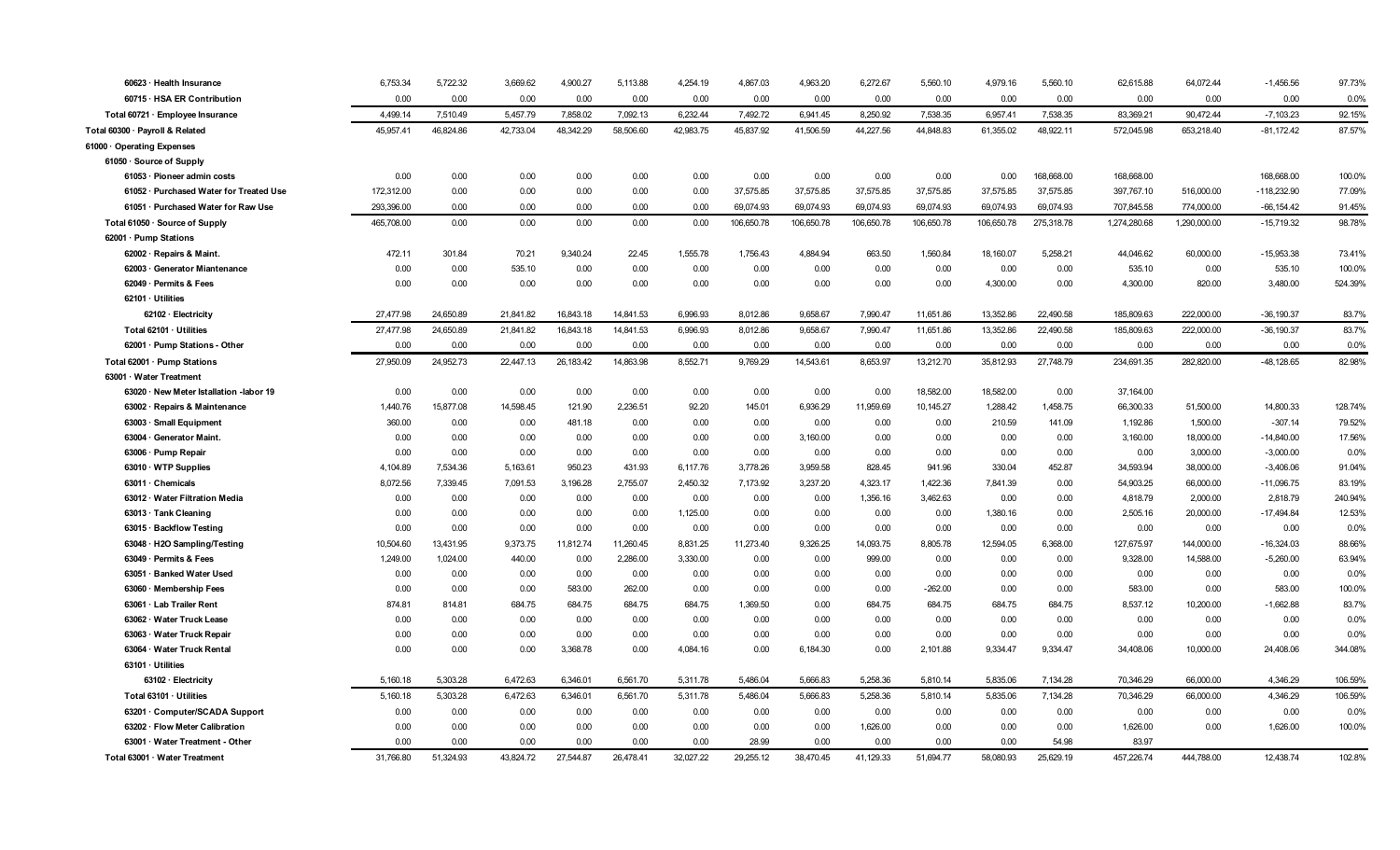| 64001 · Transmission, Dist. & Lines       |           |           |           |           |           |           |           |           |           |           |           |           |            |            |              |         |
|-------------------------------------------|-----------|-----------|-----------|-----------|-----------|-----------|-----------|-----------|-----------|-----------|-----------|-----------|------------|------------|--------------|---------|
| $64004 \cdot$ Pumps                       | 0.00      | 0.00      | 0.00      | 0.00      | 0.00      | 0.00      | 6,487.06  | 0.00      | 0.00      | 0.00      | 0.00      | 0.00      | 6.487.06   | 10,000.00  | $-3,512.94$  | 64.87%  |
| 64005 · Replace Raw Water Lines           | 0.00      | 0.00      | 0.00      | 0.00      | 0.00      | 0.00      | 0.00      | 0.00      | 0.00      | 0.00      | 0.00      | 0.00      | 0.00       | 0.00       | 0.00         | 0.0%    |
| 64002 · Repairs & Maint.                  | 0.00      | 0.00      | 0.00      | 0.00      | 0.00      | 0.00      | 0.00      | 0.00      | 0.00      | 0.00      | 0.00      | 0.00      | 0.00       | 1,000.00   | $-1,000.00$  | 0.0%    |
| 64003 · Distribution Inspection           | 0.00      | 0.00      | 0.00      | 0.00      | 0.00      | 0.00      | 0.00      | 0.00      | 0.00      | 0.00      | 0.00      | 0.00      | 0.00       | 0.00       | 0.00         | 0.0%    |
| Total 64001 · Transmission, Dist. & Lines | 0.00      | 0.00      | 0.00      | 0.00      | 0.00      | 0.00      | 6,487.06  | 0.00      | 0.00      | 0.00      | 0.00      | 0.00      | 6,487.06   | 11,000.00  | $-4,512.94$  | 58.97%  |
| 65001 · Marshal Davis Well                |           |           |           |           |           |           |           |           |           |           |           |           |            |            |              |         |
| 65002 · Repairs & Maint.                  | 0.00      | 0.00      | 0.00      | 0.00      | 0.00      | 0.00      | 0.00      | 0.00      | 0.00      | 0.00      | 0.00      | 0.00      | 0.00       | 0.00       | 0.00         | 0.0%    |
| 65101 · Utilities                         |           |           |           |           |           |           |           |           |           |           |           |           |            |            |              |         |
| 65102 · Electricity                       | 0.00      | 0.00      | 0.00      | 0.00      | 0.00      | 0.00      | 0.00      | 0.00      | 0.00      | 0.00      | 0.00      | 0.00      | 0.00       | 0.00       | 0.00         | 0.0%    |
| Total 65101 · Utilities                   | 0.00      | 0.00      | 0.00      | 0.00      | 0.00      | 0.00      | 0.00      | 0.00      | 0.00      | 0.00      | 0.00      | 0.00      | 0.00       | 0.00       | 0.00         | 0.0%    |
| Total 65001 · Marshal Davis Well          | 0.00      | 0.00      | 0.00      | 0.00      | 0.00      | 0.00      | 0.00      | 0.00      | 0.00      | 0.00      | 0.00      | 0.00      | 0.00       | 0.00       | 0.00         | 0.0%    |
| 66001 · Waste Water                       |           |           |           |           |           |           |           |           |           |           |           |           |            |            |              |         |
| 66005 · Government Compliance             | 0.00      | 0.00      | 0.00      | 0.00      | 0.00      | 0.00      | 0.00      | 0.00      | 0.00      | 0.00      | 0.00      | 0.00      | 0.00       | 0.00       | 0.00         | 0.0%    |
| 66002 · Repairs & Maintenance             | 1,000.00  | 0.00      | 500.00    | 0.00      | 0.00      | 0.00      | 0.00      | 0.00      | 0.00      | 1,152.31  | 0.00      | 0.00      | 2,652.31   | 12,000.00  | -9,347.69    | 22.1%   |
| 66010 · Waste Water Disposal              | 40,311.00 | 40,990.46 | 41,508.08 | 42,090.00 | 41,799.01 | 42,219.10 | 42,136.31 | 42,193.29 | 42,897.81 | 42,106.94 | 42,259.21 | 42,199.74 | 502,710.95 | 492,847.17 | 9,863.78     | 102.0%  |
| 66011 · Waste Water Testing               | 0.00      | 0.00      | 0.00      | 0.00      | 0.00      | 0.00      | 0.00      | 0.00      | 0.00      | 0.00      | 0.00      | 0.00      | 0.00       | 1,700.00   | $-1,700.00$  | 0.0%    |
| 66049 · Permits & Fees                    | 0.00      | 0.00      | 0.00      | 0.00      | 0.00      | 0.00      | 0.00      | 0.00      | 0.00      | 0.00      | 0.00      | 0.00      | 0.00       | 0.00       | 0.00         | 0.0%    |
| 66101 · Utilities                         |           |           |           |           |           |           |           |           |           |           |           |           |            |            |              |         |
| 66102 · Electricity                       | 22.94     | 22.94     | 22.94     | 22.94     | 23.06     | 20.29     | 22.70     | 22.70     | 22.30     | 22.60     | 22.51     | 22.94     | 270.86     | 300.00     | $-29.14$     | 90.29%  |
| Total 66101 · Utilities                   | 22.94     | 22.94     | 22.94     | 22.94     | 23.06     | 20.29     | 22.70     | 22.70     | 22.30     | 22.60     | 22.51     | 22.94     | 270.86     | 300.00     | $-29.14$     | 90.29%  |
| Total 66001 · Waste Water                 | 41,333.94 | 41,013.40 | 42,031.02 | 42,112.94 | 41,822.07 | 42,239.39 | 42,159.01 | 42,215.99 | 42,920.11 | 43,281.85 | 42,281.72 | 42,222.68 | 505,634.12 | 506,847.17 | $-1,213.05$  | 99.76%  |
| 68001 · General & Administrative          |           |           |           |           |           |           |           |           |           |           |           |           |            |            |              |         |
| 68025 · Uniform Service                   | 0.00      | 0.00      | 0.00      | 0.00      | 0.00      | 0.00      | 0.00      | 0.00      | 0.00      | 0.00      | 365.82    | 1,720.88  | 2,086.70   |            |              |         |
| 68002 · Repairs and Maintenance           | 0.00      | 0.00      | 0.00      | 194.05    | 140.18    | 0.00      | 65.76     | 0.00      | 0.00      | 1,378.98  | 3,550.00  | 672.82    | 6,001.79   | 12,000.00  | $-5,998.21$  | 50.02%  |
| 68003 · Mitigated Areas Maint.            | 0.00      | 0.00      | 0.00      | 1,556.61  | 0.00      | 0.00      | 910.09    | 563.99    | 0.00      | 0.00      | 0.00      | 0.00      | 3,030.69   | 3,000.00   | 30.69        | 101.02% |
| 68010 Office Supplies                     | 821.18    | 72.82     | 511.57    | 210.82    | 170.37    | 713.60    | 1,109.32  | 184.27    | 378.05    | 399.66    | 394.79    | 737.20    | 5,703.65   | 6,600.00   | $-896.35$    | 86.42%  |
| 68011 Operating Supplies                  | 264.86    | $-475.00$ | 0.00      | 0.00      | 0.00      | 0.00      | 0.00      | 0.00      | 246.63    | 0.00      | 0.00      | 0.00      | 36.49      | 1,800.00   | $-1,763.51$  | 2.03%   |
| 68015 · Pest Control                      | 210.00    | 210.00    | 210.00    | 210.00    | 210.00    | 210.00    | 210.00    | 210.00    | 210.00    | 210.00    | 210.00    | 210.00    | 2,520.00   | 3,060.00   | $-540.00$    | 82.35%  |
| 68018 · Security                          | 781.20    | 0.00      | 0.00      | 173.60    | 0.00      | 0.00      | 0.00      | 0.00      | 0.00      | 0.00      | 0.00      | 0.00      | 954.80     | 21,000.00  | $-20,045.20$ | 4.55%   |
| 68020 Advertising                         | 0.00      | 0.00      | 0.00      | 0.00      | 0.00      | 0.00      | 0.00      | 0.00      | 0.00      | 0.00      | 0.00      | 0.00      | 0.00       | 468.00     | $-468.00$    | 0.0%    |
| 68021 · Auto Repairs                      | 638.93    | 1,267.84  | 217.85    | 60.12     | 15.00     | 297.64    | 867.06    | 166.62    | 1,246.63  | 867.47    | 1,664.60  | 317.72    | 7,627.48   | 7,800.00   | $-172.52$    | 97.79%  |
| 68022 · Bulk Fuel                         | 1,771.93  | 1,275.81  | 0.00      | 0.00      | 0.00      | 1,004.98  | 0.00      | 0.00      | 962.64    | 0.00      | 0.00      | 1,213.13  | 6,228.49   | 10,500.00  | $-4,271.51$  | 59.32%  |
| 68023 Card Lock Fuel                      | 1,624.83  | 1,269.21  | 1,432.60  | 1,635.94  | 1,172.02  | 1,354.69  | 1,247.22  | 1,214.42  | 1,786.38  | 1,912.73  | 1,452.55  | 1,574.00  | 17,676.59  | 16,400.00  | 1,276.59     | 107.78% |
| 68057 · Heavy Equipment Repair            | 0.00      | 0.00      | 0.00      | 0.00      | 0.00      | 0.00      | 0.00      | 0.00      | 0.00      | 0.00      | 0.00      | 0.00      | 0.00       | 0.00       | 0.00         | 0.0%    |
| 68058 · Interest Vehicle Lease            | 0.00      | 0.00      | 0.00      | 0.00      | 0.00      | 0.00      | 0.00      | 0.00      | 0.00      | 0.00      | 0.00      | 0.00      | 0.00       | 0.00       | 0.00         | 0.0%    |
| 68059 · Vehicle Rent (F-150)              | 0.00      | 0.00      | 0.00      | 0.00      | 0.00      | 0.00      | 0.00      | 0.00      | 0.00      | 0.00      | 0.00      | 0.00      | 0.00       | 0.00       | 0.00         | 0.0%    |
| 68060 · Equipment Lease                   | 1,715.02  | 306.49    | 1.327.93  | 514.96    | 507.02    | 1,261.47  | 507.02    | 517.15    | 783.16    | 1,031.08  | 507.02    | 1,351.98  | 10,330.30  | 11,700.00  | $-1,369.70$  | 88.29%  |
| 68061 · Rent Expense                      | 372.09    | 300.00    | 600.00    | 600.00    | 906.76    | 906.76    | 906.76    | 0.00      | 0.00      | 1,800.00  | 600.00    | 600.00    | 7,592.37   | 7,200.00   | 392.37       | 105.45% |
| 68063 · Postage                           | 189.00    | 229.65    | 193.41    | 0.00      | 389.73    | 756.49    | 232.93    | 232.93    | 763.11    | 197.78    | 256.83    | 737.82    | 4,179.68   | 3,600.00   | 579.68       | 116.1%  |
| 68064 · Express Mail                      | 0.00      | 0.00      | 115.54    | 0.00      | 86.67     | 206.47    | 33.00     | 0.00      | 25.55     | 0.00      | 0.00      | 0.00      | 467.23     | 600.00     | $-132.77$    | 77.87%  |
| 68065 · Printing                          | 100.74    | 79.36     | 104.94    | 0.00      | 214.06    | 107.06    | 107.84    | 108.10    | 106.77    | 108.79    | 109.48    | 110.14    | 1,257.28   | 1,500.00   | $-242.72$    | 83.82%  |
| 68071 Computer and Internet Expenses      | 533.80    | 557.57    | 789.58    | 4,516.60  | 258.00    | 1,006.18  | 1,585.80  | 1,214.80  | 545.80    | 425.10    | 940.07    | 2.414.40  | 14,787.70  | 12,250.00  | 2,537.70     | 120.72% |
| 68072 · Software Maint. Agreement         | 0.00      | 0.00      | 0.00      | 0.00      | 0.00      | 0.00      | 0.00      | 0.00      | 0.00      | 0.00      | 0.00      | 0.00      | 0.00       | 348.00     | $-348.00$    | 0.0%    |
| 68090 · Bank Service Charges              | 591.00    | 137.47    | 0.00      | 231.47    | 0.00      | 103.97    | 79.64     | 142.18    | 496.97    | 134.58    | 267.32    | 68.83     | 2,253.43   | 2,400.00   | $-146.57$    | 93.89%  |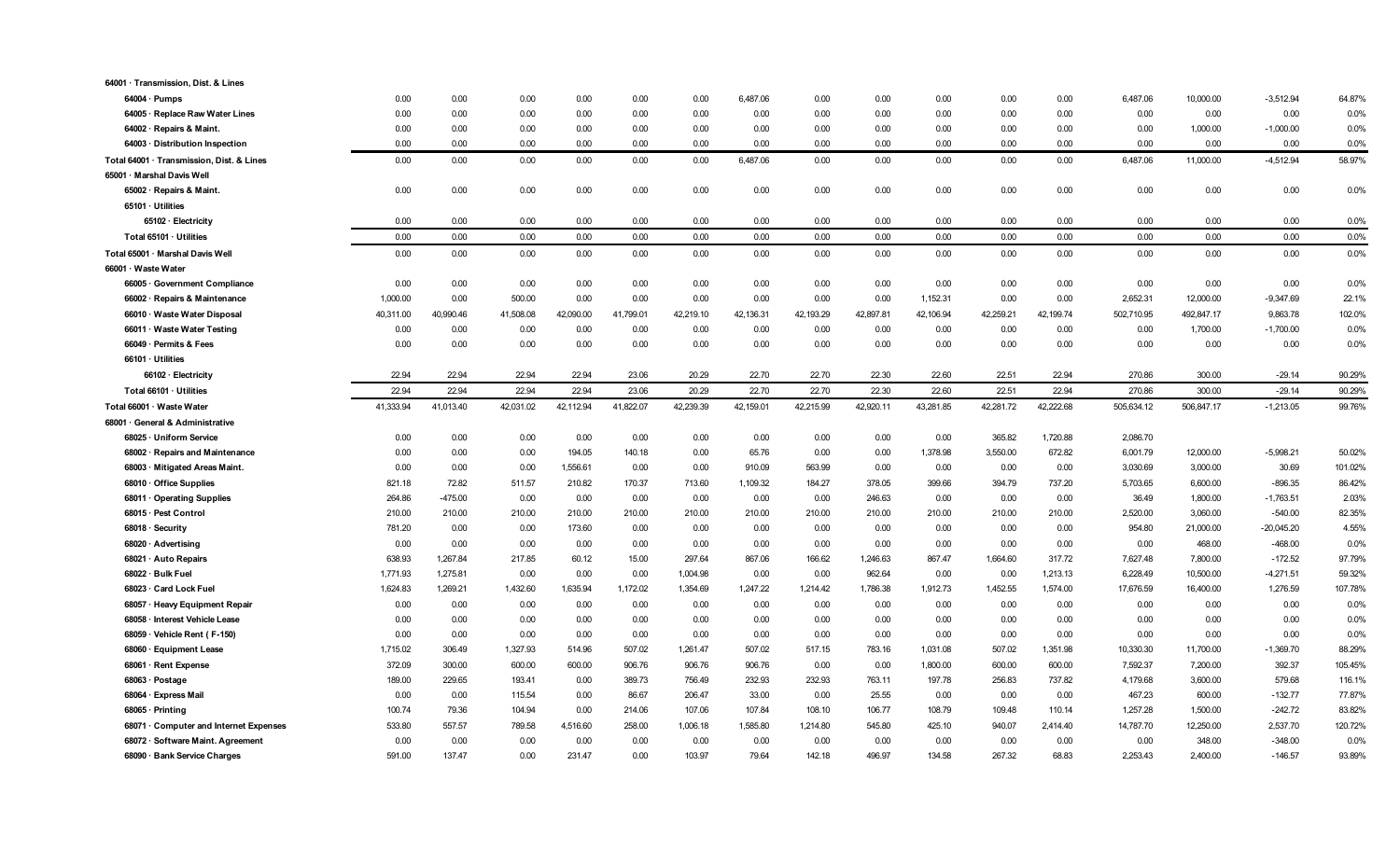| 68091 Credit Card Fees                 | 1,884.84   | 939.30     | 938.60     | 961.44     | 1,079.85   | 1,218.99   | 955.20     | 1,037.51   | 0.00       | 2,150.87   | 1,062.85   | 1,421.63   | 13,651.08    | 12,000.00    | 1,651.08        | 113.76% |
|----------------------------------------|------------|------------|------------|------------|------------|------------|------------|------------|------------|------------|------------|------------|--------------|--------------|-----------------|---------|
| 68095 · Collections                    | 162.10     | 0.00       | 0.00       | 0.00       | 0.00       | 0.00       | 0.00       | 0.00       | 0.00       | 0.00       | 0.00       | 0.00       | 162.10       | 400.00       | $-237.90$       | 40.53%  |
| 68100 · Telephone Expense              | 664.79     | 6.062.21   | 910.32     | 2,978.45   | 5,769.69   | 2,277.92   | 3,265.41   | 5,706.19   | 4,041.95   | 833.85     | 5,030.13   | 3,438.49   | 40,979.40    | 42,000.00    | $-1,020.60$     | 97.57%  |
| 68101 · Utilities                      |            |            |            |            |            |            |            |            |            |            |            |            |              |              |                 |         |
| 68102 · Electricity                    | 61.11      | 61.11      | 60.77      | 59.77      | 61.11      | 57.62      | 59.44      | 59.44      | 59.44      | 59.44      | 59.44      | 59.44      | 718.13       | 900.00       | $-181.87$       | 79.79%  |
| 68103 Garbage                          | 0.00       | 0.00       | 0.00       | 0.00       | 0.00       | 0.00       | 0.00       | 0.00       | 0.00       | 0.00       | 0.00       | 0.00       | 0.00         | 0.00         | 0.00            | 0.0%    |
| 68104 · Propane                        | 81.72      | 32.50      | 0.00       | 77.41      | 125.79     | 0.00       | 0.00       | 120.98     | 0.00       | 86.59      | 0.00       | 0.00       | 524.99       | 70.00        | 454.99          | 749.99% |
| 68105 · Water/Sewer/Storm              | 0.00       | 0.00       | 0.00       | 0.00       | 0.00       | 0.00       | 0.00       | 0.00       | 0.00       | 0.00       | 0.00       | 0.00       | 0.00         | 0.00         | 0.00            | 0.0%    |
| Total 68101 · Utilities                | 142.83     | 93.61      | 60.77      | 137.18     | 186.90     | 57.62      | 59.44      | 180.42     | 59.44      | 146.03     | 59.44      | 59.44      | 1,243.12     | 970.00       | 273.12          | 128.16% |
| 68300 · Property & Liability Insurance | 0.00       | 0.00       | 18,258.50  | 0.00       | 0.00       | 0.00       | 0.00       | 262.00     | 0.00       | 37,146.00  | 0.00       | 0.00       | 55,666.50    | 40,000.00    | 15,666.50       | 139.17% |
| 68301 · D & O Ins.                     | 1,949.11   | 3.898.22   | 0.00       | 1,949.11   | 1,949.11   | 3,898.22   | 0.00       | 0.00       | 5,601.79   | 0.00       | 1.941.74   | 1,941.74   | 23,129.04    | 24,375.00    | $-1,245.96$     | 94.89%  |
| 68302 · Vehicle Ins.                   | 0.00       | 0.00       | 0.00       | 0.00       | 0.00       | 0.00       | 0.00       | 0.00       | 0.00       | 0.00       | 0.00       | 0.00       | 0.00         | 0.00         | 0.00            | 0.0%    |
| 68400 · Interest Expense               | 18,209.88  | 815.06     | 16,929.54  | 8,732.10   | 777.92     | 8,314.18   | 8,358.86   | 8,202.69   | 6,763.23   | 8,316.72   | 14,194.12  | 167.91     | 99,782.21    | 100,800.00   | $-1,017.79$     | 98.99%  |
| 68401 · Penalty/Late Fees              | 0.00       | 0.00       | 0.00       | 0.00       | 0.00       | 0.00       | 0.00       | 0.00       | 0.00       | 0.00       | 0.00       | 0.00       | 0.00         | 0.00         | 0.00            | 0.0%    |
| 68450 · Travel Expense                 | 92.13      | 0.00       | 0.00       | 0.00       | 0.00       | 0.00       | 0.00       | 0.00       | 0.00       | 0.00       | 0.00       | 0.00       | 92.13        | 0.00         | 92.13           | 100.0%  |
| 68451 Meals and Entertainment          | 0.00       | 0.00       | 0.00       | 0.00       | 0.00       | 0.00       | 0.00       | 0.00       | 0.00       | 0.00       | 0.00       | 0.00       | 0.00         | 0.00         | 0.00            | 0.0%    |
| 68500 District Elections               | 0.00       | 0.00       | 0.00       | 0.00       | 0.00       | 0.00       | 0.00       | 0.00       | 0.00       | 0.00       | 0.00       | 0.00       | 0.00         | 0.00         | 0.00            | 0.0%    |
| 68700 · Professional Fees              |            |            |            |            |            |            |            |            |            |            |            |            |              |              |                 |         |
| 68701 · Attorney Fees                  | 15,932.00  | 6,960.00   | 2,460.00   | 7,080.00   | 2,970.00   | 0.00       | 7,170.00   | 14,645.00  | 4,008.00   | 1,959.85   | 0.00       | 9,846.00   | 73,030.85    | 72,000.00    | 1,030.85        | 101.43% |
| 68702 · Engineering Fees               | 0.00       | 0.00       | 0.00       | 2,171.49   | 200.47     | 0.00       | 0.00       | 0.00       | 0.00       | 0.00       | 2,240.00   | 0.00       | 4,611.96     | 40,000.00    | $-35,388.04$    | 11.53%  |
| 68703 · Accounting Fees                | 0.00       | 0.00       | 9,000.00   | 0.00       | 0.00       | 0.00       | 0.00       | 0.00       | 0.00       | 0.00       | 0.00       | 0.00       | 9,000.00     | 18,500.00    | $-9,500.00$     | 48.65%  |
| 68704 · Rate Study Consultant          | 0.00       | 0.00       | 0.00       | 0.00       | 0.00       | 0.00       | 0.00       | 0.00       | 0.00       | 0.00       | 0.00       | 0.00       | 0.00         | 0.00         | 0.00            | 0.0%    |
| 68731 Misc Fees                        | 0.00       | 0.00       | 0.00       | 0.00       | 0.00       | 0.00       | 0.00       | 0.00       | 0.00       | 0.00       | 220.00     | 0.00       | 220.00       | 0.00         | 220.00          | 100.0%  |
| 68700 · Professional Fees - Other      | 0.00       | 0.00       | 0.00       | 0.00       | 0.00       | 0.00       | 0.00       | 0.00       | 0.00       | 6,500.00   | 0.00       | 0.00       | 6,500.00     |              |                 |         |
| Total 68700 · Professional Fees        | 15,932.00  | 6,960.00   | 11,460.00  | 9,251.49   | 3,170.47   | 0.00       | 7,170.00   | 14,645.00  | 4,008.00   | 8,459.85   | 2,460.00   | 9,846.00   | 93,362.81    | 130,500.00   | $-37,137.19$    | 71.54%  |
| 68750 Depreciation/Amortization        |            | 0.00       | 0.00       | 0.00       | 0.00       | 0.00       | 0.00       | 0.00       | 0.00       | 0.00       | 0.00       | 0.00       | 0.00         | 0.00         | 0.00            | 0.0%    |
| Total 68001 · General & Administrative | 48.652.26  | 23,999.62  | 54,061.15  | 33,913.94  | 17,003.75  | 23,696.24  | 27,671.35  | 34,588.27  | 28,026.10  | 65,519.49  | 35,066.76  | 28,604.13  | 420,803.06   | 1,673,271.00 | $-1,252,467.94$ | 25.15%  |
| Total 61000 · Operating Expenses       | 615,411.09 | 141,290.68 | 162,364.02 | 129.755.17 | 100,168.21 | 106,515.56 | 221,992.61 | 236,469.10 | 227,380.29 | 280,359.59 | 277,893.12 | 399,523.57 | 2,899,123.01 | 3,008,726.17 | $-109,603.16$   | 96.36%  |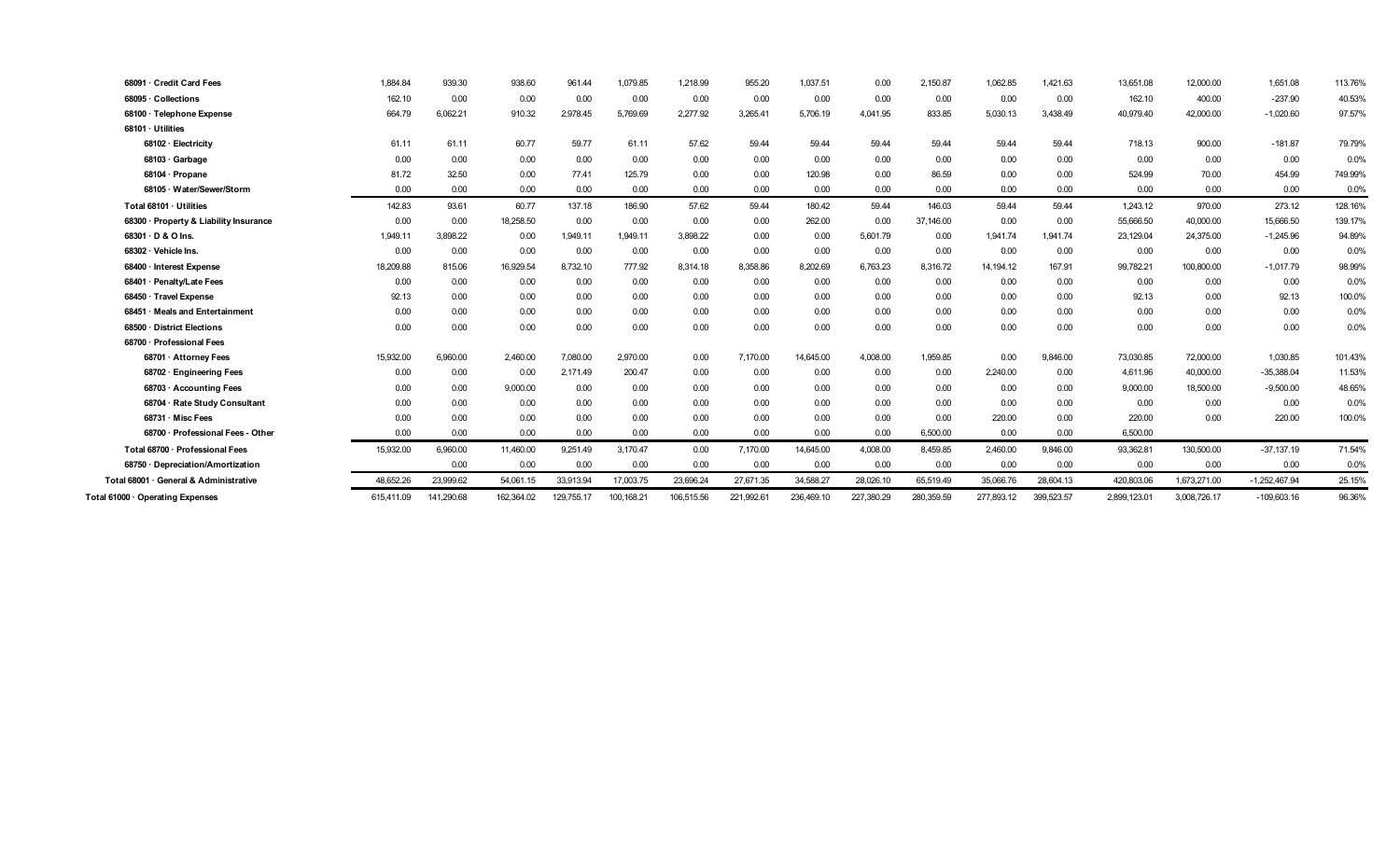**8:05 AM 05/22/17 Accrual Basis**

|                                      |               |            |             |            |                   |            |           |             |            |            |            |               | <b>TOTAL</b>     |
|--------------------------------------|---------------|------------|-------------|------------|-------------------|------------|-----------|-------------|------------|------------|------------|---------------|------------------|
|                                      | <b>Jul 17</b> | Aug 17     | Sep 17      | Oct 17     | Nov <sub>17</sub> | Dec 17     | Jan 18    | Feb 18      | Mar 18     | Apr 18     | May 18     | <b>Jun 18</b> | Jul '17 - Jun 18 |
| Ordinary Income/Expense              |               |            |             |            |                   |            |           |             |            |            |            |               |                  |
| Income                               |               |            |             |            |                   |            |           |             |            |            |            |               |                  |
| $40000 \cdot$ Sales                  |               |            |             |            |                   |            |           |             |            |            |            |               |                  |
| 40001 · Residential Water            | 51,614.74     | 92,404.04  | 70,047.09   | 50,444.60  | 63,594.01         | 82,286.34  | 38,141.43 | 58,898.36   | 61,389.69  | 68,823.59  | 76,580.90  | 77,097.54     | 791,322.33       |
| 40002 · Commercial Water             | 4,542.95      | 0.00       | 806.35      | 0.00       | 0.00              | 0.00       | 0.00      | 0.00        | 1,800.00   | 0.00       | 0.00       | 0.00          | 7,149.30         |
| 40011 · Golf Course Water            | 51,879.70     | 57,072.34  | 48,613.42   | 25,273.04  | 12,804.03         | 0.00       | 9,293.24  | 27,042.30   | 10,458.12  | 0.00       | 53,459.08  | 259,769.43    | 555,664.70       |
| 40021 · Vineyard Water               | 7,605.09      | 2,735.74   | $-6,135.76$ | 864.83     | 0.00              | 0.00       | 0.00      | 2,162.06    | 0.00       | 0.00       | 0.00       | 544.64        | 7,776.60         |
| 40031 · Construction Water           | 0.00          | 0.00       | 0.00        | 0.00       | 0.00              | 0.00       | 0.00      | $-175.00$   | 0.00       | 0.00       | 0.00       | 0.00          | $-175.00$        |
| 40035 · Well Water                   | 0.00          | 0.00       | 0.00        | 0.00       | 0.00              | 0.00       | 0.00      | 0.00        | 0.00       | 0.00       | 0.00       | 0.00          | 0.00             |
| 40041 · Water Banking Program        | 0.00          | 0.00       | 0.00        | 0.00       | 0.00              | 0.00       | 0.00      | 0.00        | 0.00       | 64,313.00  | 0.00       | 159,329.00    | 223,642.00       |
| 40101 · Sewer                        | 25,984.70     | 28,183.20  | 27,059.66   | 28,623.67  | 28,831.50         | 28,709.93  | 29,383.26 | 27,992.67   | 30,053.49  | 30,557.63  | 30,739.43  | 31,204.10     | 347,323.24       |
| 40201 · Storm Drain                  | 2,155.19      | 2,732.73   | 2,581.93    | 2,765.72   | 2,773.43          | 2,837.06   | 2,891.91  | 2,851.75    | 2,986.43   | 3,009.18   | 2,998.43   | 3,014.34      | 33,598.10        |
| 40298 · Late Fee                     | 0.00          | 1,510.00   | 1,330.00    | 810.00     | 820.00            | 1,050.00   | 810.00    | 1,070.00    | 1,080.00   | 1,004.00   | 920.00     | 1,250.00      | 11,654.00        |
| 40299 · Reconnect Fee                | 0.00          | 0.00       | 0.00        | 0.00       | 0.00              | 0.00       | 0.00      | 0.00        | 0.00       | 0.00       | 0.00       | 0.00          | 0.00             |
| 40000 · Sales - Other                | 0.00          | 0.00       | 0.00        | 0.00       | 300.00            | 0.00       | 0.00      | $-76.50$    | 0.00       | 0.00       | 0.00       | 0.00          | 223.50           |
| Total 40000 · Sales                  | 143,782.37    | 184,638.05 | 144,302.69  | 108,781.86 | 109,122.97        | 114,883.33 | 80,519.84 | 119,765.64  | 107,767.73 | 167,707.40 | 164,697.84 | 532,209.05    | 1,978,178.77     |
| 40300 · Services                     |               |            |             |            |                   |            |           |             |            |            |            |               |                  |
| 40301 · Pool Fee                     | 0.00          | 0.00       | 0.00        | 0.00       | 0.00              | 0.00       | 0.00      | 0.00        | 0.00       | 500.00     | 0.00       | 0.00          | 500.00           |
| 40302 · Grease Trap Clean out        | 0.00          | 0.00       | 0.00        | 0.00       | 0.00              | 0.00       | 0.00      | 500.00      | 0.00       | 0.00       | $-475.00$  | $-500.00$     | $-475.00$        |
| 40303 · Backflow Testing             | 0.00          | 0.00       | 0.00        | 0.00       | 0.00              | 0.00       | 0.00      | $-720.00$   | 0.00       | 0.00       | 0.00       | 1,140.00      | 420.00           |
| 40304 · Mitigated Area Maint.        | 0.00          | 5,336.00   | 667.00      | 0.00       | 0.00              | 0.00       | 700.00    | $-3,302.00$ | 700.00     | 700.00     | 700.00     | 700.00        | 6,201.00         |
| 40311 · Water Truck Rental           | 0.00          | 0.00       | 0.00        | 0.00       | 0.00              | 0.00       | 0.00      | $-4,000.00$ | 0.00       | 0.00       | 0.00       | 0.00          | $-4,000.00$      |
| 40312 · Equipment Operator           | 0.00          | 0.00       | 0.00        | 0.00       | 0.00              | 0.00       | 0.00      | $-1,080.00$ | 0.00       | 0.00       | 0.00       | 0.00          | $-1,080.00$      |
| 40351 · Meter Set Fee                | 6.852.00      | 2,976.00   | 12,304.00   | 7.936.00   | 2.976.00          | 15,872.00  | 0.00      | 16,864.00   | 7.936.00   | 0.00       | 0.00       | 0.00          | 73.716.00        |
| Total 40300 · Services               | 6,852.00      | 8,312.00   | 12,971.00   | 7,936.00   | 2,976.00          | 15,872.00  | 700.00    | 8,262.00    | 8,636.00   | 1,200.00   | 225.00     | 1,340.00      | 75,282.00        |
| 40500 · Interest Income              | 677.52        | 268.84     | 0.27        | 0.29       | 245.34            | 0.35       | 16.16     | 13.13       | 3.44       | 3.82       | 20.78      | 26.96         | 1,276.90         |
| <b>Total Income</b>                  | 151,311.89    | 193,218.89 | 157,273.96  | 116,718.15 | 112,344.31        | 130,755.68 | 81,236.00 | 128,040.77  | 116,407.17 | 168,911.22 | 164,943.62 | 533,576.01    | 2,054,737.67     |
| <b>Cost of Goods Sold</b>            |               |            |             |            |                   |            |           |             |            |            |            |               |                  |
| 50000 · Cost of Goods Sold           | 0.00          | 0.00       | 0.00        | 0.00       | 0.00              | 0.00       | 0.00      | 0.00        | 0.00       | 0.00       | 0.00       | 0.00          | 0.00             |
| 60000 · Cost of Goods Sold Meters    | 0.00          | 0.00       | 0.00        | 0.00       | 0.00              | 0.00       | 0.00      | 0.00        | 0.00       | 0.00       | 0.00       | 18,994.68     | 18,994.68        |
| <b>Total COGS</b>                    | 0.00          | 0.00       | 0.00        | 0.00       | 0.00              | 0.00       | 0.00      | 0.00        | 0.00       | 0.00       | 0.00       | 18,994.68     | 18,994.68        |
| <b>Gross Profit</b>                  | 151,311.89    | 193,218.89 | 157,273.96  | 116,718.15 | 112,344.31        | 130,755.68 | 81,236.00 | 128,040.77  | 116,407.17 | 168,911.22 | 164,943.62 | 514,581.33    | 2.035.742.99     |
| <b>Expense</b>                       |               |            |             |            |                   |            |           |             |            |            |            |               |                  |
| 66900 · Reconciliation Discrepancies | 0.00          | 0.00       | 0.00        | 0.00       | 0.00              | 0.00       | 0.00      | 0.00        | 0.00       | 0.00       | 0.00       | 0.00          | 0.00             |
| 69800 · Uncategorized Expenses       | 0.00          | 0.00       | 0.00        | 0.00       | 0.00              | 0.00       | 0.00      | 0.00        | 0.00       | 0.00       | 0.00       | 0.00          | 0.00             |
| 60300 · Payroll & Related            |               |            |             |            |                   |            |           |             |            |            |            |               |                  |
| 60301 · Pump Stations                |               |            |             |            |                   |            |           |             |            |            |            |               |                  |
| 60302 · Salary Pump Stations         | 2,346.15      | 2,404.81   | 2,463.46    | 2,463.46   | 2,463.46          | 3,695.19   | 2,463.46  | 2,463.46    | 2,463.46   | 2,463.46   | 2,463.46   | 3,695.19      | 31,849.02        |
| 60312 · Hourly Pump Station          | 1,343.68      | 1,438.40   | 3,197.48    | 1,462.40   | 1,433.15          | 2,024.21   | 864.95    | 1,315.25    | 1,320.12   | 1,749.73   | 1,215.62   | 2,193.60      | 19,558.59        |
| 60322 · Overtime Pump Stations       | 597.59        | 988.75     | 598.67      | 646.20     | 535.61            | 348.69     | 6.86      | 109.68      | 116.08     | 95.97      | 134.36     | 493.56        | 4,672.02         |
| Total 60301 · Pump Stations          | 4,287.42      | 4,831.96   | 6,259.61    | 4,572.06   | 4,432.22          | 6,068.09   | 3,335.27  | 3,888.39    | 3,899.66   | 4,309.16   | 3,813.44   | 6,382.35      | 56,079.63        |
| 60351 · Water Treatment Plant        |               |            |             |            |                   |            |           |             |            |            |            |               |                  |
| 60321 · Hourly Nat Storm Drain Maint | 0.00          | 0.00       | 0.00        | 0.00       | 0.00              | 0.00       | 0.00      | 0.00        | 0.00       | 0.00       | 0.00       | 0.00          | 0.00             |
| 60320 · Hourly Mitigation Maint.     | 0.00          | 0.00       | 0.00        | 0.00       | 0.00              | 0.00       | 0.00      | 0.00        | 0.00       | 0.00       | 0.00       | 0.00          | 0.00             |
| 60303 · Salary WTP                   | 9,269.23      | 11,635.58  | 11,694.21   | 11,694.22  | 11,694.22         | 17,541.33  | 11,694.22 | 11,694.22   | 11,694.22  | 11,694.22  | 11,694.22  | 8,772.11      | 140,772.00       |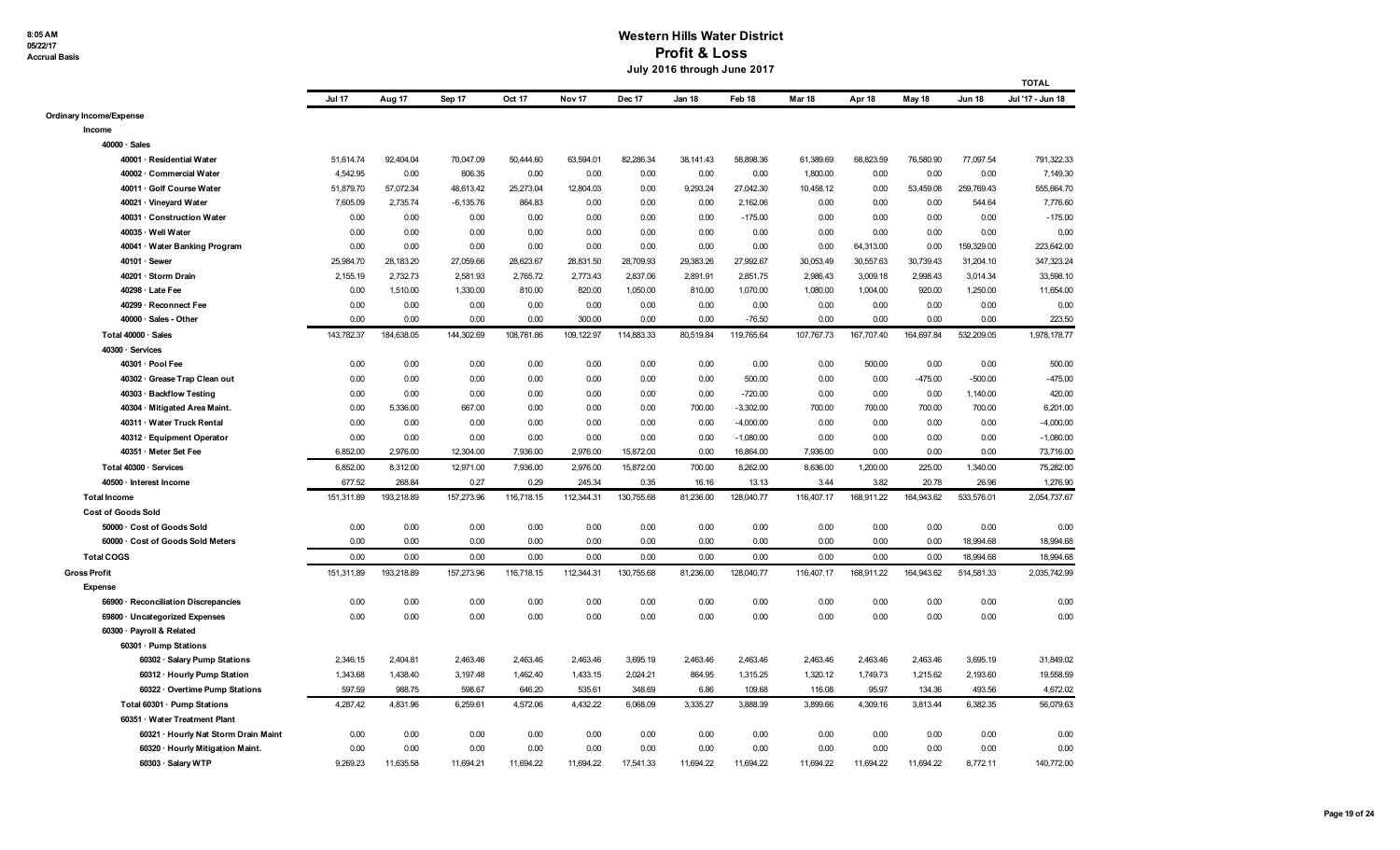|                                                                          |               |           |           |           |                   |           |           |           |               |           |           |               | <b>TOTAL</b>     |
|--------------------------------------------------------------------------|---------------|-----------|-----------|-----------|-------------------|-----------|-----------|-----------|---------------|-----------|-----------|---------------|------------------|
|                                                                          | <b>Jul 17</b> | Aug 17    | Sep 17    | Oct 17    | Nov <sub>17</sub> | Dec 17    | Jan 18    | Feb 18    | <b>Mar 18</b> | Apr 18    | May 18    | <b>Jun 18</b> | Jul '17 - Jun 18 |
| 60313 · Hourly WTP                                                       | 11,784.96     | 12,009.38 | 8,659.88  | 11,634.41 | 10,306.20         | 14,114.42 | 7,488.95  | 9,934.03  | 9,359.06      | 9,620.17  | 8,458.39  | 11,742.08     | 125,111.93       |
| 60323 · Overtime WTP                                                     | 3,893.80      | 3,180.08  | 1,715.40  | 1,907.53  | 1,183.94          | 529.82    | 26.48     | 126.60    | 206.89        | 147.21    | 569.39    | 1,383.51      | 14,870.65        |
| 60307 · Salary General Maint.                                            | 0.00          | 0.00      | 0.00      | 0.00      | 0.00              | 0.00      | 0.00      | 0.00      | 0.00          | 0.00      | 0.00      | 0.00          | 0.00             |
| 60317 · Hourly General Maint.                                            | 3,463.88      | 3,955.20  | 3,971.00  | 4,141.10  | 3,817.77          | 5,866.17  | 3,389.50  | 3,735.70  | 3,275.94      | 3,804.33  | 3,950.10  | 5,937.87      | 49,308.56        |
| 60327 · Overtime General Maint.                                          | 149.29        | 823.22    | 423.45    | 638.40    | 252.40            | 369.90    | 65.05     | 63.33     | 53.85         | 48.05     | 72.50     | 438.90        | 3,398.34         |
| 60330 · Contract Labor WTP                                               |               |           |           |           |                   |           |           |           |               |           |           |               |                  |
| 60333 · WTP Operator                                                     | 0.00          | 0.00      | 0.00      | 0.00      | 0.00              | 0.00      | 0.00      | 0.00      | 0.00          | 0.00      | 0.00      | 0.00          | 0.00             |
| 60330 · Contract Labor WTP - Other                                       | 0.00          | 0.00      | 0.00      | 0.00      | 0.00              | 0.00      | 0.00      | 0.00      | 0.00          | 0.00      | 0.00      | 0.00          | 0.00             |
| Total 60330 · Contract Labor WTP                                         | 0.00          | 0.00      | 0.00      | 0.00      | 0.00              | 0.00      | 0.00      | 0.00      | 0.00          | 0.00      | 0.00      | 0.00          | 0.00             |
| 60351 · Water Treatment Plant - Other                                    | 0.00          | 0.00      | 0.00      | 0.00      | 0.00              | 0.00      | 0.00      | 0.00      | 0.00          | 0.00      | 0.00      | 0.00          | 0.00             |
| Total 60351 · Water Treatment Plant                                      | 28,561.16     | 31,603.46 | 26,463.94 | 30,015.66 | 27,254.53         | 38,421.64 | 22,664.20 | 25,553.88 | 24,589.96     | 25,313.98 | 24,744.60 | 28,274.47     | 333,461.48       |
| 60371 · Waste Water & Distribution                                       |               |           |           |           |                   |           |           |           |               |           |           |               |                  |
| 60306 · Salary Waste Water                                               | 0.00          | 0.00      | 0.00      | 0.00      | 0.00              | 0.00      | 0.00      | 0.00      | 0.00          | 0.00      | 0.00      | 0.00          | 0.00             |
| 60316 · Hourly Waste Water                                               | 0.00          | 0.00      | 0.00      | 0.00      | 0.00              | 0.00      | 0.00      | 0.00      | 0.00          | 0.00      | 0.00      | 0.00          | 0.00             |
| 60304 · Salary Dist Lines                                                | 0.00          | 0.00      | 0.00      | 0.00      | 0.00              | 0.00      | 0.00      | 0.00      | 0.00          | 0.00      | 0.00      | 0.00          | 0.00             |
| 60314 · Hourly Distribution                                              | 0.00          | 0.00      | 0.00      | 0.00      | 0.00              | 0.00      | 0.00      | 0.00      | 0.00          | 0.00      | 0.00      | 0.00          | 0.00             |
| 60305 · Salary Marshal Davis                                             | 0.00          | 0.00      | 0.00      | 0.00      | 0.00              | 0.00      | 0.00      | 0.00      | 0.00          | 0.00      | 0.00      | 0.00          | 0.00             |
| 60315 · Hourly Marshal Davis                                             | 0.00          | 0.00      | 0.00      | 0.00      | 0.00              | 0.00      | 0.00      | 0.00      | 0.00          | 0.00      | 0.00      | 0.00          | 0.00             |
| 60324 · Overtime Distribution                                            | 0.00          | 0.00      | 0.00      | 0.00      | 0.00              | 0.00      | 0.00      | 0.00      | 0.00          | 0.00      | 0.00      | 0.00          | 0.00             |
| 60325 · Overtime Marshal Davis                                           | 0.00          | 0.00      | 0.00      | 0.00      | 0.00              | 0.00      | 0.00      | 0.00      | 0.00          | 0.00      | 0.00      | 0.00          | 0.00             |
| 60326 · Overtime Waste Water                                             | 0.00          | 0.00      | 0.00      | 0.00      | 0.00              | 0.00      | 0.00      | 0.00      | 0.00          | 0.00      | 0.00      | 0.00          | 0.00             |
| 60371 · Waste Water & Distribution - Other                               | 0.00          | 0.00      | 0.00      | 0.00      | 0.00              | 0.00      | 0.00      | 0.00      | 0.00          | 1.94      | 0.00      | 0.00          | 1.94             |
| Total 60371 · Waste Water & Distribution                                 | 0.00          | 0.00      | 0.00      | 0.00      | 0.00              | 0.00      | 0.00      | 0.00      | 0.00          | 1.94      | 0.00      | 0.00          | 1.94             |
| 60381 · Customer Service                                                 |               |           |           |           |                   |           |           |           |               |           |           |               |                  |
| 60308 · Salary Office Staff                                              | 0.00          | 0.00      | 0.00      | 0.00      | 0.00              | 0.00      | 0.00      | 0.00      | 0.00          | 0.00      | 0.00      | 0.00          | 0.00             |
| 60318 · Hourly Office Staff                                              | 2,427.04      | 2,555.24  | 3,235.06  | 3,748.91  | 4,451.00          | 6,374.67  | 3,199.00  | 3,173.00  | 3,179.34      | 3,070.33  | 2,957.33  | 4,258.33      | 42,629.25        |
| 60328 · Overtime Office Staff<br>60335 · Contract Labor Customer Service | 34.76         | 97.87     | 16.06     | 74.50     | 29.50             | 73.50     | 3.50      | 180.95    | 54.95         | 36.80     | 0.50      | 55.00         | 657.89           |
| 60338 · Office Staff                                                     | 0.00          | 0.00      | 0.00      | 0.00      | 0.00              | 0.00      | 0.00      | 0.00      | 0.00          | 0.00      | 0.00      | 0.00          | 0.00             |
| 60335 · Contract Labor Customer Servi                                    | 0.00          | 1,500.00  | 0.00      | 2,680.00  | 1,100.00          | 0.00      | 3,600.00  | 560.00    | 500.00        | 0.00      | 480.00    | 520.00        | 10,940.00        |
| Total 60335 · Contract Labor Customer Serv                               | 0.00          | 1,500.00  | 0.00      | 2,680.00  | 1,100.00          | 0.00      | 3,600.00  | 560.00    | 500.00        | 0.00      | 480.00    | 520.00        | 10,940.00        |
| Total 60381 · Customer Service                                           | 2,461.80      | 4,153.11  | 3,251.12  | 6,503.41  | 5,580.50          | 6,448.17  | 6,802.50  | 3,913.95  | 3,734.29      | 3,107.13  | 3,437.83  | 4,833.33      | 54,227.14        |
| 60391 · Employee Benefits                                                |               |           |           |           |                   |           |           |           |               |           |           |               |                  |
| 60343 · Holiday                                                          | 781.76        | 0.00      | 838.80    | 0.00      | 1,094.80          | 1,270.80  | 3,284.40  | 0.00      | 1,094.80      | 0.00      | 0.00      | 874.72        | 9,240.08         |
| 60341 · Vacation                                                         | $-1,508.63$   | 224.00    | 800.40    | 2,575.46  | 501.68            | 957.35    | 684.19    | 1,422.49  | 2,899.94      | 1,496.20  | 805.02    | 2,235.83      | 13,093.93        |
| $60342 \cdot Sick$                                                       | 324.00        | 0.00      | 96.00     | 146.24    | 276.80            | 1,280.04  | 2,355.13  | 809.90    | 388.78        | 265.68    | 96.00     | 2,693.37      | 8,731.94         |
| 60344 · Bereavement                                                      | 0.00          | 0.00      | 0.00      | 0.00      | 0.00              | 0.00      | 0.00      | 0.00      | 0.00          | 0.00      | 0.00      | 0.00          | 0.00             |
| Total 60391 · Employee Benefits                                          | $-402.87$     | 224.00    | 1,735.20  | 2.721.70  | 1,873.28          | 3,508.19  | 6,323.72  | 2.232.39  | 4.383.52      | 1,761.88  | 901.02    | 5.803.92      | 31.065.95        |
| 60701 · Employee Related                                                 |               |           |           |           |                   |           |           |           |               |           |           |               |                  |
| 60601 · Payroll Taxes                                                    | 2,968.12      | 2,949.58  | 2,790.52  | 3,091.86  | 2,900.96          | 4,097.53  | 3,618.94  | 3,267.11  | 3,026.83      | 2,540.03  | 2,370.87  | 3,276.35      | 36,898.70        |
| 60703 · Payroll Expenses                                                 | 158.50        | 156.98    | 157.02    | 159.79    | 284.98            | 226.32    | 254.25    | 157.03    | 22.24         | 438.09    | 517.94    | 43.49         | 2,576.63         |
| 60716 · 401 K Administration                                             | 750.00        | 0.00      | 750.00    | 0.00      | 0.00              | 0.00      | 905.68    | 128.29    | 151.69        | 887.85    | 100.00    | 100.00        | 3,773.51         |
| $60702 \cdot Meals$                                                      | 0.00          | 0.00      | 0.00      | 0.00      | 0.00              | 0.00      | 0.00      | 46.02     | 0.00          | 0.00      | 0.00      | 0.00          | 46.02            |
| 60710 · Education/Certification                                          | 0.00          | 0.00      | 0.00      | 0.00      | 0.00              | 0.00      | 0.00      | 0.00      | 0.00          | 0.00      | 0.00      | 0.00          | 0.00             |
| 60711 · Employee Recruiting/Advertising                                  | 0.00          | 0.00      | 0.00      | 0.00      | 0.00              | 0.00      | 0.00      | 0.00      | 0.00          | 0.00      | 0.00      | 0.00          | 0.00             |
|                                                                          |               |           |           |           |                   |           |           |           |               |           |           |               |                  |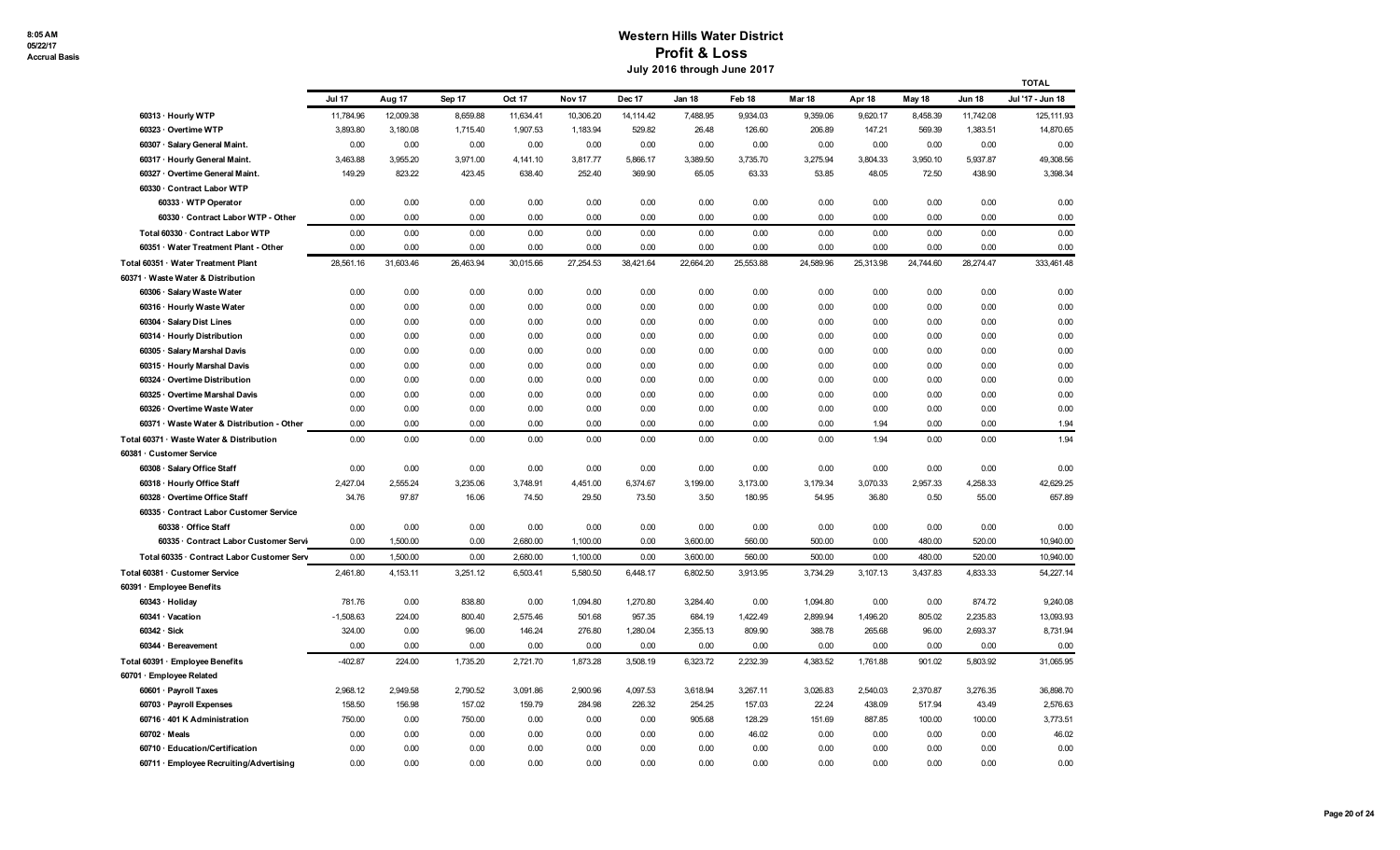|                                         |               |           |           |           |                   |               |            |           |           |           |           |               | <b>TOTAL</b>     |
|-----------------------------------------|---------------|-----------|-----------|-----------|-------------------|---------------|------------|-----------|-----------|-----------|-----------|---------------|------------------|
|                                         | <b>Jul 17</b> | Aug 17    | Sep 17    | Oct 17    | Nov <sub>17</sub> | <b>Dec 17</b> | Jan 18     | Feb 18    | Mar 18    | Apr 18    | May 18    | <b>Jun 18</b> | Jul '17 - Jun 18 |
| 60712 · Uniforms                        | 110.80        | 110.80    | 110.80    | 124.65    | 110.80            | 402.81        | 388.96     | 138.50    | 152.35    | 138.50    | 110.80    | 180.05        | 2,079.82         |
| Total 60701 · Employee Related          | 3,987.42      | 3.217.36  | 3,808.34  | 3,376.30  | 3,296.74          | 4,726.66      | 5,167.83   | 3,736.95  | 3,353.11  | 4,004.47  | 3,099.61  | 3.599.89      | 45,374.68        |
| 60721 · Employee Insurance              |               |           |           |           |                   |               |            |           |           |           |           |               |                  |
| 60622 · WC Insurance                    | 0.00          | 1,310.83  | 1,310.83  | 674.83    | 2,629.08          | 1,633.00      | 1,633.00   | 1,633.00  | 7,288.02  | 1,876.88  | 2,719.37  | 1,788.17      | 24,497.01        |
| 60623 · Health Insurance                | 4,422.31      | 4,826.18  | 3,876.54  | 6,572.15  | 6,665.40          | 3,799.23      | 4,101.71   | 8,820.20  | 4,017.69  | 6,195.11  | 6,479.91  | 3,988.36      | 63,764.79        |
| 60715 · HSA ER Contribution             | 1,200.00      | 1,200.00  | 1,500.00  | 1,500.00  | 600.00            | 1,200.00      | 1,333.80   | 1,333.80  | 1,183.80  | 1,183.80  | 1,061.50  | 733.80        | 14,030.50        |
| Total 60721 · Employee Insurance        | 5,622.31      | 7,337.01  | 6,687.37  | 8,746.98  | 9,894.48          | 6,632.23      | 7,068.51   | 11,787.00 | 12,489.51 | 9,255.79  | 10,260.78 | 6,510.33      | 102,292.30       |
| 60300 · Payroll & Related - Other       | 0.00          | 0.00      | 0.00      | 0.00      | 0.00              | 0.00          | 1,617.01   | 0.00      | 0.00      | 0.00      | 0.00      | 0.00          | 1,617.01         |
| Total 60300 · Payroll & Related         | 44,517.24     | 51,366.90 | 48,205.58 | 55,936.11 | 52,331.75         | 65,804.98     | 52,979.04  | 51,112.56 | 52,450.05 | 47,754.35 | 46,257.28 | 55,404.29     | 624,120.13       |
| 61000 · Operating Expenses              |               |           |           |           |                   |               |            |           |           |           |           |               |                  |
| 61050 · Source of Supply                |               |           |           |           |                   |               |            |           |           |           |           |               |                  |
| 61053 · Raw Water Flow Meter            | 0.00          | 0.00      | 0.00      | 0.00      | 0.00              | 0.00          | 0.00       | 0.00      | 0.00      | 0.00      | 0.00      | 0.00          | 0.00             |
| 61052 · Purchased Water for Treated Use | 268,308.00    | 0.00      | 0.00      | 0.00      | 0.00              | 0.00          | 0.00       | 0.00      | 0.00      | 0.00      | 0.00      | 0.00          | 268,308.00       |
| 61051 · Purchased Water for Raw Use     | 452,632.00    | 0.00      | 0.00      | 0.00      | 0.00              | 0.00          | 639,488.00 | 2,238.00  | 0.00      | 0.00      | 0.00      | 294,644.00    | 1,389,002.00     |
| Total 61050 · Source of Supply          | 720,940.00    | 0.00      | 0.00      | 0.00      | 0.00              | 0.00          | 639,488.00 | 2,238.00  | 0.00      | 0.00      | 0.00      | 294,644.00    | 1,657,310.00     |
| 62001 · Pump Stations                   |               |           |           |           |                   |               |            |           |           |           |           |               |                  |
| 62002 · Repairs & Maint.                | 1,783.64      | 15,988.30 | 0.00      | 9,206.75  | 22,874.60         | 1,514.90      | 0.00       | 2,660.27  | 0.00      | 2,262.00  | 0.00      | 14,057.46     | 70,347.92        |
| 62003 · Generator Miantenance           | 0.00          | 0.00      | 0.00      | 0.00      | 0.00              | 0.00          | 0.00       | 0.00      | 0.00      | 0.00      | 0.00      | 180.07        | 180.07           |
| 62049 · Permits & Fees                  | 150.00        | 0.00      | 0.00      | 0.00      | 0.00              | 0.00          | 0.00       | 0.00      | 0.00      | 0.00      | 4,100.00  | 0.00          | 4,250.00         |
| $62101 \cdot U$ tilities                |               |           |           |           |                   |               |            |           |           |           |           |               |                  |
| 62102 · Electricity                     | 26,929.12     | 27,941.24 | 0.00      | 28,049.91 | 26,263.48         | 8,504.70      | 13,914.81  | 11,382.28 | 7,368.16  | 13,984.35 | 18,285.74 | 24,621.70     | 207,245.49       |
| Total 62101 · Utilities                 | 26,929.12     | 27,941.24 | 0.00      | 28,049.91 | 26,263.48         | 8,504.70      | 13,914.81  | 11,382.28 | 7,368.16  | 13,984.35 | 18,285.74 | 24,621.70     | 207,245.49       |
| 62001 · Pump Stations - Other           | 0.00          | 0.00      | 0.00      | 0.00      | 0.00              | 0.00          | 0.00       | 0.00      | 0.00      | 0.00      | 0.00      | 0.00          | 0.00             |
| Total 62001 · Pump Stations             | 28,862.76     | 43,929.54 | 0.00      | 37,256.66 | 49,138.08         | 10,019.60     | 13,914.81  | 14,042.55 | 7,368.16  | 16,246.35 | 22,385.74 | 38,859.23     | 282,023.48       |
| 63001 · Water Treatment                 |               |           |           |           |                   |               |            |           |           |           |           |               |                  |
| 63002 · Repairs & Maintenance           | 13,767.38     | 8,448.32  | 781.56    | 6,433.79  | 8,507.08          | 4,710.00      | 1,050.42   | 396.16    | 4,327.23  | 2,578.00  | 1,655.70  | 644.94        | 53,300.58        |
| 63003 · Small Equipment                 | 0.00          | 0.00      | 0.00      | 199.00    | 0.00              | 0.00          | 1,149.34   | 0.00      | 0.00      | 197.00    | 359.90    | 0.00          | 1,905.24         |
| 63004 · Generator Maint.                | 0.00          | 0.00      | 0.00      | 0.00      | 0.00              | 0.00          | 0.00       | 0.00      | 0.00      | 0.00      | 0.00      | 0.00          | 0.00             |
| 63006 · Pump Repair                     | 0.00          | 0.00      | 0.00      | 0.00      | 0.00              | 0.00          | 0.00       | 0.00      | 0.00      | 0.00      | 0.00      | 0.00          | 0.00             |
| 63010 · WTP Supplies                    | 1,038.78      | 574.66    | 0.00      | 5,569.12  | 1,251.74          | 100.86        | 3,183.13   | 1,051.44  | 767.50    | 889.30    | 235.41    | 2,421.34      | 17,083.28        |
| 63011 · Chemicals                       | 3,309.15      | 2,864.79  | 3,153.35  | 3,584.56  | 12,074.03         | 0.00          | 3,538.13   | 4,110.21  | 3,392.52  | 3,048.27  | 4,766.41  | 5,887.85      | 49,729.27        |
| 63012 · Water Filtration Media          | 0.00          | 1,571.10  | 0.00      | 0.00      | 0.00              | 0.00          | 0.00       | 0.00      | 0.00      | 0.00      | 0.00      | 1,466.16      | 3,037.26         |
| 63013 · Tank Cleaning                   | 0.00          | 0.00      | 0.00      | 8,631.76  | 8,631.76          | 8,631.76      | 0.00       | 0.00      | 0.00      | 0.00      | 0.00      | 0.00          | 25,895.28        |
| 63015 · Backflow Testing                | 0.00          | 0.00      | 0.00      | 0.00      | 0.00              | 0.00          | 0.00       | 0.00      | 0.00      | 0.00      | 0.00      | 0.00          | 0.00             |
| 63048 · H2O Sampling/Testing            | 10,270.00     | 11,270.50 | 2,460.00  | 11,521.25 | 22,573.95         | 8,757.25      | 11,085.50  | 7,778.50  | 12,345.00 | 11,000.75 | 12,113.75 | 13,689.20     | 134,865.65       |
| 63049 · Permits & Fees                  | $-150.00$     | 1,575.00  | 0.00      | 0.00      | 0.00              | 6,739.50      | 0.00       | 0.00      | 781.00    | 0.00      | 0.00      | 0.00          | 8.945.50         |
| 63051 · Banked Water Used               | 0.00          | 0.00      | 0.00      | 0.00      | 0.00              | 0.00          | 0.00       | 0.00      | 0.00      | 0.00      | 0.00      | 0.00          | 0.00             |
| 63060 · Membership Fees                 | 0.00          | 0.00      | 0.00      | 0.00      | 0.00              | 0.00          | 0.00       | 0.00      | 0.00      | 0.00      | 0.00      | 0.00          | 0.00             |
| 63061 · Lab Trailer Rent                | 707.59        | 707.59    | 769.03    | 904.18    | 824.18            | 824.18        | 836.54     | 734.90    | 814.90    | 814.90    | 874.90    | 874.81        | 9,687.70         |
| 63062 · Water Truck Lease               | 0.00          | 0.00      | 0.00      | 0.00      | 0.00              | 0.00          | 0.00       | 0.00      | 0.00      | 0.00      | 0.00      | 0.00          | 0.00             |
| 63063 · Water Truck Repair              | 0.00          | 0.00      | 0.00      | 45.00     | 0.00              | 63.53         | 0.00       | 0.00      | 0.00      | 0.00      | 0.00      | 0.00          | 108.53           |
| 63064 · Water Truck Rental              | 11,100.51     | 8,538.13  | 8,631.76  | 6,974.96  | 0.00              | 0.00          | 11,839.14  | 0.00      | 0.00      | 0.00      | 0.00      | 0.00          | 47,084.50        |
| $63101 \cdot$ Utilities                 |               |           |           |           |                   |               |            |           |           |           |           |               |                  |
| 63102 · Electricity                     | 9,268.36      | 7,000.35  | 0.00      | 6,193.68  | 11,900.74         | 5,386.68      | 5,464.19   | 5,275.08  | 4,363.79  | 5,555.86  | 5,178.09  | 5,975.62      | 71,562.44        |
| Total 63101 · Utilities                 | 9,268.36      | 7,000.35  | 0.00      | 6,193.68  | 11,900.74         | 5,386.68      | 5,464.19   | 5,275.08  | 4,363.79  | 5,555.86  | 5,178.09  | 5,975.62      | 71,562.44        |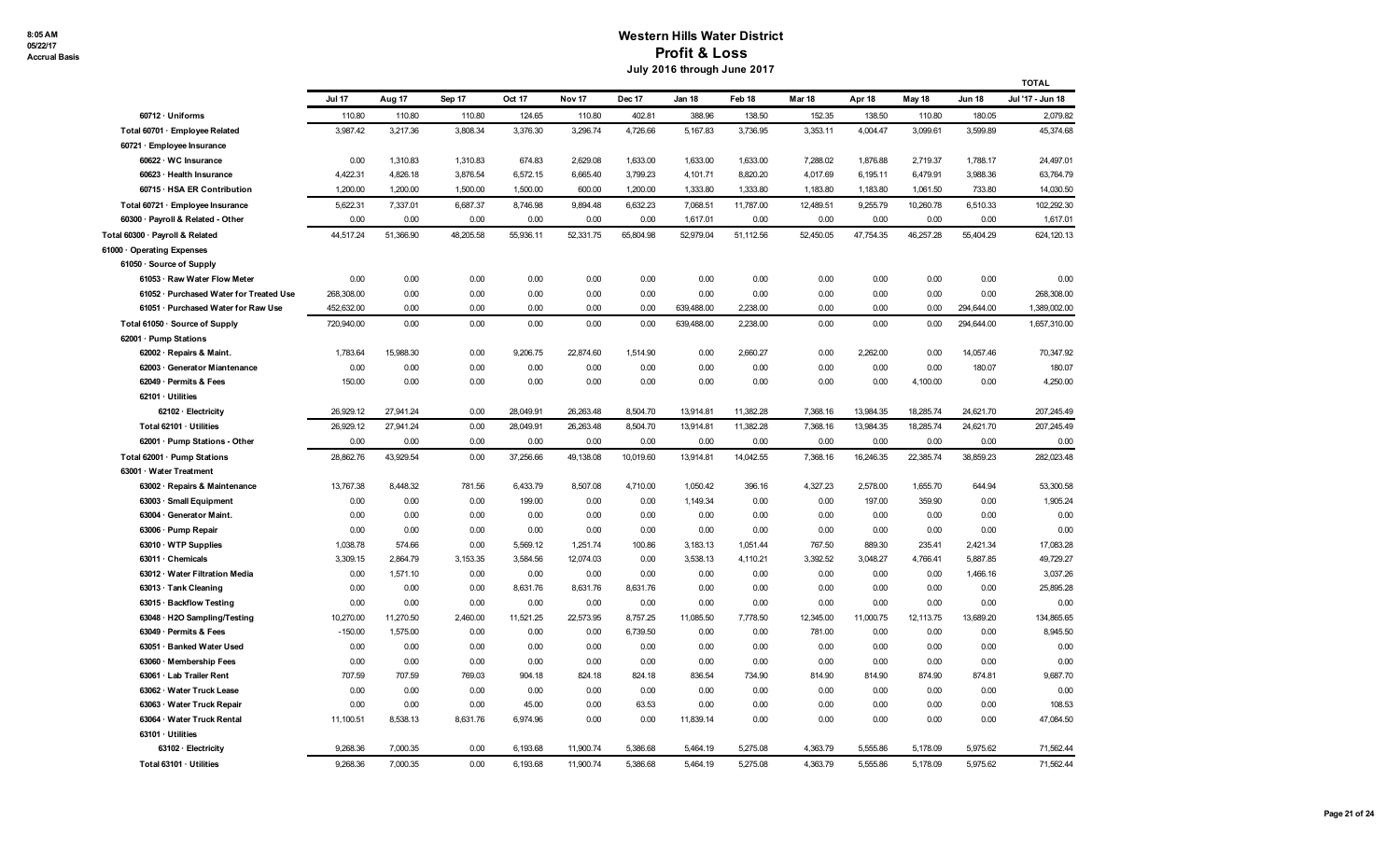|                                                                     |               |           |           |           |                   |           |           |           |           |           |           |               | TOTAL            |
|---------------------------------------------------------------------|---------------|-----------|-----------|-----------|-------------------|-----------|-----------|-----------|-----------|-----------|-----------|---------------|------------------|
|                                                                     | <b>Jul 17</b> | Aug 17    | Sep 17    | Oct 17    | Nov <sub>17</sub> | Dec 17    | Jan 18    | Feb 18    | Mar 18    | Apr 18    | May 18    | <b>Jun 18</b> | Jul '17 - Jun 18 |
| 63201 · Computer/SCADA Support                                      | 0.00          | 0.00      | 0.00      | 0.00      | 0.00              | 0.00      | 0.00      | 0.00      | 0.00      | 0.00      | 0.00      | 0.00          | 0.00             |
| 63202 · Flow Meter Calibration                                      | 0.00          | 0.00      | 0.00      | 0.00      | 0.00              | 0.00      | 0.00      | 0.00      | 0.00      | 0.00      | 0.00      | 0.00          | 0.00             |
| Total 63001 · Water Treatment                                       | 49,311.77     | 42,550.44 | 15,795.70 | 50,057.30 | 65,763.48         | 35,213.76 | 38,146.39 | 19,346.29 | 26,791.94 | 24,084.08 | 25,184.16 | 30,959.92     | 423,205.23       |
| 64001 · Transmission, Dist. & Lines                                 |               |           |           |           |                   |           |           |           |           |           |           |               |                  |
| $64004 \cdot$ Pumps                                                 | 0.00          | 0.00      | 0.00      | 0.00      | 0.00              | 0.00      | 0.00      | 0.00      | 0.00      | 0.00      | 0.00      | 0.00          | 0.00             |
| 64005 · Replace Raw Water Lines                                     | 0.00          | 0.00      | 0.00      | 0.00      | 0.00              | 0.00      | 0.00      | 0.00      | 0.00      | 0.00      | 0.00      | 0.00          | 0.00             |
| 64002 · Repairs & Maint.                                            | 0.00          | 0.00      | 0.00      | 0.00      | 0.00              | 0.00      | 0.00      | 0.00      | 0.00      | 0.00      | 0.00      | 0.00          | 0.00             |
| 64003 · Distribution Inspection                                     | 7.000.00      | 0.00      | 0.00      | 0.00      | 0.00              | 0.00      | 0.00      | 0.00      | 0.00      | 0.00      | 0.00      | 0.00          | 7,000.00         |
| Total 64001 · Transmission, Dist. & Lines                           | 7,000.00      | 0.00      | 0.00      | 0.00      | 0.00              | 0.00      | 0.00      | 0.00      | 0.00      | 0.00      | 0.00      | 0.00          | 7,000.00         |
| 65001 · Marshal Davis Well                                          |               |           |           |           |                   |           |           |           |           |           |           |               |                  |
| 65002 · Repairs & Maint.                                            | 0.00          | 0.00      | 0.00      | 0.00      | 0.00              | 0.00      | 0.00      | 0.00      | 0.00      | 0.00      | 0.00      | 0.00          | 0.00             |
| 65101 · Utilities                                                   |               |           |           |           |                   |           |           |           |           |           |           |               |                  |
| 65102 · Electricity                                                 | 0.00          | 0.00      | 0.00      | 0.00      | 0.00              | 0.00      | 0.00      | 0.00      | 0.00      | 0.00      | 0.00      | 0.00          | 0.00             |
| Total 65101 · Utilities                                             | 0.00          | 0.00      | 0.00      | 0.00      | 0.00              | 0.00      | 0.00      | 0.00      | 0.00      | 0.00      | 0.00      | 0.00          | 0.00             |
| Total 65001 · Marshal Davis Well                                    | 0.00          | 0.00      | 0.00      | 0.00      | 0.00              | 0.00      | 0.00      | 0.00      | 0.00      | 0.00      | 0.00      | 0.00          | 0.00             |
| 66001 · Waste Water                                                 |               |           |           |           |                   |           |           |           |           |           |           |               |                  |
| 66005 · Government Compliance                                       | 0.00          | 0.00      | 0.00      | 0.00      | 0.00              | 0.00      | 0.00      | 0.00      | 0.00      | 0.00      | 0.00      | 0.00          | 0.00             |
| 66002 · Repairs & Maintenance                                       | 0.00          | 0.00      | 0.00      | 0.00      | 10.24             | 0.00      | 0.00      | 48,100.00 | 0.00      | 0.00      | 0.00      | 0.00          | 48,110.24        |
| 66010 · Waste Water Disposal                                        | 0.00          | 68,068.04 | 36,106.52 | 37,013.36 | 35,120.05         | 36,306.50 | 35,780.66 | 0.00      | 72,369.34 | 36,752.02 | 37,088.37 | 37,706.00     | 432,310.86       |
| 66011 · Waste Water Testing                                         | 0.00          | 0.00      | 0.00      | 0.00      | 0.00              | 0.00      | 0.00      | 0.00      | 0.00      | 0.00      | 0.00      | 1,677.50      | 1,677.50         |
| 66049 · Permits & Fees                                              | 0.00          | 0.00      | 0.00      | 0.00      | 0.00              | 0.00      | 0.00      | 0.00      | 0.00      | 0.00      | 0.00      | 0.00          | 0.00             |
| 66101 · Utilities                                                   |               |           |           |           |                   |           |           |           |           |           |           |               |                  |
| 66102 · Electricity                                                 | 26.29         | 23.06     | 0.00      | 23.06     | 45.88             | 20.29     | 22.60     | 22.60     | 22.30     | 22.60     | 22.51     | 22.94         | 274.13           |
| Total 66101 · Utilities                                             | 26.29         | 23.06     | 0.00      | 23.06     | 45.88             | 20.29     | 22.60     | 22.60     | 22.30     | 22.60     | 22.51     | 22.94         | 274.13           |
| Total 66001 · Waste Water                                           | 26.29         | 68,091.10 | 36,106.52 | 37,036.42 | 35,176.17         | 36,326.79 | 35,803.26 | 48,122.60 | 72,391.64 | 36,774.62 | 37,110.88 | 39,406.44     | 482,372.73       |
| 68001 · General & Administrative<br>68002 · Repairs and Maintenance | 296.50        | 742.69    | 0.00      | 700.43    | 406.35            | 0.00      | 0.00      | 88.00     | 0.00      | 326.14    | 0.00      | 615.64        | 3,175.75         |
| 68003 · Mitigated Areas Maint.                                      | 0.00          | 0.00      | 0.00      | 0.00      | 0.00              | 0.00      | 0.00      | 0.00      | 0.00      | 0.00      | 0.00      | 0.00          | 0.00             |
| 68010 · Office Supplies                                             | 246.92        | 271.55    | 306.65    | 1,004.06  | 949.25            | 355.06    | 852.60    | 815.96    | 17.21     | 60.46     | 518.67    | $-179.37$     | 5,219.02         |
| 68011 · Operating Supplies                                          | 381.54        | 0.00      | 0.00      | 26.91     | 514.33            | 0.00      | 232.89    | $-39.99$  | $-15.00$  | 0.00      | 0.00      | $-1,395.00$   | $-294.32$        |
| 68015 · Pest Control                                                | 210.00        | 210.00    | 210.00    | 0.00      | 435.00            | 210.00    | 210.00    | 210.00    | 210.00    | 210.00    | 210.00    | 210.00        | 2,535.00         |
| 68018 · Security                                                    | 4,611.25      | 0.00      | 2,723.35  | 2,256.80  | 0.00              | 15,844.69 | 0.00      | 2,604.00  | 2,278.60  | 2,235.20  | 2,604.00  | 2,430.40      | 37,588.29        |
| 68020 · Advertising                                                 | 0.00          | 0.00      | 0.00      | 624.00    | 323.75            | 0.00      | 0.00      | 0.00      | 0.00      | 0.00      | 0.00      | 0.00          | 947.75           |
| 68021 · Auto Repairs                                                | 212.62        | 878.30    | 0.00      | 0.00      | 2,485.56          | 282.00    | 154.95    | 0.00      | 1,278.99  | 0.00      | 1,817.20  | 0.00          | 7,109.62         |
| 68022 · Bulk Fuel                                                   | 745.50        | 1,354.40  | 0.00      | 2,513.70  | 1,353.48          | 0.00      | 2,549.73  | 0.00      | 911.51    | 0.00      | 0.00      | 0.00          | 9,428.32         |
| 68023 · Card Lock Fuel                                              | 1,224.66      | 1,302.82  | 361.06    | 1,760.15  | 1,534.05          | 998.97    | 742.25    | 1,683.62  | 1,578.06  | 947.96    | 1,541.97  | 1,068.28      | 14,743.85        |
| 68057 · Heavy Equipment Repair                                      | 0.00          | 0.00      | 0.00      | 0.00      | 0.00              | 0.00      | 0.00      | 0.00      | 0.00      | 0.00      | 0.00      | 0.00          | 0.00             |
| 68058 · Interest Vehicle Lease                                      | 0.00          | 0.00      | 0.00      | 0.00      | 0.00              | 0.00      | 0.00      | 0.00      | 0.00      | 0.00      | 0.00      | 0.00          | 0.00             |
| 68059 · Vehicle Rent (F-150)                                        | 0.00          | 0.00      | 0.00      | 0.00      | 0.00              | 0.00      | 0.00      | 0.00      | 0.00      | 0.00      | 0.00      | 0.00          | 0.00             |
| 68060 · Equipment Lease                                             | 500.00        | 241.27    | 270.29    | 524.06    | 0.00              | 419.21    | 0.00      | 524.06    | 270.29    | 0.00      | 270.29    | 0.00          | 3,019.47         |
| 68061 · Rent Expense                                                | 1,488.60      | 1,420.59  | 686.97    | 1,568.49  | 1,610.55          | 1,526.46  | 2,512.96  | 1,321.66  | 2,115.25  | 1,509.25  | 1,479.38  | 1,415.05      | 18,655.21        |
| 68063 · Postage                                                     | 0.00          | 0.00      | 0.00      | 764.20    | 545.81            | 0.00      | 0.00      | 1,866.99  | 0.00      | 0.00      | 840.35    | 191.23        | 4,208.58         |
| 68064 · Express Mail                                                | 216.17        | 743.32    | 432.33    | 413.55    | 275.97            | 96.65     | 219.80    | 0.00      | 0.00      | 0.00      | 0.00      | 0.00          | 2,397.79         |
| 68065 · Printing                                                    | 0.00          | 0.00      | 0.00      | 0.00      | 0.00              | 0.00      | 0.00      | 0.00      | 0.00      | 0.00      | 353.66    | 200.80        | 554.46           |
| 68071 · Computer and Internet Expenses                              | 396.80        | 864.30    | 269.80    | 3,651.55  | 400.80            | 402.80    | 431.80    | 431.80    | 431.80    | 431.80    | 1,026.80  | 433.80        | 9,173.85         |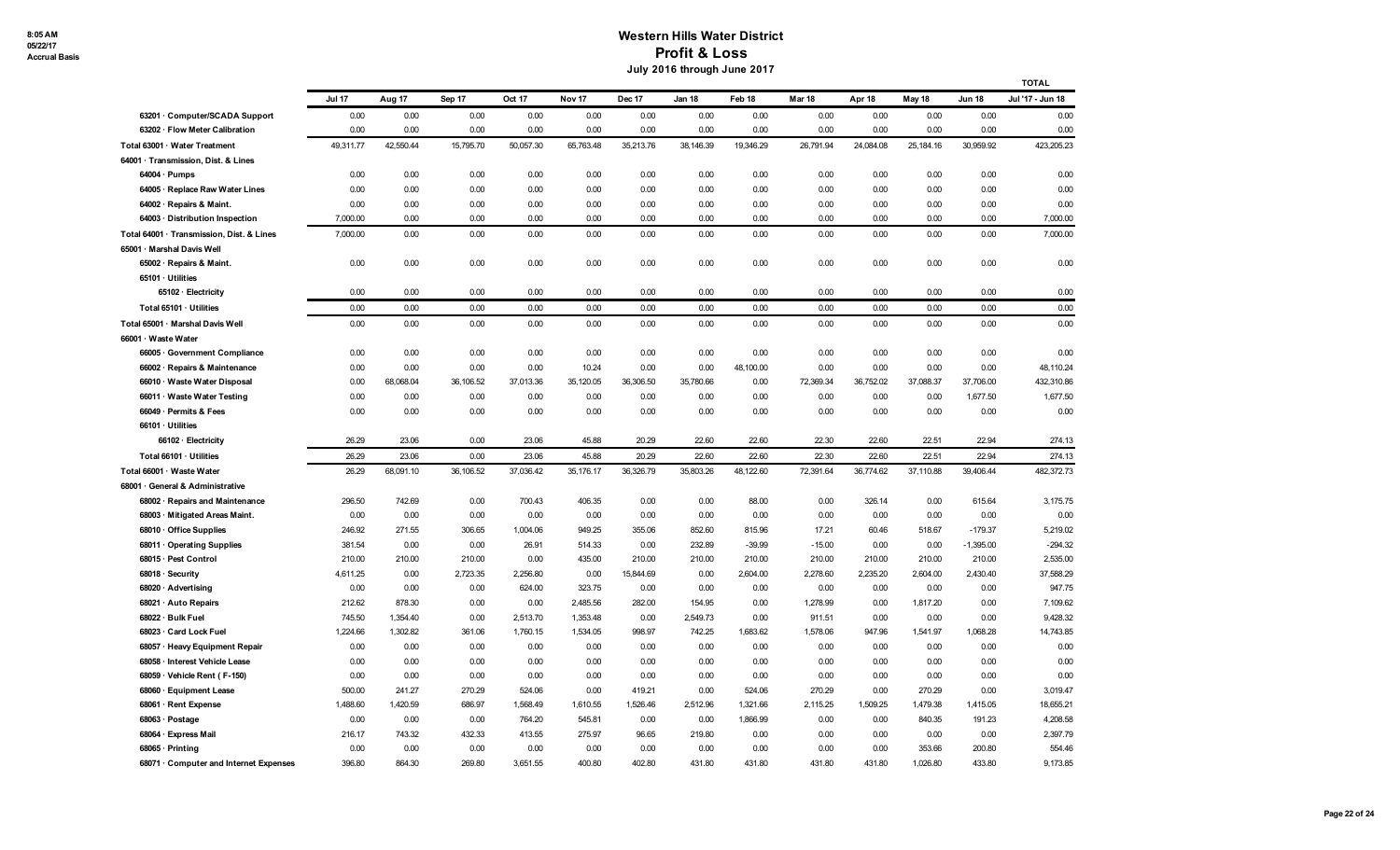|                                          |               |            |           |            |                   |            |            |            |            |            |            |               | <b>TOTAL</b>     |
|------------------------------------------|---------------|------------|-----------|------------|-------------------|------------|------------|------------|------------|------------|------------|---------------|------------------|
|                                          | <b>Jul 17</b> | Aug 17     | Sep 17    | Oct 17     | Nov <sub>17</sub> | Dec 17     | Jan 18     | Feb 18     | Mar 18     | Apr 18     | May 18     | <b>Jun 18</b> | Jul '17 - Jun 18 |
| 68072 · Software Maint. Agreement        | 0.00          | 0.00       | 0.00      | 0.00       | 0.00              | 0.00       | 0.00       | 325.00     | 0.00       | 0.00       | 0.00       | 0.00          | 325.00           |
| <b>Bank Service Charges</b><br>68090.    | 18.66         | 30.89      | 3.00      | 94.96      | 122.23            | 80.30      | 40.57      | 1,010.71   | 129.08     | 141.23     | 150.03     | 140.64        | 1,962.30         |
| 68091 · Credit Card Fees                 | 776.75        | 877.40     | 818.45    | 766.83     | 719.84            | 907.95     | 709.91     | 0.00       | 723.22     | 858.02     | 832.00     | 1,072.72      | 9,063.09         |
| 68095 · Collections                      | 0.00          | 0.00       | 0.00      | 0.00       | 0.00              | 166.57     | 0.00       | 0.00       | 0.00       | 0.00       | 0.00       | 0.00          | 166.57           |
| 68100 · Telephone Expense                | 2,956.74      | 3,561.44   | 2,917.86  | 3,534.73   | 3,240.11          | 2,936.05   | 3,375.50   | 3,357.52   | 3,388.76   | 3,401.57   | 3,345.46   | 5,971.46      | 41,987.20        |
| 68101 · Utilities                        |               |            |           |            |                   |            |            |            |            |            |            |               |                  |
| 68102 · Electricity                      | 69.93         | 61.45      | 0.00      | 61.33      | 71.24             | 113.62     | 61.26      | 60.95      | 60.86      | 60.95      | 60.95      | 61.11         | 743.65           |
| 68103 · Garbage                          | 0.00          | 0.00       | 0.00      | 0.00       | 0.00              | 0.00       | 0.00       | 0.00       | 0.00       | 0.00       | 0.00       | 0.00          | 0.00             |
| 68104 · Propane                          | 0.00          | 32.50      | 0.00      | 32.50      | 0.00              | 0.00       | 0.00       | 0.00       | 0.00       | 0.00       | 0.00       | 25.19         | 90.19            |
| 68105 · Water/Sewer/Storm                | 0.00          | 0.00       | 0.00      | 0.00       | 0.00              | 0.00       | 0.00       | 0.00       | 0.00       | 0.00       | 0.00       | 0.00          | 0.00             |
| Total 68101 · Utilities                  | 69.93         | 93.95      | 0.00      | 93.83      | 71.24             | 113.62     | 61.26      | 60.95      | 60.86      | 60.95      | 60.95      | 86.30         | 833.84           |
| 68300 · Property & Liability Insurance   | 0.00          | 10,904.00  | 10,904.00 | 0.00       | 0.00              | 0.00       | 0.00       | 0.00       | $-568.00$  | 0.00       | 0.00       | 18,258.50     | 39,498.50        |
| 68301 · D & O Ins.                       | 2.047.64      | 0.00       | 2.047.64  | 2.047.64   | 2.047.64          | 2.047.64   | 2.047.64   | 0.00       | 4,100.00   | 1.944.11   | 1.949.11   | 1.949.11      | 22,228.17        |
| 68302 · Vehicle Ins.                     | 0.00          | 0.00       | 0.00      | 0.00       | 0.00              | 0.00       | 0.00       | 0.00       | 0.00       | 0.00       | 0.00       | 0.00          | 0.00             |
| 68400 · Interest Expense                 | 11,393.46     | 11,026.69  | 9,943.22  | 10,986.93  | 10,795.22         | 9,628.03   | 11,150.55  | 9,620.99   | 9,901.91   | 9,944.66   | 9,485.60   | 8,967.71      | 122,844.97       |
| 68401 · Penalty/Late Fees                | 0.00          | 0.00       | 0.00      | 0.00       | 0.00              | 0.00       | 0.00       | 0.00       | 0.00       | 0.00       | 0.00       | 0.00          | 0.00             |
| 68450 · Travel Expense                   | 75.00         | 75.00      | 75.00     | 0.00       | 0.00              | 0.00       | 0.00       | 30.25      | 0.00       | 0.00       | 0.00       | 0.00          | 255.25           |
| 68451 Meals and Entertainment            | 0.00          | 0.00       | 0.00      | 0.00       | 0.00              | 0.00       | 0.00       | 0.00       | 0.00       | 0.00       | 0.00       | 0.00          | 0.00             |
| 68500 · District Elections               | 0.00          | 0.00       | 0.00      | 0.00       | 0.00              | 0.00       | 0.00       | 0.00       | 0.00       | 0.00       | 0.00       | 0.00          | 0.00             |
| 68700 · Professional Fees                |               |            |           |            |                   |            |            |            |            |            |            |               |                  |
| 68701 · Attorney Fees                    | 8,618.10      | 5,016.00   | 9,322.00  | 6,610.00   | 10,590.50         | 418.31     | 7,729.00   | 4,254.59   | 5,893.12   | 3,658.00   | 3,835.00   | 0.00          | 65,944.62        |
| 68702 · Engineering Fees                 | 11,996.70     | 11,841.70  | 0.00      | 24,067.00  | 22,863.28         | 0.00       | 9,020.00   | 593.75     | 0.00       | 0.00       | 0.00       | 0.00          | 80,382.43        |
| 68703 · Accounting Fees                  | 1,950.00      | 2,600.00   | 2,200.00  | 0.00       | 7,500.00          | 0.00       | 8,000.00   | 0.00       | 0.00       | 0.00       | 523.61     | 0.00          | 22,773.61        |
| 68704 · Rate Study Consultant            | 0.00          | 0.00       | 0.00      | 0.00       | 0.00              | 0.00       | 0.00       | 0.00       | 0.00       | 0.00       | 0.00       | 0.00          | 0.00             |
| 68731 · Misc Fees                        | 0.00          | 0.00       | 0.00      | 0.00       | 0.00              | 0.00       | 0.00       | 0.00       | 0.00       | 0.00       | 220.00     | 0.00          | 220.00           |
| Total 68700 · Professional Fees          | 22,564.80     | 19,457.70  | 11,522.00 | 30,677.00  | 40,953.78         | 418.31     | 24,749.00  | 4,848.34   | 5,893.12   | 3,658.00   | 4,578.61   | 0.00          | 169,320.66       |
| 68750 · Depreciation/Amortization        | 0.00          | 0.00       | 0.00      | 0.00       | 0.00              | 0.00       | 0.00       | 0.00       | 0.00       | 0.00       | 0.00       | 0.00          | 0.00             |
| 68001 · General & Administrative - Other | 0.00          | 0.00       | 0.00      | 0.00       | 0.00              | 0.00       | 0.00       | 0.00       | 0.00       | 81.95      | 0.00       | 0.00          | 81.95            |
| Total 68001 · General & Administrative   | 50,433.54     | 54,056.31  | 43,491.62 | 64,009.82  | 68,784.96         | 36,434.31  | 50,041.41  | 28,759.86  | 32,705.66  | 25,811.30  | 31,064.08  | 41,437.27     | 527,030.14       |
| Total 61000 · Operating Expenses         | 856,574.36    | 208.627.39 | 95.393.84 | 188,360.20 | 218.862.69        | 117.994.46 | 777,393.87 | 112.509.30 | 139.257.40 | 102.916.35 | 115,744.86 | 445.306.86    | 3,378,941.58     |
|                                          |               |            |           |            |                   |            |            |            |            |            |            |               |                  |